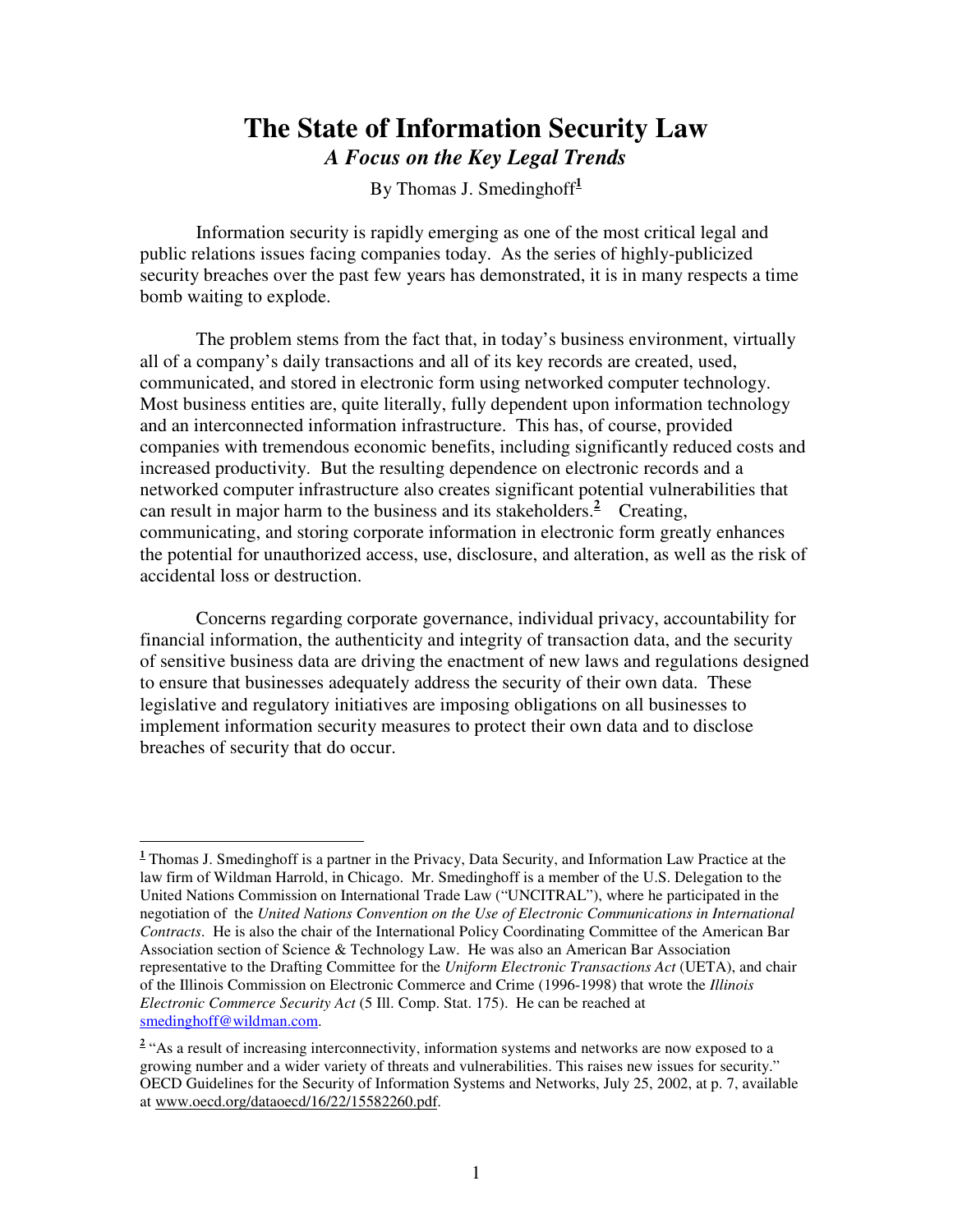Four legal trends in the U.S. are rapidly shaping the information security landscape for most companies. And increasingly, these trends are having a significant impact on the development of international law as well. They are:

- A continuing expansion of the duty to provide security;
- An emergence of a legal standard for compliance;
- A focus on security obligations regarding specific data elements and controls; and
- The imposition of a duty to warn.

While the law is still in developing, and is often applied only in selective areas, these three trends are posing significant new challenges for most businesses. This paper will examine new developments as they relate to these three major trends.

# **A. The Expanding Duty to Provide Security**

## **1. Where Does It Come From?**

There is no single law, statute, or regulation that governs a company's obligations to provide security for its information. Corporate legal obligations to implement security measures are set forth in an ever-expanding patchwork of state, federal, and international laws, regulations, and enforcement actions, as well as common law duties and other express and implied obligations to provide "reasonable" or "appropriate" security for corporate data.

Some laws seek to protect the company and its shareholders, investors, and business partners. Others focus on the interests of individual employees, customers, and prospects. And in other cases, governmental regulatory interests, or evidentiary requirements are at stake. Many of the requirements are industry-specific (e.g., focused on the financial industry or the healthcare industry) or data-specific (e.g., focused on personal information or financial data). Others focus only on public companies.

When viewed as a group, however, they provide ever-expanding coverage of most corporate activity. The most common sources of obligations to provide security include the following:**<sup>3</sup>**

Statutes and Regulations. Numerous statutes and regulations impose obligations to provide security. Sometimes they are readily recognized by their use of terms such as "security" or "safeguards,"<sup>4</sup> but in many cases the fact that they impose security obligations is evident only by their use of terms relating to the attributes of security, such as "authenticate," "integrity," "confidentiality," "availability of data," and the like.**<sup>5</sup>**

 $\frac{3}{3}$  See Appendix for a compilation of some of the key laws and regulations governing information security.

**<sup>4</sup>** *See, e.g*., EU Data Protection Directive and HIPAA, cited in Appendix

**<sup>5</sup>** *See, e.g.,* E-SIGN, UETA, and UN Convention cited in Appendix.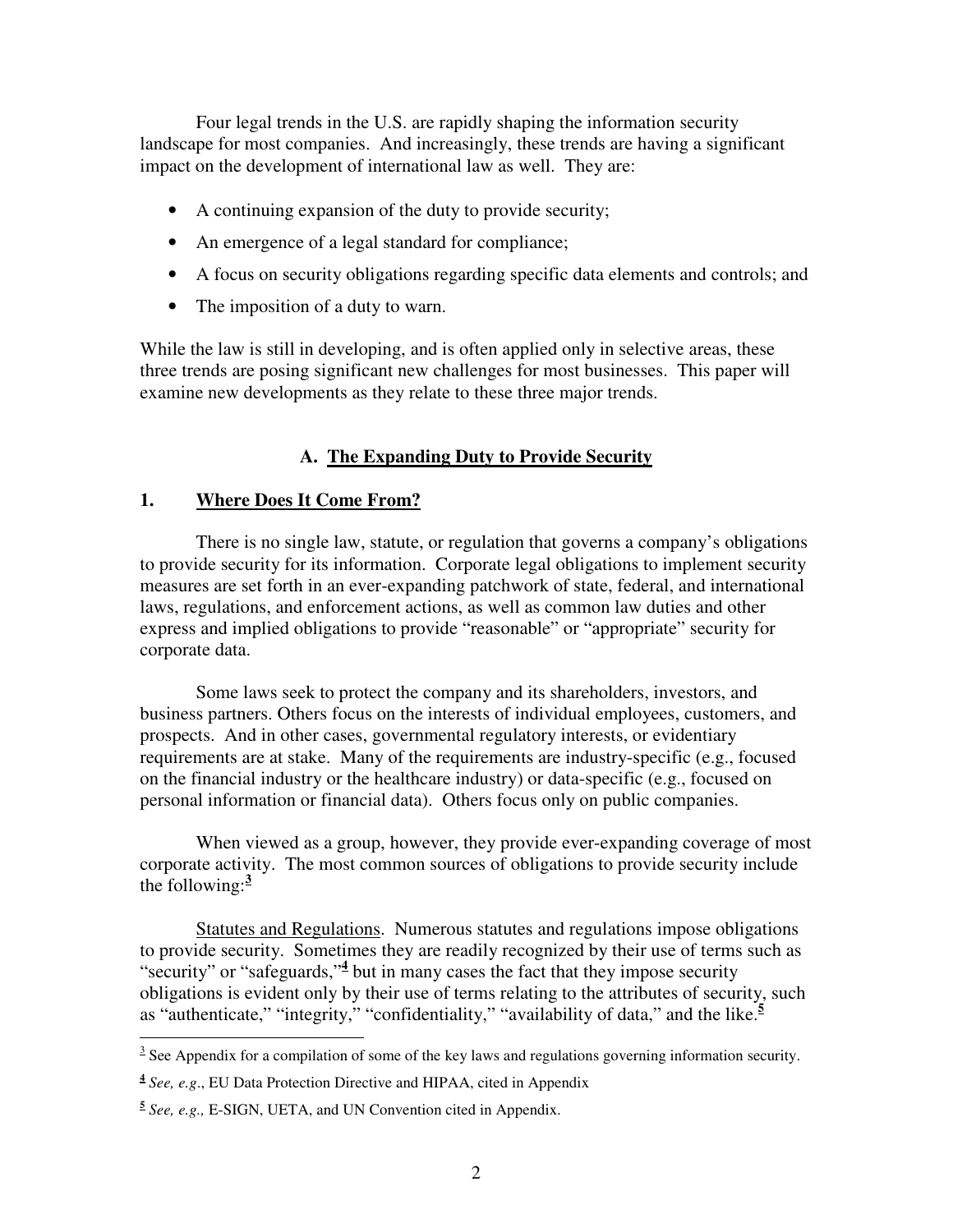Some of the most common sources of statutes and regulations with such requirements include:

- Privacy laws and regulations that require companies to implement information security measures to protect certain personal data they maintain about individuals;
- E-transaction laws designed to ensure the enforceability and compliance of electronic documents generally;
- Corporate governance legislation and regulations designed to protect public companies and their shareholders, investors, and business partners;
- Unfair business practice laws and related government enforcement actions; and
- Sector-specific regulations imposing security obligations with respect to specific data**.**

A list of some of the more common statutes and regulations governing the security of personal data is set forth in the Appendix

Common Law Obligations. For years, commentators have argued that there exists a common law duty to provide appropriate security for corporate data, the breach of which constitutes a tort.<sup>6</sup> Courts are now beginning to accept that view, and recent decisions have recognized that there may be a common law duty to provide security, the breach of which constitutes a tort.<sup>7</sup> See cases cited in Appendix.

Rules of Evidence. Recent decisions, at least at the federal level, suggest that security will increasingly be a requirement for the admissibility of digital records.**<sup>8</sup>**

Industry Standards. In some cases, companies become obligated to comply with the requirements of certain technical security standards. Examples include the Payment Card Industry Data Security Standards ("PCI Standards")<sup>2</sup> that merchants must agree to

 $\overline{a}$ **6** *See, e.g*., Kimberly Kiefer and Randy V. Sabett, *Openness of Internet Creates Potential for Corporate Information Security Liability*, BNA Privacy & Security Law Report, Vol. 1, No. 25 at 788 (June 24, 2002); Alan Charles Raul, Frank R. Volpe, and Gabriel S. Meyer, *Liability for Computer Glitches and Online Security Lapses*, BNA Electronic Commerce Law Report, Vol. 6, No. 31 at 849 (August 8, 2001); Erin Kenneally, *The Byte Stops Here: Duty and Liability for Negligent Internet Security*, Computer Security Journal, Vol. XVI, No. 2, 2000.

**<sup>7</sup>** *See, e.g*., Wolfe v. MBNA America Bank, 485 F.Supp.2d 874, 882 (W.D. Tenn. 2007); Guin v. Brazos Higher Education Service, Civ. No. 05-668, 2006 U.S. Dist. Lexis 4846 (D. Minn. Feb. 7, 2006); and Bell v. Michigan Council, 2005 Mich. App. Lexis 353 (Mich. App. February 15, 2005) (all affirming a negligence cause of action). See also, In Re TJX Companies Retail Security Breach Litigation, 2007 U.S. Dist. Lexis 77236 (D. Mass. October 12, 2007) (rejecting a negligence claim due to the economic loss doctrine, but allowing a negligent misrepresentation claim to proceed).

**<sup>8</sup>** *See, e.g*., American Express v. Vinhnee, 2005 Bankr. Lexis 2602 (9th Cir. Bk. App. Panel, 2005); Lorraine v. Markel, 2007 U.S. Dist. Lexis 33020 (D. MD. May 4, 2007).

<sup>&</sup>lt;sup>9</sup> Available at www.pcisecuritystandards.org.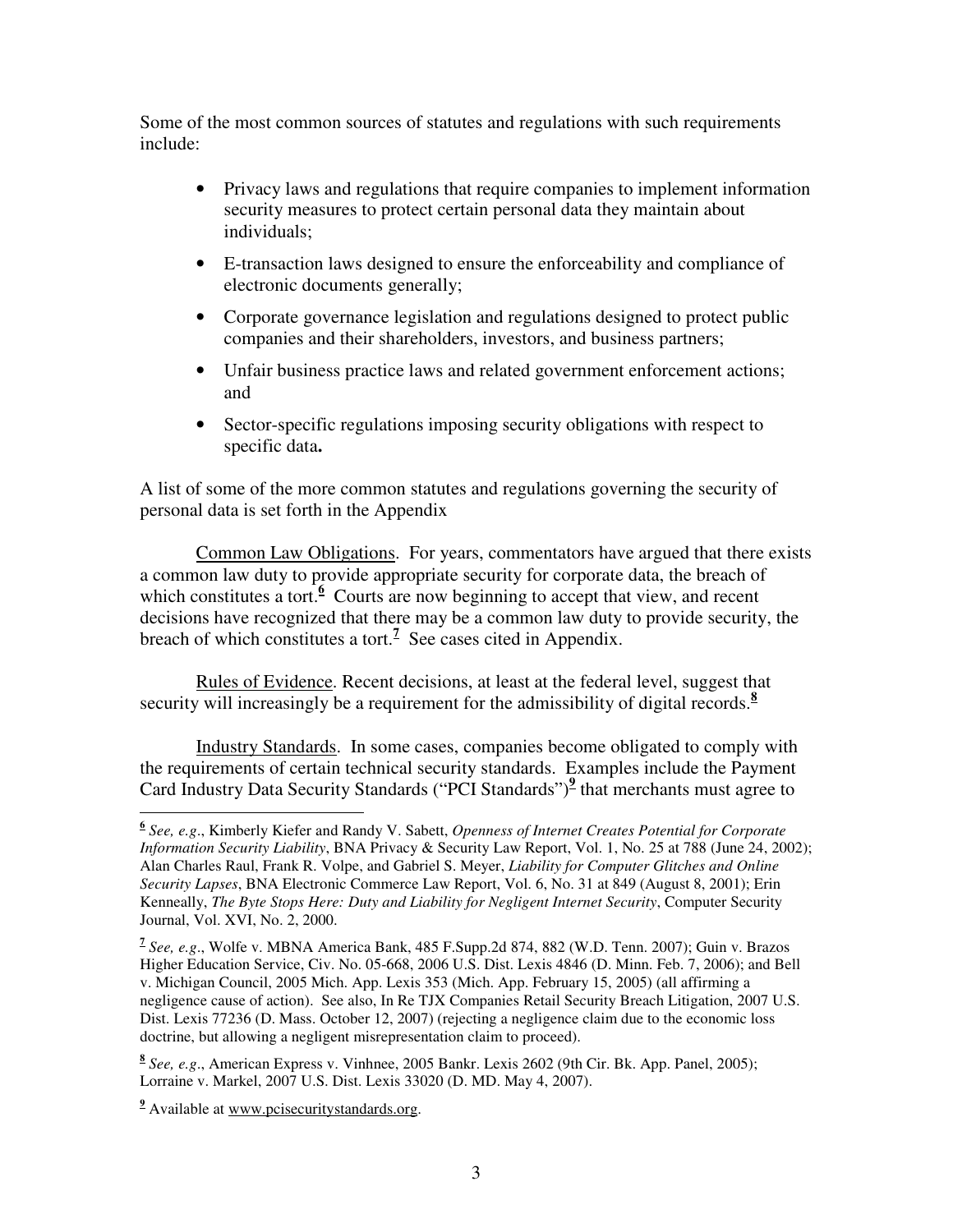as a condition of accepting credit cards, the EV SSL Guidelines**<sup>10</sup>** that certification authorities must agree to in order to issue EV SSL certificates, and the international ISO/IEC 27001 Standard<sup>11</sup> often imposed upon businesses by contract with trading partners. In each of these cases, the standard has no legal authority by itself, but becomes binding typically through a contractual agreement. In some cases, however, such as in Japan, compliance with a particular standard (in that case, ISO/IEC 27001) may be required by regulation.

System Rules. In some cases, companies may be subject to certain system rules that will impose additional privacy and security obligations on it. These generally arise, for example, in connection with use of various electronic payment systems (such as the ACH payment system) or federated identity systems that require agreement to system rules as a condition of participation (such as Extended Validation SSL Certificates).

Contractual Obligations. As businesses increasingly become aware of the need to protect the security of their own data, they frequently try to satisfy their obligation (at least in part) by contract in those situations where third parties will have possession of, or access to, their business data. This is particularly common, for example, in outsourcing agreements where a company's data will be processed by a third party. In such cases, for example, both the EU Data Privacy Law and U.S. GLB Safeguard Rules mandate that the customer impose appropriate security obligations on the outsource provider. In addition, in any situation where the business may have access to someone else's data, it is quite common for the other party to impose both confidentiality and security obligations with respect to that data.

Self-Imposed Obligations. In many cases, security obligations are self-imposed. Through statements in privacy policies, on websites, or in advertising materials, for example, companies often make representations regarding the level of security they provide for their data (particularly the personal data they collect from the persons to whom the statements are made). By making such statements, companies impose on themselves an obligation to comply with the standard they have represented to the public that they meet. If those statements are not true, or if they are misleading, such statements may become, in effect, deceptive trade practices under Section 5 of the FTC Act, or under equivalent state laws. Through a series of enforcement actions and consent decrees, both the FTC and several state attorneys general have used those deceptive business practice statutes to bring enforcement actions against the offending companies.

The bottom line is that a company's duty to provide security may come from several different sources and several different jurisdictions – each perhaps regulating a different aspect of corporate information – but the net result (and certainly the trend) is a general obligation to provide security for all corporate data and information systems. In

**<sup>10</sup>** Available at www.cabforum.org

**<sup>11</sup>** ISO/IEC 27001, Information Technology – Security Techniques – Information Security Management Systems – Requirements (Oct. 2005) (hereinafter "ISO/IEC 27001"), available at www.27000.org.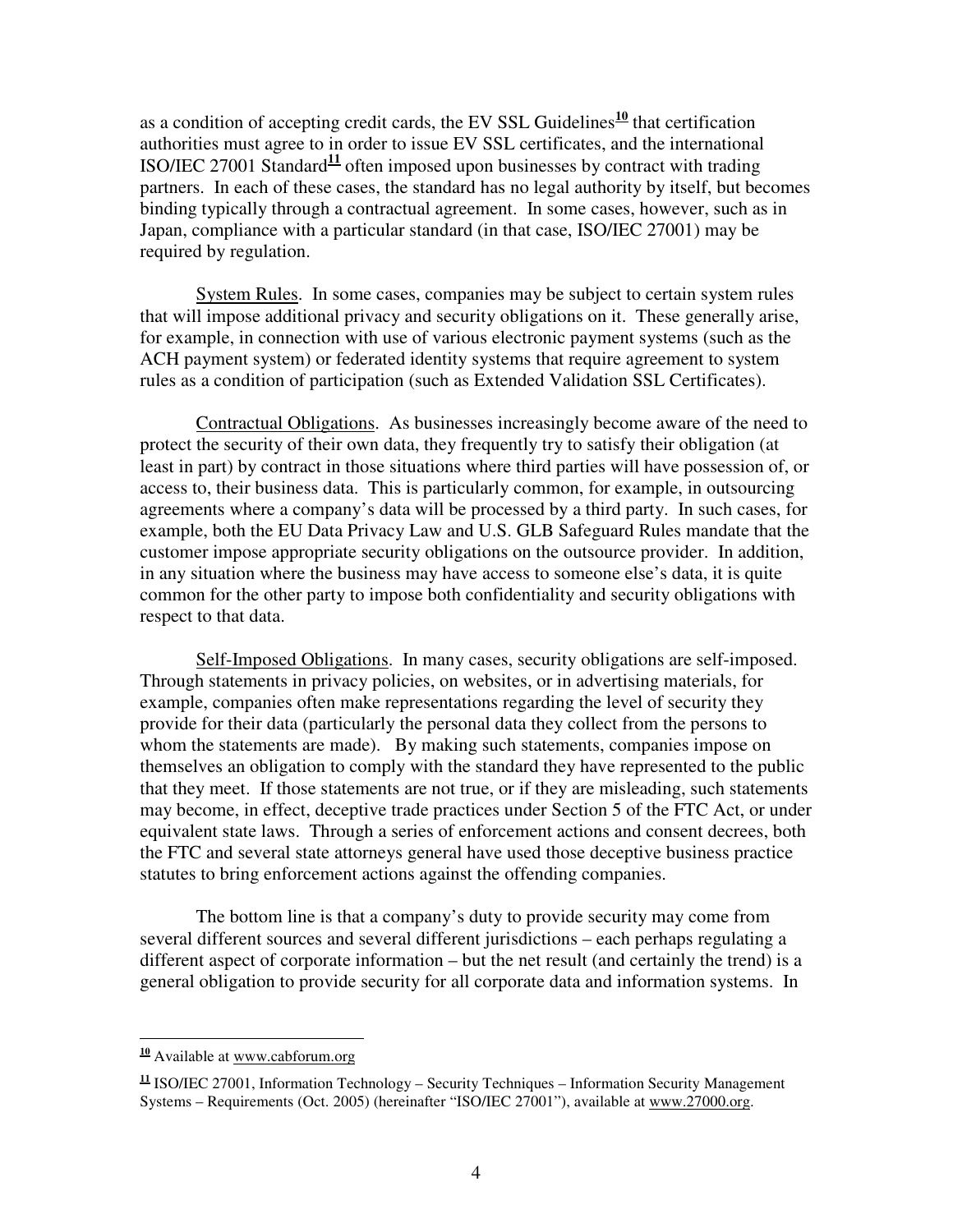other words, information security is no longer just good business practice. It is becoming a legal obligation.

# **2. Who Does It Apply To?**

In Europe, the legal duty to provide security generally applies to all companies that posses personal information. In fact, the obligation to provide security for the protection of personal information is one of the key principles set forth in the EU Data Protection Directive.<sup>12</sup> The Directive establishes omnibus protection for the privacy of all personal information of EU residents, and applies to all companies established in the EU, that make use of equipment within the EU, or that are in another jurisdiction where an EU member country's law applies by virtue of private international law.

Subsequent EU country implementations of the Directive also impose such a requirement for security on all companies.**<sup>13</sup>** Numerous other country privacy laws (which also tend to take on omnibus approach to privacy, like the EU) also impose a general duty on all companies to protect the security of personal information. Examples include Canada, Japan, Argentina, South Korea, Hong Kong, and Australia.**<sup>14</sup>**

In the U.S., obligations to provide security were initially applied on a sectorspecific basis. The first substantive corporate obligations to provide security for personal information appeared in the Health Insurance Portability and Accountability Act of 1996 (HIPAA),**<sup>15</sup>** which regulated the healthcare sector. This was followed in 1999 by the Gramm-Leach-Bliley Act (GLB),**<sup>16</sup>** which regulated the financial sector. Detailed security regulations implementing the security provision of GLB were released in 2001<sup>17</sup>

 $\overline{a}$ **<sup>12</sup>** Directive 95/46/EC of the European Parliament and of the Council of 24 October 1995 on the protection of individuals with regard to the processing of personal data and on the free movement of such data (hereinafter "EU Data Protection Directive").

**<sup>13</sup>** See statutes listed in Appendix.

**<sup>14</sup>** See statutes listed in Appendix.

**<sup>15</sup>** Health Insurance Portability and Accountability Act of 1996 ("HIPAA"), 42 U.S.C. 1320d-2 and 1320d-4, (providing that "each person . . . who maintains or transmits *health* information shall maintain reasonable and appropriate administrative, technical, and physical safeguards: (A) to ensure the integrity and confidentiality of the information; (B) to protect against any reasonably anticipated: (i) threats or hazards to the security or integrity of the information; and (ii) unauthorized uses or disclosures of the information; and (C) otherwise to ensure compliance with this part by the officers and employees of such person." at 42 U.S.C. 1320d-2(d)(2).

**<sup>16</sup>** Gramm-Leach-Bliley Financial Services Modernization Act ("GLB"), Pub. L. No. 106-102, 113 Stat. 1338 (November 12, 1999), at §§ 501 and 505(b), 15 U.S.C. §§ 6801, 6805, providing that "[E]ach financial institution has an affirmative and continuing obligation to respect the privacy of its customers and to protect the security and confidentiality of those customers' nonpublic personal information."

**<sup>17</sup>** See, Gramm-Leach-Bliley Act ("GLB"), Public Law 106-102, §§ 501 and 505(b), 15 U.S.C. §§ 6801, 6805, and implementing regulations at 12 C.F.R. Part 30, Appendix B (OCC), 12 C.F.R. Part 208, Appendix D (Federal Reserve System), 12 C.F.R. Part 364, Appendix B (FDIC), 12 C.F.R. Part 568 (Office of Thrift Supervision) and 16 C.F.R. Part 314 (FTC).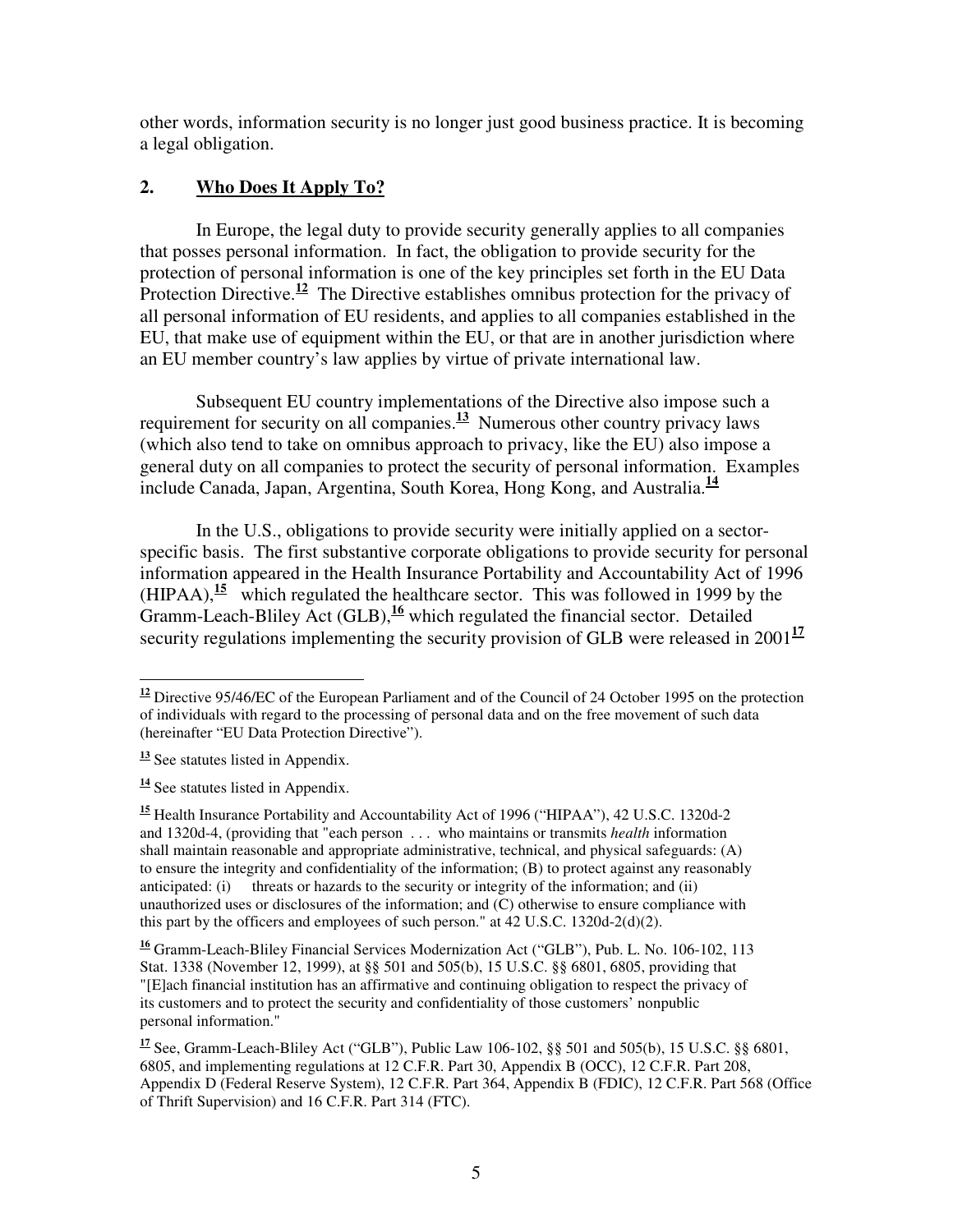and security regulations implementing the security provision under HIPAA were released in 2003.**<sup>18</sup>**

 Since then, however, the sector-specific approach to imposing security obligations to protect personal information has significantly shifted. Today, U.S. law is rapidly expanding to impose security requirements on all companies (regardless of sector), thereby matching the EU approach, at least with regard to the security of personal information.<sup>19</sup> This is occurring in three ways:

First, through a series of enforcement actions and consent decrees beginning in 2002, both the FTC and several state attorneys general have, in effect, extended security obligations regarding personal information to non-regulated industries by virtue of Section 5 of the FTC Act and similar state laws. Initially, cases were based on the alleged failure of companies to provide adequate information security contrary to representations they made to customers.**<sup>20</sup>** In other words, these were claims of deceptive trade practices. But beginning in June 2005, the FTC significantly broadened the scope of its enforcement actions by asserting that a failure to provide appropriate information security for consumer personal information was itself, an unfair trade practice – even in the absence of any false representations by the defendant as to the state of its security.**<sup>21</sup>**

 Second, several states have enacted laws imposing a general obligation on all companies to ensure the security of personal information. The first was California, which enacted legislation in 2004 requiring all businesses to "implement and maintain reasonable security procedures and practices" to protect personal information about California residents from unauthorized access, destruction, use, modification, or disclosure. Other states have recently followed suit, including Arkansas, Maryland, Massachusetts, Nevada, Oregon, Rhode Island, Texas, and Utah.**<sup>22</sup>**

**<sup>18</sup>** Final HIPAA Security Regulations, 45 C.F.R. Part 164.

**<sup>19</sup>** There have also been efforts in the U.S. to pursue comprehensive federal privacy similar to the approach taken by many other countries. See e.g., Microsoft position paper at

www.microsoft.com/presspass/download/features/2005/PrivacyLegislationCallWP.doc. While it remains to be seen whether that approach will ultimately be adopted, it is clear that the combination of U.S. state and federal has, in effect, imposed a comprehensive obligation of security with respect to all personal information held by all companies.

**<sup>20</sup>** *See, e.g.,* FTC enforcement actions regarding In the Matter of Sunbelt Lending Services, Inc.; In the Matter of Petco Animal Supplies, Inc.; In the Matter of MTS, Inc., d/b/a Tower records/Books/Video; In the matter of Guess?, Inc.; FTC V. Microsoft; and In the Matter of Eli Lilly and Company cited in the Appendix.

**<sup>21</sup>** *See, e.g.,* FTC enforcement actions regarding In the Matter of CardSystems Solutions, Inc.; United States v. ChoicePoint, Inc.; In the Matter of DSW Inc.; and In the Matter of BJ's Wholesale Club, Inc. cited in the Appendix.

**<sup>22</sup>** See list in Appendix.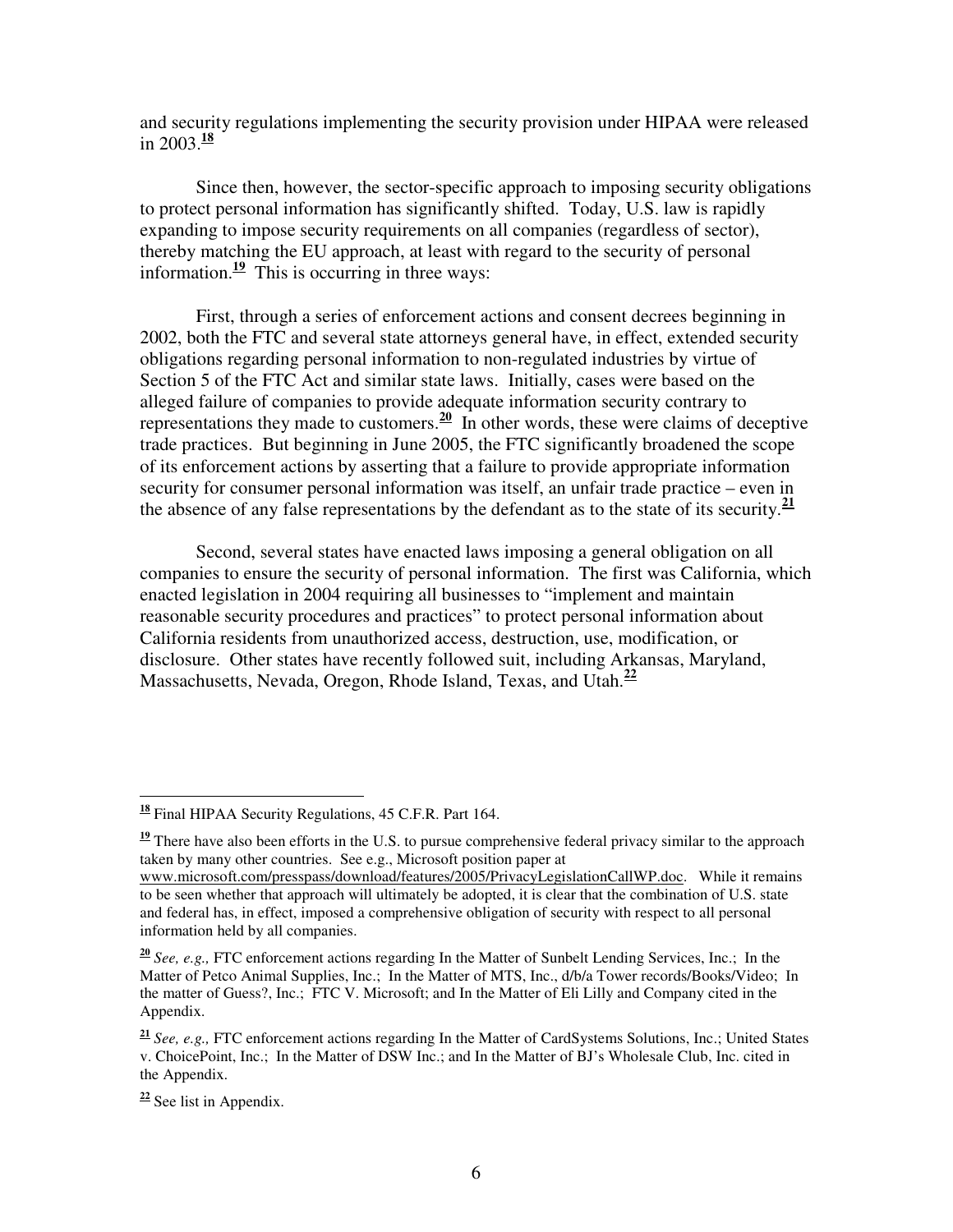Third, some recent case law also recognizes that there may be a common law duty to provide security for personal information, the breach of which constitutes a tort.<sup>23</sup> In *Bell v. Michigan Council*, for example, the court held that "defendant did owe plaintiffs a duty to protect them from identity theft by providing some safeguards to ensure the security of their most essential confidential identifying information."**<sup>24</sup>** In *Guin v. Brazos Education*, the court acknowledged that in some negligence cases, a duty of care may be established by statute (in that case, the GLB Act).**<sup>25</sup>** And in *Wolfe v. MBNA America Bank*, the court found that where the injury is foreseeable and preventable, the "defendant has a duty to verify the authenticity and accuracy of a credit account application."**<sup>26</sup>**

Most recently, in the case of *In Re TJX Companies Retail Security Breach Litigation*, $\frac{27}{2}$  the court allowed plaintiffs to proceed on a "negligent misrepresentation" claim based on the theory that TJX and its acquiring bank made implied representations to the issuing banks that they took the security measures required by industry practice to safeguard personal and financial information. According to the court, the theory is that "TJX and [its acquiring bank] knew that the issuing banks were part of a financial network that relies on members taking appropriate security measures."**<sup>28</sup>**

### **3. What Is Covered?**

 The ultimate concern is electronic corporate information. But protecting electronic information also requires addressing the means by which such information is created, stored, and communicated. Thus, statutes and regulations governing information security typically focus on the protection of both *information systems*<sup>29</sup> – i.e., computer systems, networks, and software – as well as the *data, messages, and information* that is typically recorded on, processed by, communicated via, stored in, shared by, transmitted, or received from such information systems.

**<sup>28</sup>** Id.

**<sup>23</sup>** *See, e.g*., Guin v. Brazos Higher Education Service, Civ. No. 05-668, 2006 U.S. Dist. Lexis 4846 (D. Minn. Feb. 7, 2006) and Bell v. Michigan Council, 2005 Mich. App. Lexis 353 (Mich. App. February 15, 2005).

**<sup>24</sup>** 205 Mich. App. Lexis 353 at \*16 (Mich. App. 2005).

**<sup>25</sup>** 2006 U.S. Dist. Lexis 4846 at \*9 (D. Minn. 2006).

**<sup>26</sup>** Wolfe v. MBNA America Bank, 485 F.Supp.2d 874, 882 (W.D. Tenn. 2007).

**<sup>27</sup>** In Re TJX Companies Retail Security Breach Litigation, 2007 U.S. Dist. Lexis 77236 (D. Mass. October 12, 2007), at pp. 28-29.

**<sup>29</sup>** The Homeland Security Act of 2002 defines the term "information system" to mean "any equipment or interconnected system or subsystems of equipment that is used in the automatic acquisition, storage, manipulation, management, movement, control, display, switching, interchange, transmission, or reception of data or information, and includes  $-(A)$  computers and computer networks; (B) ancillary equipment; (C) software, firmware, and related procedures; (D) services, including support services; and (E) related resources." Homeland Security Act of 2002, Pub. L. 107-296, at Section 1001(b), amending 44 U.S.C. § 3532(b)(4).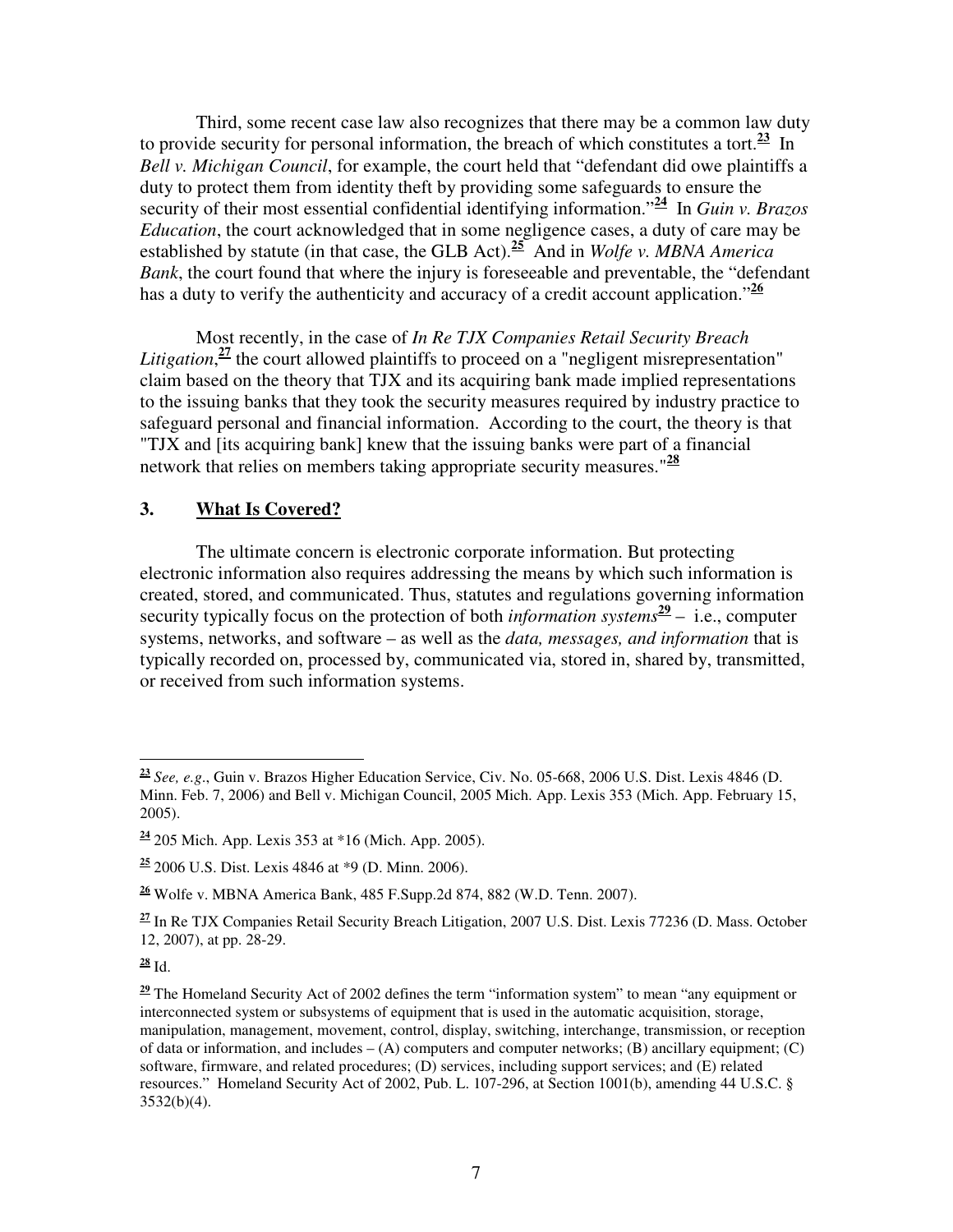When addressing corporate information, it is also important to remember that all types of information need be considered, including financial information, personal information, tax-related records, employee information, transaction information, and trade secret and other confidential information. Moreover, the information can be in any form, including databases, e-mails, text documents, spreadsheets, voicemail messages, pictures, video, sound recordings, etc.

#### **(a) Personal Data**

The obligation to provide adequate security for personal data collected, used, and/or maintained by a business is a critical component of all privacy laws. Thus, most statements of basic privacy principles include security as a key component.**<sup>30</sup>** The privacy of a person's data is illusory at best if there is no security for the data.

 In Europe, the legal duty to provide security for the protection of personal information is one of the key principles set forth in the EU Data Protection Directive.**<sup>31</sup>** It recognizes that the protection of the rights of data subjects with respect to the processing of their personal data require the implementation of appropriate security measures.**<sup>32</sup>** Accordingly, the Directive required that EU Member states enact legislation obligating the controllers of personal data to "implement appropriate technical and organizational measures to protect personal data against accidental or unlawful destruction or accidental loss, alteration, unauthorized disclosure or access, in particular where the processing involves the transmission of data over a network, and against all other unlawful forms of processing.**<sup>33</sup>**

Subsequent EU country implementations of the Directive generally impose such a requirement for security.**<sup>34</sup>** Numerous other country privacy laws (which also tend to take on omnibus approach to privacy, like the EU) also impose a general duty on all companies to protect the security of personal information. Examples include Canada, Japan, Argentina, South Korea, Hong Kong, and Australia.**<sup>35</sup>**

**<sup>30</sup>** *See, e.g*., Australia, Information Privacy Principles under the Privacy Act 1988, Principle No. 4, available at www.privacy.gov.au/publications/ipps.html; AICPA and the Canadian Institute of Chartered Accountants (CICA), Generally Accepted Privacy principles, Principle No. 8, available at http://infotech.aicpa.org/Resources/Privacy/Generally+Accepted+Privacy+Principles; APEC, Privacy principles, Principle No. 7, available at http://austlii.edu.au/~graham/APEC/APECv10.doc; US-EU Safe Harbor Privacy Principles, available at www.export.gov/safeharbor/SHPRINCIPLESFINAL.htm; Direct Marketing Association, Online Marketing Guidelines, available at www.thedma.org/guidelines/onlineguidelines.shtml.

**<sup>31</sup>** Directive 95/46/EC of the European Parliament and of the Council of 24 October 1995 on the protection of individuals with regard to the processing of personal data and on the free movement of such data (hereinafter "EU Data Protection Directive").

**<sup>32</sup>** EU Data Protection Directive, Preamble at Para. 46.

**<sup>33</sup>** EU Data Protection Directive, Article 17(1).

**<sup>34</sup>** See statutes listed in Appendix.

**<sup>35</sup>** See statutes listed in Appendix.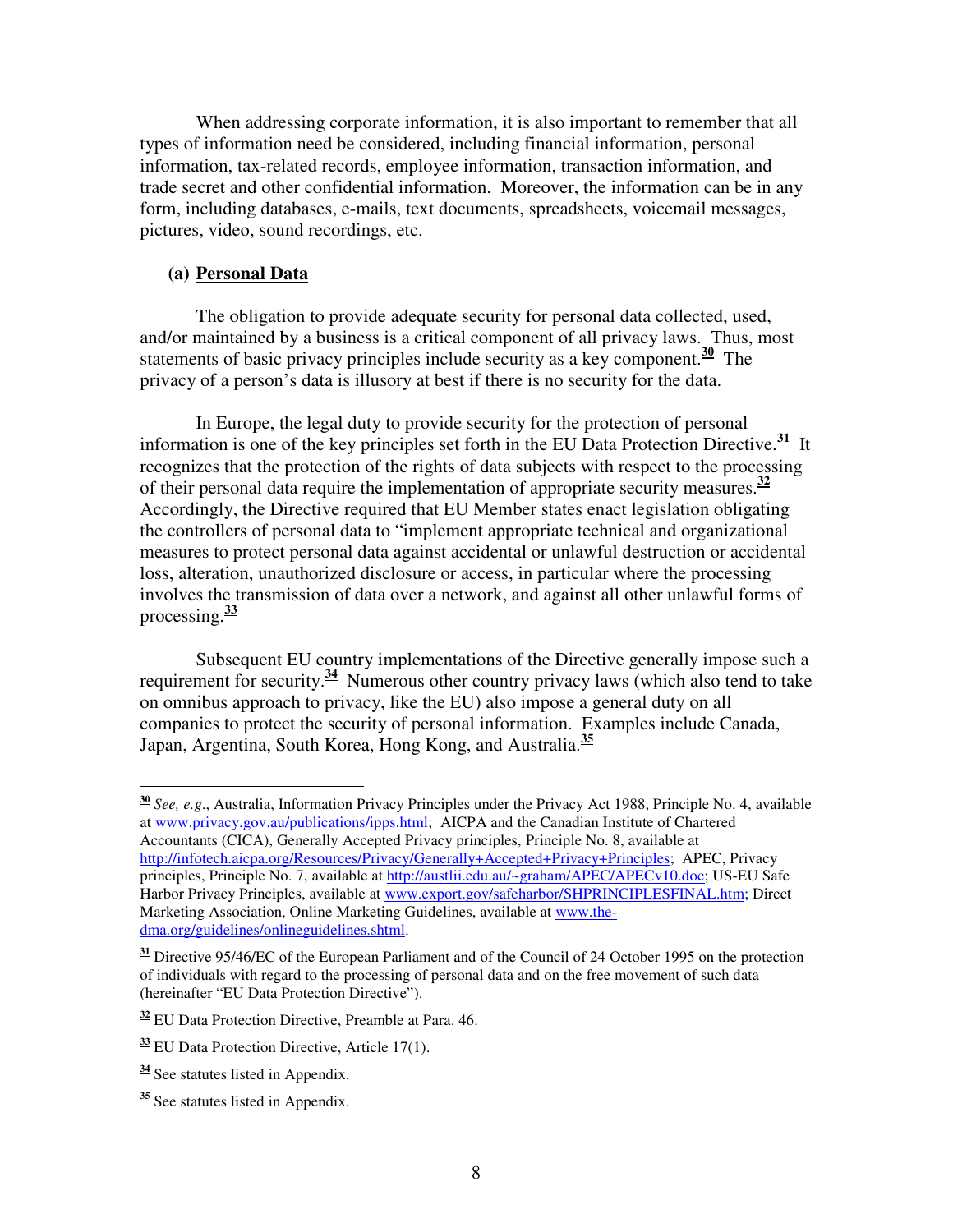Likewise, in the U.S. protecting personal information is the focus of numerous federal and state laws. These include sector-specific privacy laws such as GLB (financial sector), HIPAA (healthcare sector), and the Privacy Act of 1974 (federal government), as well as numerous more general state laws as outline din the Appendix.

#### **(b) Most Other Corporate Data**

Although security obligations in the EU are focused on personal data, in the U.S. such obligations are expanding to cover most other types of corporate data. This include, for example:

- Corporate Financial Data: Corporate governance legislation and caselaw designed to protect the company and its shareholders, investors, and business partners, such as Sarbanes-Oxley and implementing regulations, require public companies to ensure that they have implemented appropriate information security controls with respect to their financial information.**<sup>36</sup>** Similarly, several SEC regulations impose a variety of requirements for internal controls over information systems.
- Transaction Records: E-transaction laws designed to ensure the enforceability and compliance of electronic documents generally – Both the federal and state electronic transaction statutes (E-SIGN and UETA) require all companies to provide security for storage of electronic records relating to online transactions.
- Tax Records: IRS regulations require companies to implement information security to protect electronic tax records, and as a condition to engaging in certain electronic transactions.
- E-Mail: SEC regulations address security in a variety of contexts, and FDA regulations require security for certain records

#### **(c) All Digital Evidence?**

 $\overline{a}$ 

 Providing appropriate security as necessary to ensure the integrity of electronic records (and, where necessary, the identity of the creator, sender, or signer of the record) will likely be critical to securing the admission of the electronic record in evidence in a future dispute. This conclusion is supported both by recent case law as well as provisions relating to the form requirement for an "original" in electronic transaction legislation.

**<sup>36</sup>** See generally, Bruce H. Nearon, Jon Stanley, Steven W. Teppler, and Joseph Burton, Life after Sarbanes-Oxley: The Merger of Information Security and Accountability, 45 Jurimetrics Journal 379-412 (2005)..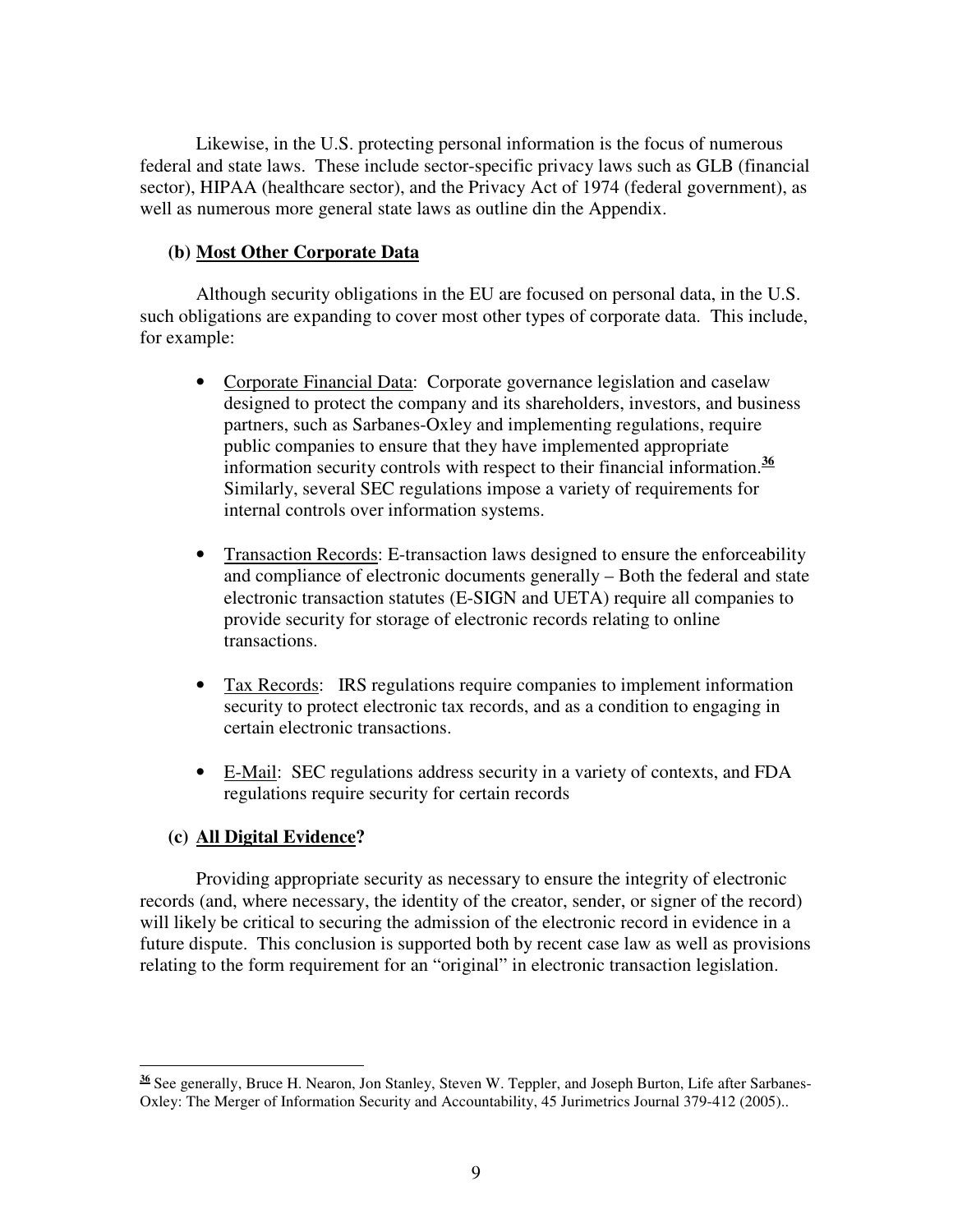The Ninth Circuit decision in the case of *American Express v. Vinhnee***<sup>37</sup>** suggests that appropriate security is a condition for the admissibility in evidence of electronic records. In that case, the court refused to admit electronic records into evidence because American Express did not adequately establish that they were "authentic."

According to the court, the primary authenticity issue for admissibility is establishing "what has, or may have, happened to the record in the interval between when it was placed in the files and the time of trial." And to do this, the court said, "one must demonstrate that the record that has been retrieved from the file, be it paper or electronic, is the same as the record that was originally placed into the file. Fed. R. Evid.  $901(a)$ .<sup>38</sup>

In other words, it requires a showing that appropriate security was in place to ensure the integrity of the electronic records from the time they were created until the time that they were introduced in court. As the court pointed out:

The logical questions extend beyond the identification of the particular computer equipment and programs used. The entity's policies and procedures for the use of the equipment, database, and programs are important. How access to the pertinent database is controlled and, separately, how access to the specific program is controlled are important questions. How changes in the database are logged or recorded, as well as the structure and implementation of backup systems and audit procedures for assuring the continuing integrity of the database, are pertinent to the question of whether records have been changed since their creation.**<sup>39</sup>**

Thus, the court required a showing that "the business has developed a procedure for inserting data into the computer," and "the procedure must have built-in safeguards to ensure accuracy and identify errors." Those safeguards, the court noted, "subsume details regarding computer policy and system control procedures, including control of access to the database, control of access to the program, recording and logging of changes, backup practices, and audit procedures to assure the continuing integrity of the records."**<sup>40</sup>**

 Because American Express provided "no information regarding [its] computer policy and system control procedures, including control of access to the pertinent databases, control of access to the pertinent programs, recording and logging of changes to the data, backup practices, and audit procedures utilized to assure the continuing integrity of the records" the court concluded that a refusal to admit the electronic records was appropriate.**<sup>41</sup>**

 $\frac{37}{2}$  American Express v. Vinhnee, 336 B.R. 437; 2005 Bankr. Lexis 2602 (9<sup>th</sup> Cir. December 16, 2006).

**<sup>38</sup>** Id. at p. 444.

**<sup>39</sup>** Id. at p. 445.

**<sup>40</sup>** Id. at pp. 446-447.

**<sup>41</sup>** Id. at p. 449.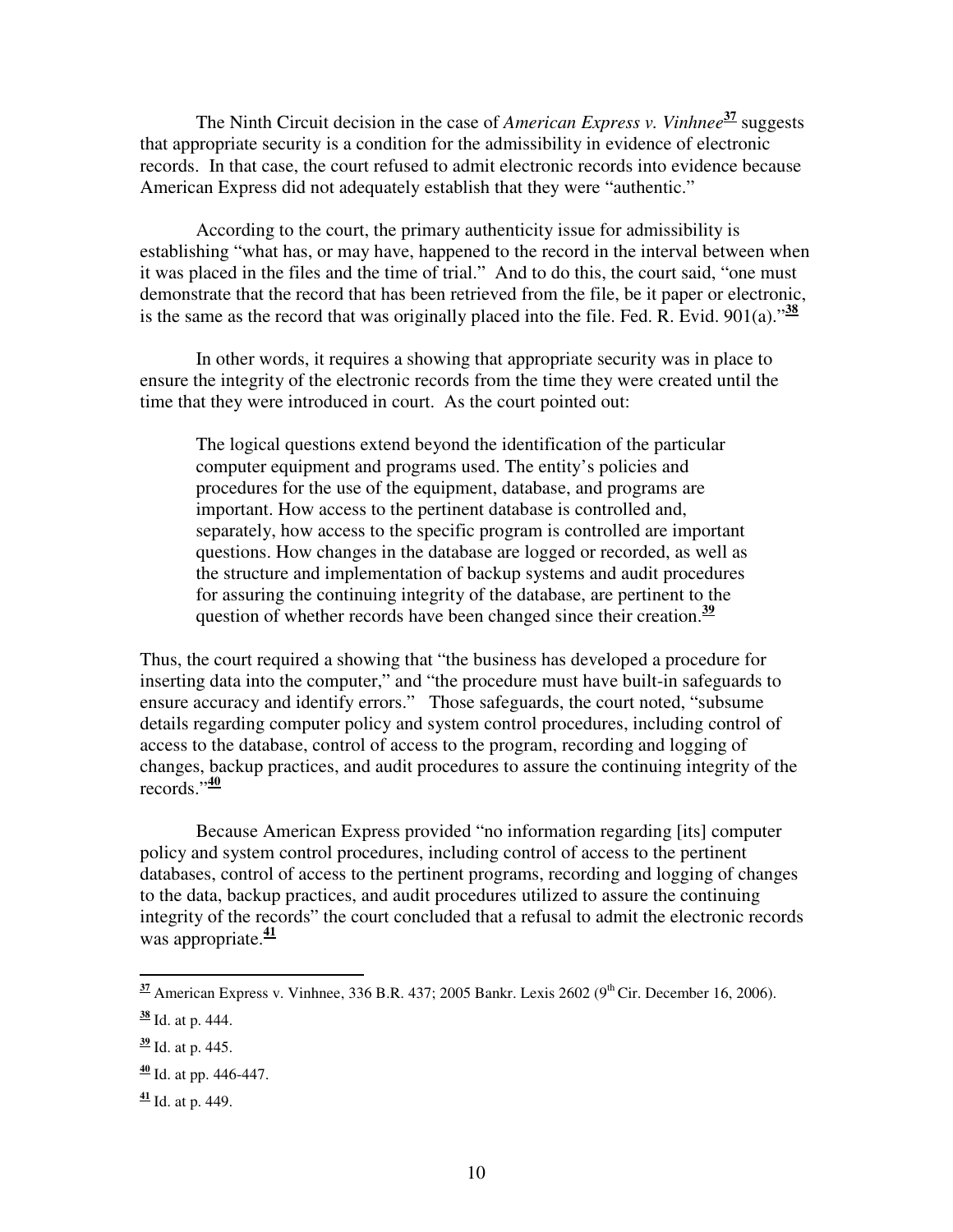It remains to be seen whether, or to what extent, other courts will adopt this approach to admissibility of electronic evidence. Given the growing awareness of the ability to manipulate electronic data, however, it seems likely that this trend will only continue.

 The bottom line is that, quite simply, the admissibility of all types of electronic data will depend, in many situations, on the level of information security provided in order to ensure that the integrity and availability of the information remains intact.

#### **4. Who Is Responsible?**

 Protecting the security of corporate information and computer systems was once just a technical issue to be addressed by the IT department. Today, however, as information security has evolved into a legal obligation, responsibility for compliance has been put directly on the shoulders of senior management, and in many cases the board of directors. It is, in many respects, a corporate governance issue.**<sup>42</sup>**

 Under the Sarbanes-Oxley Act, for example, responsibility lies with the CEO and the CFO. $\frac{43}{12}$  In the financial industry, the Gramm-Leach-Bliley ("GLB") security regulations place responsibility for security directly with the Board of Directors.**<sup>44</sup>** In the healthcare industry, the HIPAA security regulations require an identified security official to be responsibility for compliance.**<sup>45</sup>** Several FTC consent decrees involving companies in a variety of non-regulated industries do likewise.**<sup>46</sup>** And federal law places the responsibility for information security within each government agency on the head of such agency.**<sup>47</sup>**

 Evolving case law also suggests that, by virtue of their fiduciary obligations to the company, corporate directors will find that their duty of care includes responsibility for the security of the company's information systems. In particular, it may "extend from safeguarding corporate financial data accuracy to safeguarding the integrity of all stored data."**<sup>48</sup>** In the *Caremark International Inc. Derivative Litigation,* for example, the Delaware court noted that "it is important that the board exercise a good faith judgment that the corporation's information and reporting system is in concept and design adequate

 $\frac{47}{2}$  FISMA, 44 U.S.C. 3544(a).

 $\overline{a}$ **<sup>42</sup>** See, e.g., national Association of Corporate Directors, Information Security Oversight (2007).

<sup>43</sup> Sarbanes-Oxley Act, Section 302.

<sup>44</sup> *See, e.g*., GLB Security Regulations (Federal Reserve) 12 C.F.R. 208, Appendix D-2.III(A).

 $\frac{45}{2}$  HIPAA Security Regulations, 45 C.F.R. Section 164.308(a)(2).

<sup>46</sup> *See, FTC Decisions and Consent Decrees* listed in Appendix, including Microsoft Consent Decree at II, p. 4; Ziff Davis Assurance of Discontinuance, Para. 27(a), p. 7; Eli Lilly Decision at II.A.

**<sup>48</sup>** E. Michael Power and Roland L. Trope, *Sailing in Dangerous Waters: A Director's Guide to Data Governance*, American Bar Association (2005), p. 13; Roland L. Trope, "Directors' Digital Fiduciary Duties," IEEE Security & Privacy, January/February 2005 at p. 78.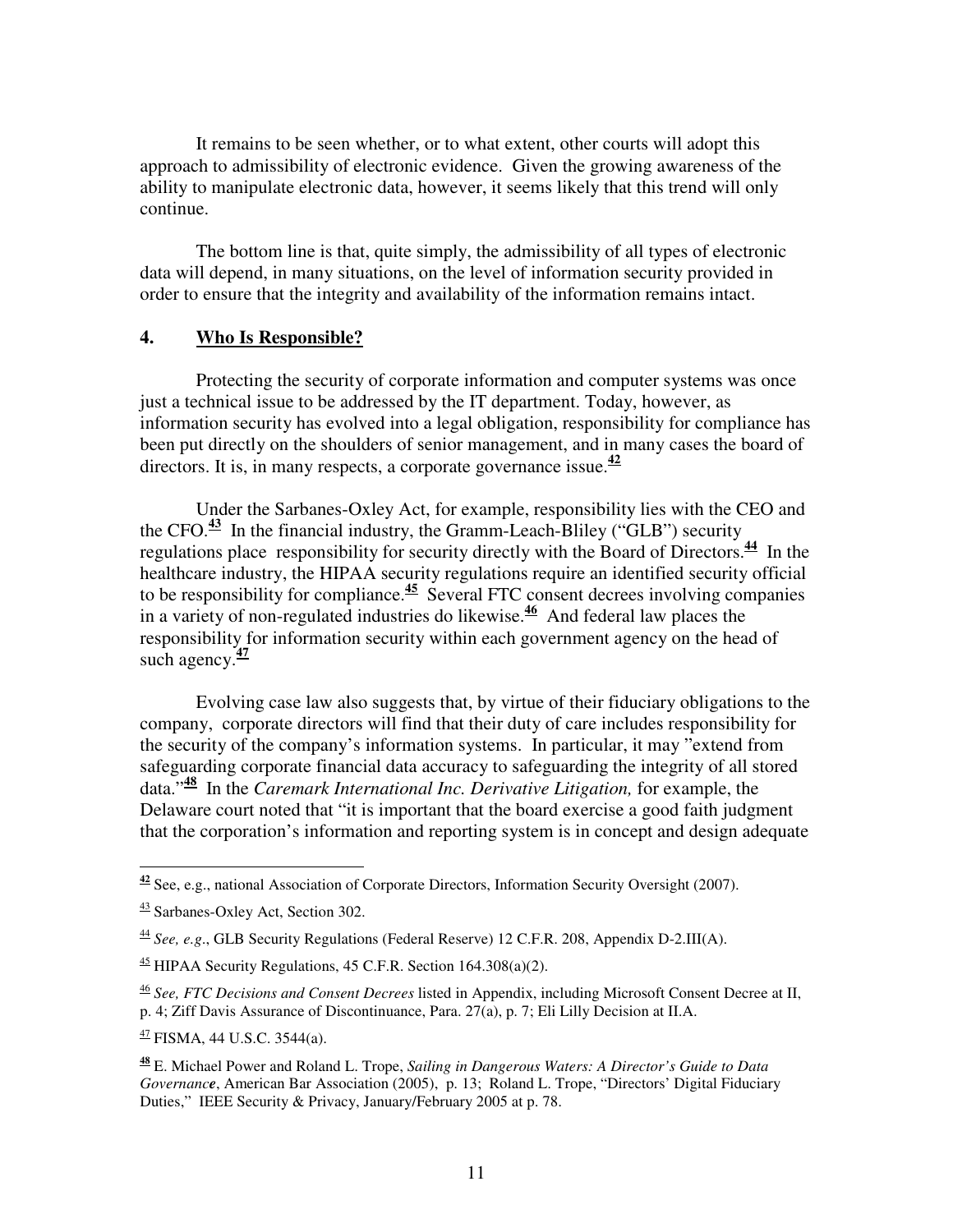to assure the board that appropriate information will come to its attention in a timely manner as a matter of ordinary operations, so that it may satisfy its responsibility."<sup>49</sup> And in *Bell v. Michigan Council*, liability was imposed where the Board was aware of the risk, but failed to take action.**<sup>50</sup>**

 The private sector is also beginning to recognize that the responsibility for security lies with upper management and the board of directors. The Business Roundtable, for example, has noted both that "[i]nformation security requires CEO attention" and that "[b]oards of directors should consider information security as an essential element of corporate governance and a top priority for board review."**<sup>51</sup>** The Corporate Governance Task Force Report has taken a similar position, noting that:

The board of directors/trustees or similar governance entity should provide strategic oversight regarding information security, including:

- Understanding the criticality of information and information security to the organization.
- Reviewing investment in information security for alignment with the organization strategy and risk profile.
- Endorsing the development and implementation of a comprehensive information security program.
- Requiring regular reports from management on the program's adequacy and effectiveness.**<sup>52</sup>**

 The scope of that responsibility can also be significant. The GLB security regulations, for example, require the Board of Directors to approve the written security program, to oversee the development, implementation, and maintenance of the program, and to require regular reports (e.g., at least annually) regarding the overall status of the

 $\overline{a}$ **<sup>49</sup>** Caremark International Inc. Derivative Litigation, 698 A.2d 959 (Del. Ch. 1996).

**<sup>50</sup>** Bell v. Michigan Council, 2005 Mich. App. Lexis 353 (Mich. App. February 15, 2005), at pp. 11-13 (noting that harm was foreseeable, but Board took no action).

 $\frac{51}{2}$  Securing Cyberspace: Business Roundtable's Framework for the Future, Business Roundtable, May 19. 2004 at pp. 1, 2; available at www.businessroundtable.org/pdf//20040518000CyberSecurityPrinciples.pdf. The Business Roundtable is an association of chief executive officers of leading U.S. corporations with a combined workforce of more than 10 million employees in the United States. See www.businessroundtable.org.

 $52$  Information Security Governance: A Call to Action, Corporate Governance Task Force Report, National Cyber Security Partnership, April 2004, pp. 12-13, available at

www.cyberpartnership.org/InfoSecGov4\_04.pdf. The National Cyber Security Partnership (NCSP) is led by the Business Software Alliance (BSA), the Information Technology Association of America (ITAA), TechNet and the U.S. Chamber of Commerce in voluntary partnership with academicians, CEOs, federal government agencies and industry experts. Following the release of the 2003 White House National Strategy to Secure Cyberspace and the National Cyber Security Summit, this public-private partnership was established to develop shared strategies and programs to better secure and enhance America's critical information infrastructure. Further information is available at www.cyberpartnership.org.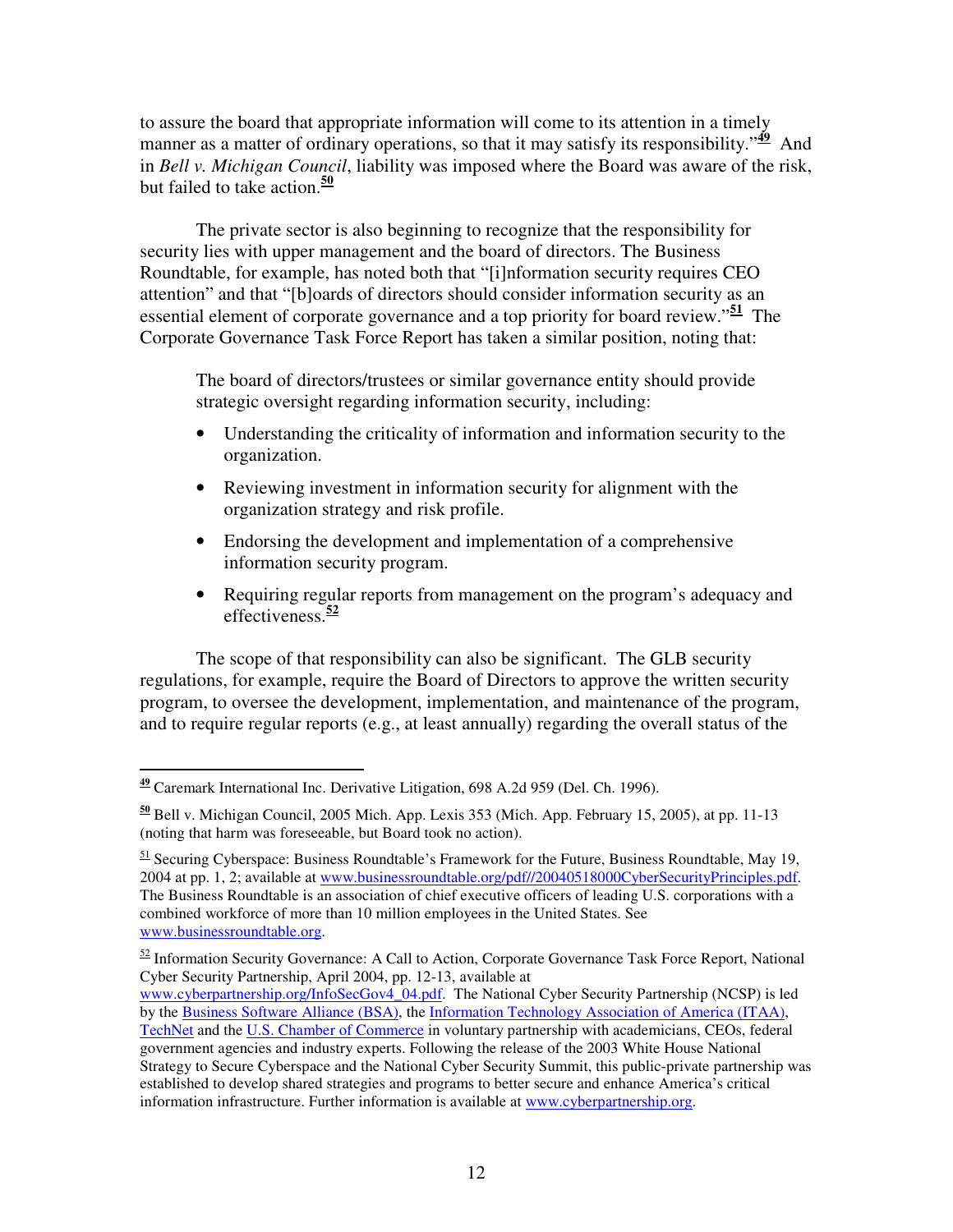security program, the company's compliance with regulations, and material matters relating to the security program.  $\frac{53}{2}$ 

 Similarly, under the Federal Information Security Management Act ("FISMA"), the head of each agency is responsible for providing information security protections, complying with the requirements of the statute, and ensuring that information security management processes are integrated within agency strategic and operational planning processes. The head of each agency is also required to appropriately delegate implementation tasks to the CIO and others. The HIPAA security regulations require that an identified security official be responsible for developing and implementing the required policies and procedures.

 A key problem, however, is that the nature of the legal obligation to address security is often poorly understood by those levels in management charged with the responsibility, by the technical experts who must implement it, and by the lawyers who must ensure compliance. Yet, it is perhaps one of the most critical issues companies will face.

### **B. The Emergence of a Legal Obligation for Compliance**

The general obligation to provide security for data is often simply stated in the law as an obligation to provide "reasonable" or "appropriate" security designed to achieve certain objectives. In some cases, statutes and regulations define those objectives in terms of positive results to be achieved, such as ensuring the *availability* of systems and information, controlling *access* to systems and information, and ensuring the *confidentiality, integrity, authenticity* of information<sup>54</sup> In other cases, they define those objectives in terms of the harms to be avoided – e.g., to protect systems and information against unauthorized access, use, disclosure or transfer, modification or alteration, processing, and accidental loss or destruction.**<sup>55</sup>** And in some cases, no objectives are stated.

 Regardless of approach, achieving these objectives involves implementing security measures designed to protect systems and information from the various threats they face. What those threats are, where they come from, what is at risk, and how serious the consequences are, will of course, vary greatly from case to case. But responding to

 $\frac{53}{52}$  GLB Security Regulations (OCC), 12 C.F.R. Part 30, Appendix B, Part III.A and Part III.F.

<sup>54</sup> *See, e.g*., Homeland Security Act of 2002 (Federal Information Security Management Act of 2002) 44 U.S.C. Section 3542(b)(1); GLB Security Regulations (OCC), 12 C.F.R. Part 30 Appendix B, Part II.B; HIPAA Security Regulations, 45 C.F.R. Section 164.306(a)(1); Microsoft Consent Decree at II, p. 4.

 $\frac{55}{12}$  *See, e.g.*, 44 USC 3532(b)(1), emphasis added. See also FISMA, 44 U.S.C. Section 3542(b)(1). Most of the foreign privacy laws also focus their security requirements from this perspective. This includes, for example, the EU Privacy Directive, Finland's Privacy Law, Italy's Privacy Law, and the UK Privacy Law. Also in this category is the Canadian Privacy Law.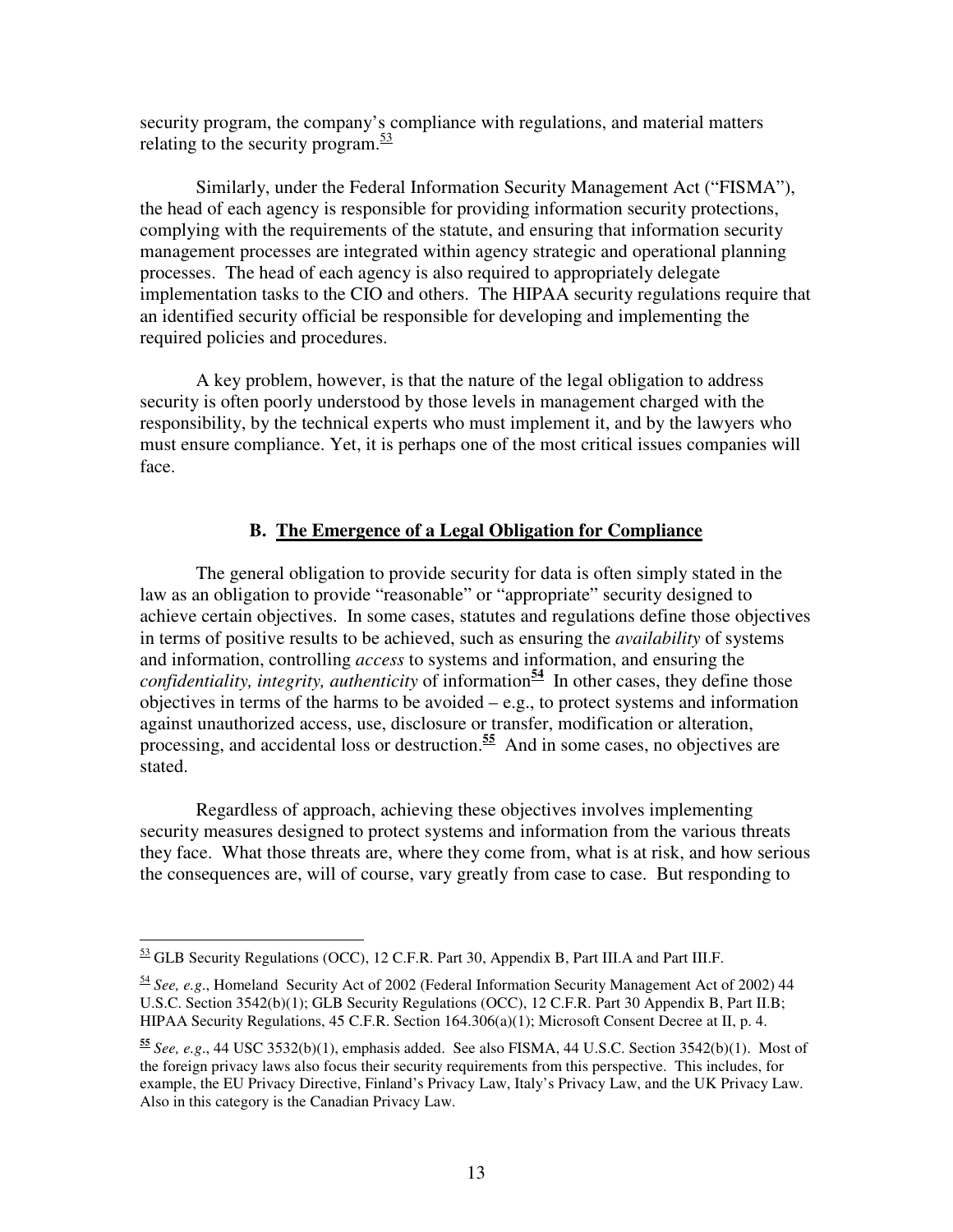the threats a company faces with appropriate physical, technical, and organizational security measures is the focus of the duty to provide security.

The key questions for companies that must comply, however, is determining the scope of its obligation. Just what exactly is the business obligated to do? Unfortunately, laws and regulations rarely specify what specific security measures a business should implement to satisfy those legal obligations.**<sup>56</sup>** Most laws simply obligate the company to establish and maintain internal security "procedures," "controls," "safeguards," or "measures"<sup>57</sup> directed toward achieving the goals or objectives identified above, but often without any further direction or guidance.

# **1. General Recognition that Security Is Relative**

Defining the scope of a company's security obligations begins with understanding that the law views security as a relative concept. Thus, the standard for compliance, if one is stated, often requires simply that the security be "reasonable"**<sup>58</sup>** or "appropriate."**<sup>59</sup>** Other expressions of the standard that appear in some regulations include "suitable," "necessary," and "adequate." But there is typically little or no guidance on what kind of security measures are required, or on the subject of how much security is enough.

In Europe, for example, the Data Protection Directive requires the controllers of personal data to:

implement *appropriate* technical and organizational measures to protect personal data against accidental or unlawful destruction or accidental loss, alteration, unauthorized disclosure or access, in particular where the processing involves the transmission of data over a network, and against all other unlawful forms of processing.**<sup>60</sup>**

 $\overline{a}$ **<sup>56</sup>** Although they often focus on categories of security measures to address. *See, e.g*., HIPAA Security Regulations, 45 C.F.R. Part 164. They also address some specific issues, such as \_\_\_\_\_\_\_. See \_\_ below.

**<sup>57</sup>** *See, e.g*., FDA regulations at 21 C.F.R. Part 11 (procedures and controls); SEC regulations at 17 C.F.R.  $257.1(e)(3)$  (procedures); SEC regulations at 17 C.F.R. 240.17a-4 (controls); GLB regulations (FTC) 16 C.F.R. Part 314 (safeguards); Canada, Personal Information Protection and Electronic Documents Act, Schedule I, Section 4.7 (safeguards); EU Data Privacy Directive, Article 17(1) (measures) available at http://europa.eu.int/comm/internal\_market/privacy/docs/95-46-ce/dir1995-46\_part1\_en.pdf.

**<sup>58</sup>** *See, e.g.,* HIPAA 42 U.S.C. 1302d-2, and HIPAA Security regulations, 45 CFR 164.306; COPPA, 15 U.S.C. 6502(b)(1)(D), and COPPA regulations 16 C.F.R. 312.8; IRS Rev. Proc. 97-22, sec. 4.01(2); SEC regulations 17 C.F.R. 257. See also UCC Article 4A, Section 202 ("commercially reasonable" security procedure), and Microsoft Consent Decree.

**<sup>59</sup>** "Appropriate" security required by: HIPAA 42 U.S.C. 1302d-2, and HIPAA Security regulations, 45 CFR 164.306; EU Data Protection Directive, Article 17(1).

**<sup>60</sup>** EU Data Protection Directive, Article 17(1) (emphasis added)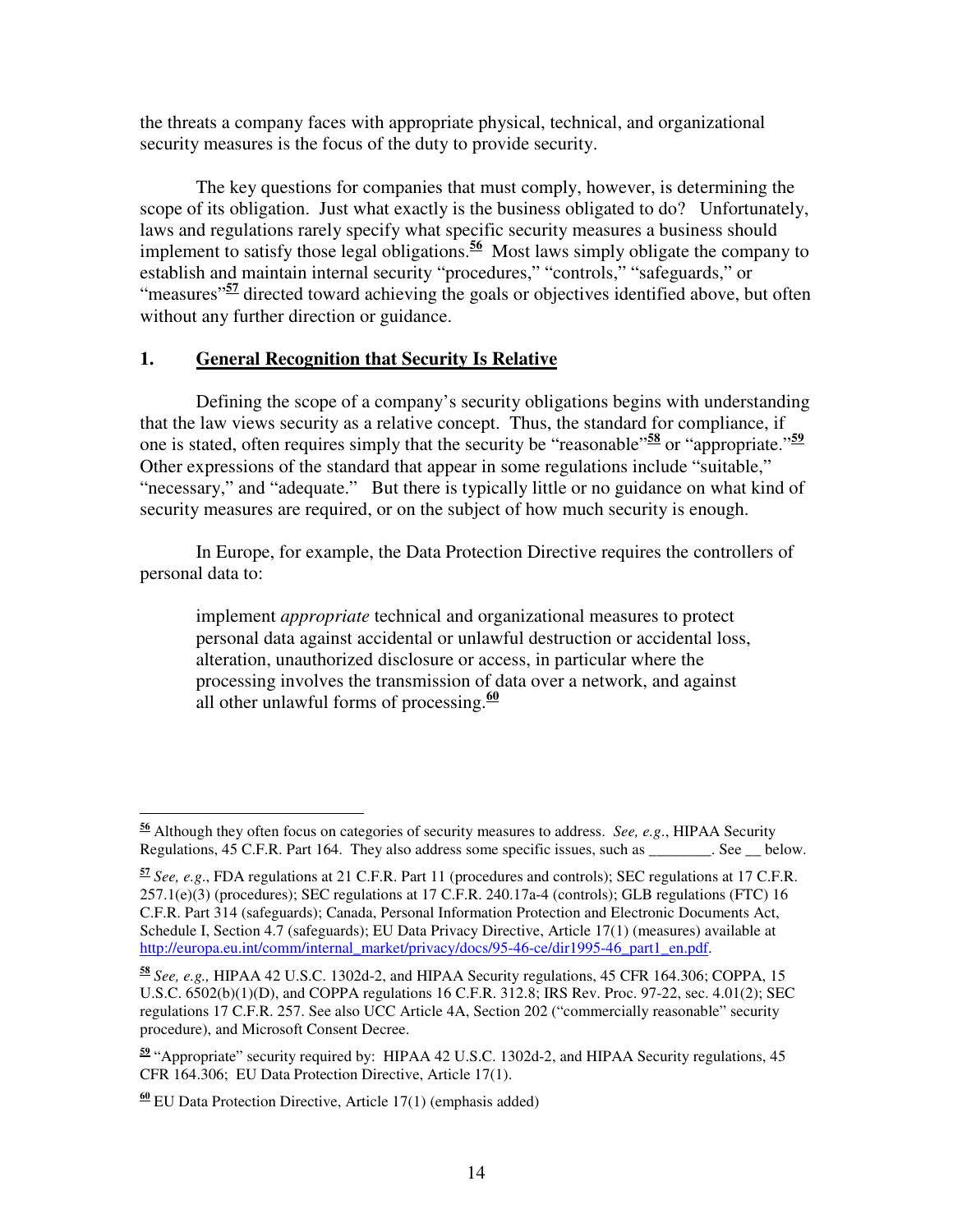Thus, country implementations of the EU Data Protection Directive generally require the use of security measures that are *appropriate* to protect the personal data**<sup>61</sup>** or that are *necessary* to protect the personal data.**<sup>62</sup>**

In the U.S., the Privacy Protection Act of  $1974 \frac{63}{2}$  requires government agencies that maintain a system of records about an individual to:

establish *appropriate* administrative, technical, and physical safeguards to insure the security and confidentiality of records and to protect against any anticipated threats or hazards to their security or integrity which could result in substantial harm, embarrassment, inconvenience, or unfairness to any individual on whom information is maintained; $\frac{64}{64}$ 

Similarly, HIPAA requires "reasonable and appropriate" security,**<sup>65</sup>** the GLB security regulations require covered financial institutions to "implement a comprehensive written information security program that includes administrative, technical, and physical safeguards *appropriate* to the size and complexity of the bank and the nature and scope of its activities,"**<sup>66</sup>** and state personal information security laws, such as in California, generally require "reasonable security procedures and practices."**<sup>67</sup>**

 $\frac{62}{2}$  *See, e.g.*, Finland – The Finnish Personal Data Act (523/1999), given on 22.4.1999, Section 32(1); Germany – Federal Data Protection Act as of 1 January 2003, Section 9; Hungary – Act LXIII of 1992 on the Protection of Personal Data and Public Access to Data of Public Interest, Article 10(1); Italy – Personal Data Protection Code, Legislative Decree No. 196 of 30 June 2003, Sections 31 and 33; Spain – Organic Law 15/1999 of 13 December on the Protection of Personal Data, Article 9

**<sup>63</sup>** 5 USC Sec. 552a.

 $\overline{a}$ 

 $\frac{64}{2}$  5 U.S.C. § 552a (d)(10) (emphasis added).

**<sup>65</sup>** 42 U.S.C. 1320d-2(d)(2).

**<sup>67</sup>** Cal. Civil Code § 1798.81.5(b).

**<sup>61</sup>** *See, e.g.,* Belgium – Belgian Law of 8 December 1992 on Privacy Protection in relation to the Processing of Personal Data, as modified by the law of 11 December 1998 Implementing Directive 95/46/EC, and the law of 26 February 2003, Chapter IV, Article 16(4); Denmark – Act on Processing of Personal Data,; *Act No. 429 of 31 May 2000,* (unofficial English translation), Title IV, Part 11, Section 41(3); Estonia -- Personal Data Protection Act; Passed 12 February 2003 ( $RT<sup>1</sup>$  I 2003, 26, 158), entered into force 1 October 2003, Chapter 3, Sections 19(2); Greece – Law 2472/1997 on the Protection of Individuals with regard to the Processing of Personal Data (as amended by Laws 2819/2000 and 2915/2001); Article 10(3); Ireland – Data Protection (Amendment) Act 2003; Section 2.-(1)(d) and First Schedule Article 7; Lithuania – Law on Legal Protection of Personal Data, 21 January 2003, No. IX-1296, Official translation, with amendments 13 April 2004, Article 24(1); Netherlands – 25 892 - Rules for the protection of personal data (Personal Data Protection Act) (Unofficial translation); Article 13; Portugal – Act on the Protection of Personal Data (transposing into the Portuguese legal system Directive 95/46/EC of the European Parliament and of the Council of 24 October 1995 on the protection of individuals with regard to the processing of personal data and on the free movement of such data), Article 14(1); Slovakia – Act No 428 of 3 July 2002 on personal data protection; Section 15(1); Sweden – Personal Data Act (1998:204); issued 29 April 1998, Section 31; and UK – Data Protection Act 1998, Schedule 1, Part I, Seventh Principle

**<sup>66</sup>** See, Gramm-Leach-Bliley Act ("GLB"), Public Law 106-102, §§ 501 and 505(b), 15 U.S.C. §§ 6801, 6805, and implementing regulations at 12 C.F.R. Part 30, Appendix B (OCC), 12 C.F.R. Part 208, Appendix D (Federal Reserve System), 12 C.F.R. Part 364, Appendix B (FDIC), 12 C.F.R. Part 568 (Office of Thrift Supervision) and 16 C.F.R. Part 314 (FTC) (emphasis added).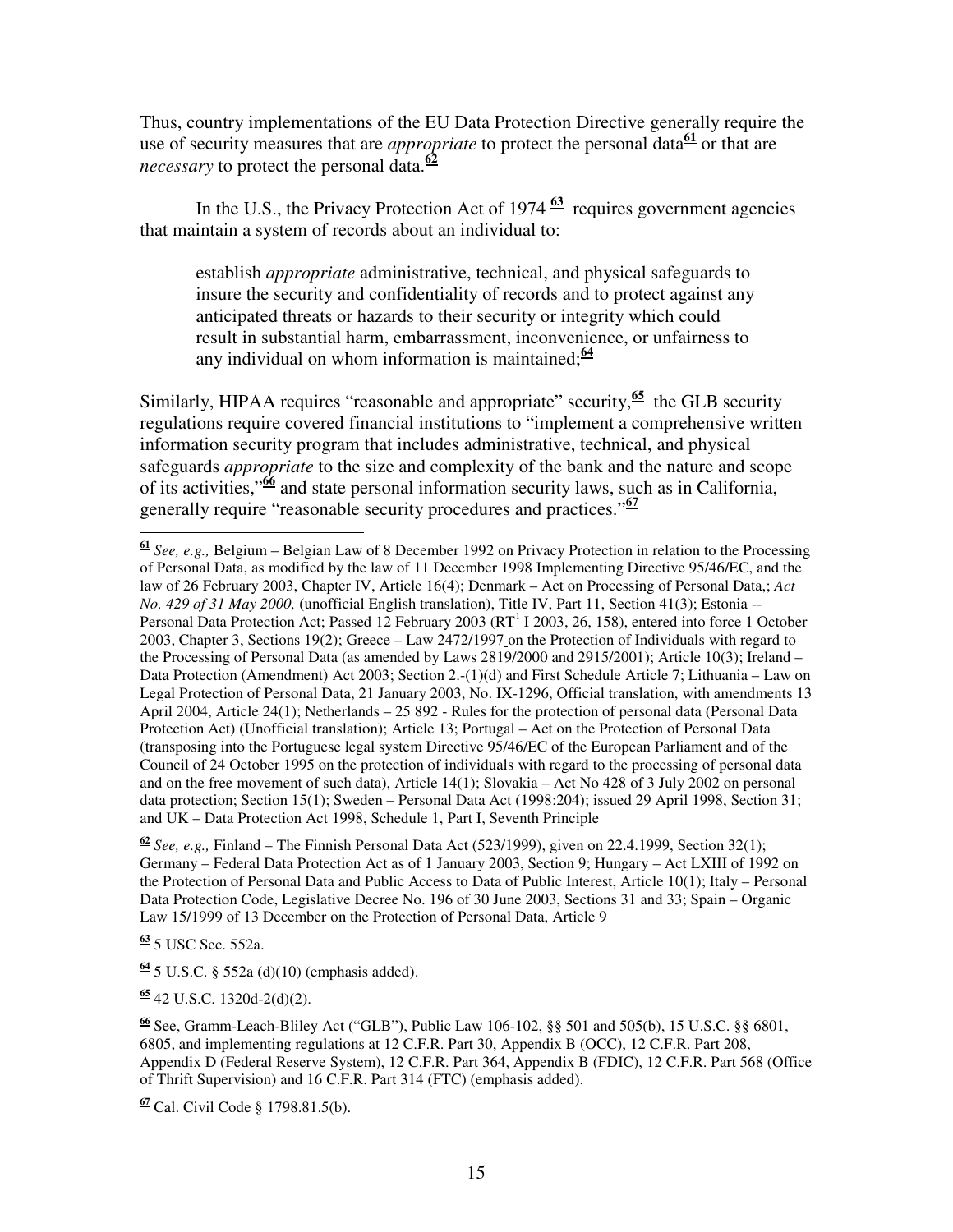In other words, and the choice of security measures and technology can vary depending on the situation. Thus, in most laws there are no specific requirements regarding whether or not a particular security measure must be implemented, and there are generally no safe harbors.

The most recent international legal effort, the 2005 UN Convention on the Use of Electronic Communications in International Contracts, also expressly adopts the view that security is a relative concept. In addressing requirements for electronic signatures, the Convention requires that the method used to authenticate the identity of a party singing a contract and to indicate the party's intent must either be "as reliable as appropriate for the purpose" or "proven in fact." In addressing the requirements for originality of electronic records, the Convention requires only that there exist "a reliable assurance as to the integrity of the information." And it makes clear that "the standard of reliability required shall be assessed in the light of the purpose for which the information was generated and in the light of all the relevant circumstances." The UN Convention does not in any way require the use of any specific security measures or technologies.**<sup>68</sup>**

Finally, it is important to note that the new international information security standard released in October 2005, known as ISO/IEC 27001, also recognizes both that security is a relative concept, and that the process-oriented approach to security is the most appropriate response.**<sup>69</sup>**

#### **2. Developing Legal Definition of "Reasonable Security"**

Although consistent with the view that security is relative, laws requiring only that companies implement "reasonable" or "appropriate" security leave businesses with little or no guidance as to what is required for legal compliance, and without any safe harbor to ensure that they have satisfied their legal obligation. Legal developments over the past few years, however, suggest that a legal standard for "reasonable" security is clearly emerging. That standard rejects requirements for specific security measures (such as firewalls, passwords, PKI, or the like), and instead adopts a fact-specific approach to corporate security obligations that requires a "process" applied to the unique facts of each case.

 Thus, rather than telling companies what specific security measures they must implement, the legal trend is to require companies to engage in an ongoing and repetitive process that is designed to assess risks, identify and implement appropriate security measures responsive to those risks, verify that they are effectively implemented, and ensure that they are continually updated in response to new developments. The decision regarding the specific security measures is left up to the company.

**<sup>68</sup>** *See* UN Convention at Article 9(3), 9(4), and 9(5).

**<sup>69</sup>** ISO/IEC 27001, Information Technology – Security Techniques – Information Security Management Systems – Requirements (Oct. 2005). See text at footnotes 157-169, *infra*.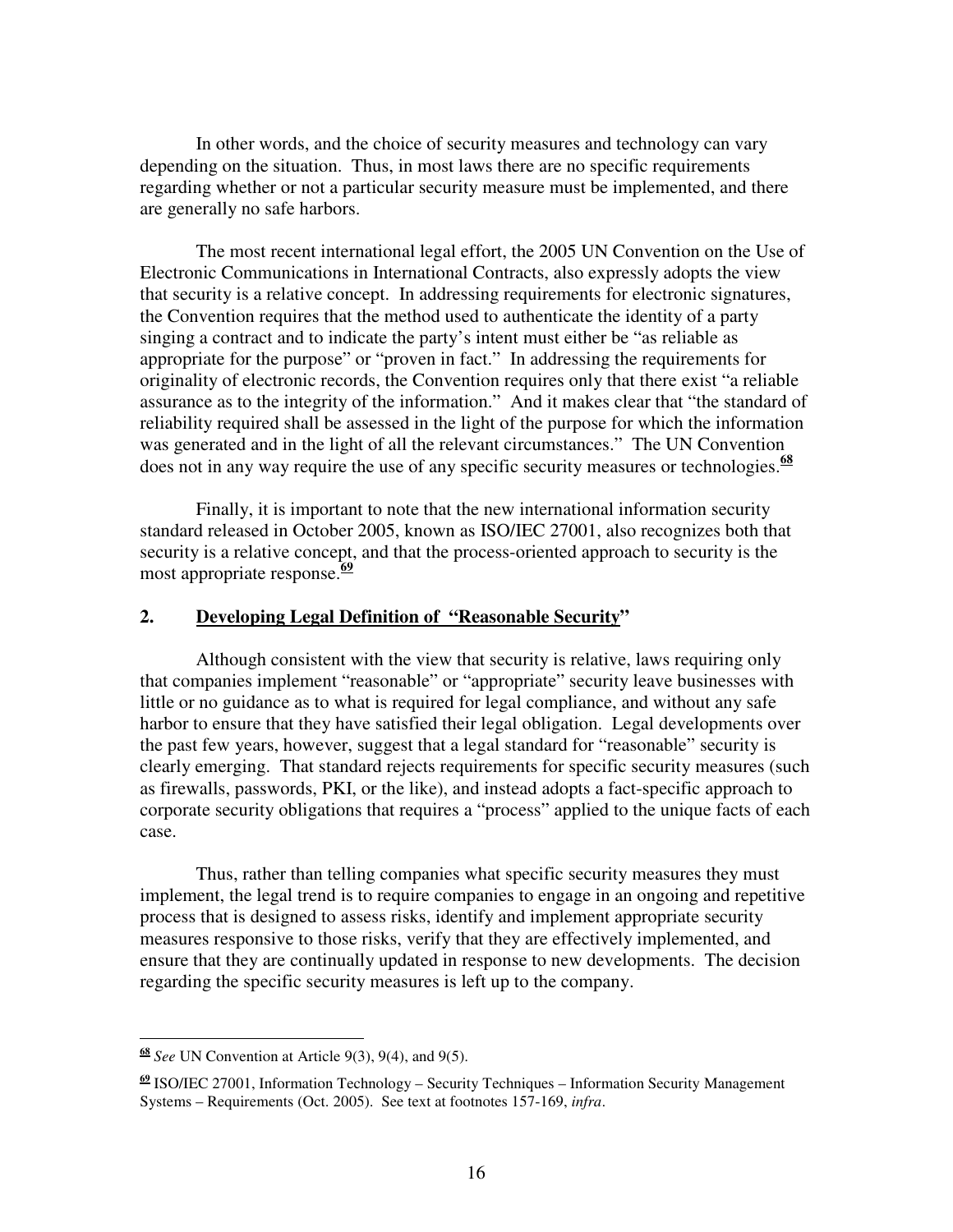As a consequence, the presence or absence of specific security measures says little about the status of a company's legal compliance with its information security obligations. Because armed guards at a the front of a building don't protect against hackers accessing information through the Internet, and because firewalls designed to stop hackers don't protect against dishonest employees with authorized access, the law puts its focus on implementing those security measures that respond to the specific threats a business faces. It recognizes that there are a variety of different appropriate security measures responsive to specific threats, and recognizes that threats (and appropriate responsive security measures) are constantly changing.

 The essence of the comprehensive process-oriented approach to security compliance is implementation of a program that requires a company to:

- Identify its information assets
- Conduct periodic risk assessments to identify the specific threats and vulnerabilities the company faces
- Develop and implement a security program to manage and control the risks identified
- Monitor and test the program to ensure that it is effective
- Continually review and adjust the program in light of ongoing changes, including obtaining regular independent audits and reporting where appropriate
- Oversee third party service provider arrangements.

A key aspect of this process is recognition that it is never completed. It is ongoing, and continually reviewed, revised, and updated.

 This "process oriented" legal standard for corporate information security was first set forth in a series of financial industry security regulations required under the Gramm-Leach-Bliley Act (GLBA) titled *Guidelines Establishing Standards for Safeguarding Consumer Information.* They were issued by the Federal Reserve, the OCC, FDIC, and the Office of Thrift Supervision, on February 1, 2001,**<sup>70</sup>** and later adopted by the FTC in its GLBA *Safeguards Rule* on May 23, 2002.**<sup>71</sup>** The same approach was also incorporated in the Federal Information Security Management Act of 2002 ("FISMA"),**<sup>72</sup>** and in the HIPAA *Security Standards* issued by the Department of Health and Human Services on February 20. 2003.**<sup>73</sup>**

 $\frac{70}{10}$  66 Fed. Reg. 8616, February 1, 2001; 12 C.F.R. Part 30, Appendix B (OCC), 12 C.F.R. Part 208, Appendix D (Federal Reserve System), 12 C.F.R. Part 364, Appendix B (FDIC), 12 C.F.R. Part 568 (Office of Thrift Supervision).

 $\frac{71}{10}$  67 Fed. Reg. 36484, May 23, 2002; 16 C.F.R. Part 314.

 $\frac{72}{44}$  U.S.C. Section 3544(b).

 $\frac{73}{2}$  45 C.F.R. Parts 164.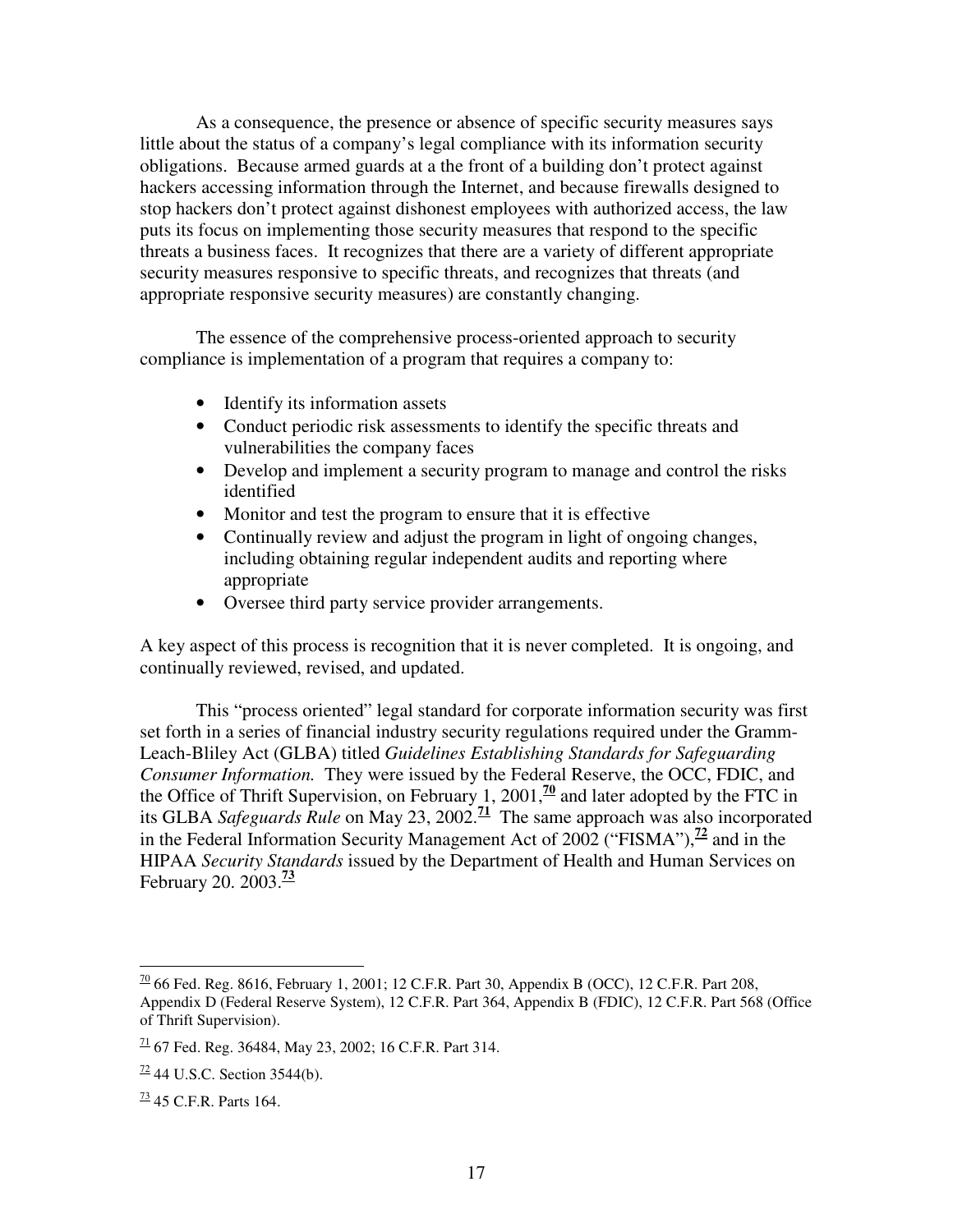The FTC has since adopted the view that the "process oriented" approach to information security outlined in these regulations sets forth a general "best practice" for legal compliance that should apply to all businesses in all industries.**<sup>74</sup>** Thus, it has, in effect, implemented this "process oriented" approach in all of its decisions and consent decrees relating to alleged failures to provide appropriate information security.**<sup>75</sup>** The National Association of Insurance Commissioners has also recommended the same approach, and to date, several state insurance regulators have adopted it.**<sup>76</sup>** Several state Attorneys General have also adopted this approach in their actions against perceived offenders.**<sup>77</sup>** And now we are starting to see some cases take the same approach.**<sup>78</sup>**

In *Guin v. Brazos Education*, for example, the court rejected the view that the law requires specific security measures (in that case, encryption). Instead, it focused on the fact that the defendant had followed the proper "process" – i.e., had put in place written security policies, had done current risk assessments, and had implemented proper safeguards as required by the GLB Act. And because the defendant had properly followed such a process, the court held there was no liability for a breach that did occur.**<sup>79</sup>** Conversely, in *Bell v. Michigan Council*, the court imposed liability where the defendant was aware of the security risk, but did nothing to address it.**<sup>80</sup>**

The New Jersey Advisory Committee on Professional Ethics also briefly addressed this issue of reasonable security in the context of a 2006 opinion on attorney use of technology to store client information for remote access. Noting the ethical obligation of the attorney to "exercise reasonable care" against the possibility of unauthorized access to client information, the Committee noted that "reasonable care,"

 $\frac{74}{4}$  See, Prepared Statement of the Federal Trade Commission on Identity Theft: Innovative Solutions For An Evolving Problem, Presented by Lydia Parnes, Director, Bureau of Consumer Protection, Before the Subcommittee On Terrorism, Technology and Homeland Security of the Senate Committee on the Judiciary, United States Senate**,** March 21, 2007 at p. 7 (noting that "the FTC Safeguards Rule promulgated under the GLB Act serves as a good model" for satisfying the obligation to maintain reasonable and appropriate security); available at www.ftc.gov/os/testimony/P065409identitytheftsenate03212007.pdf. See also, Prepared Statement of the Federal Trade Commission before the Subcommittee on Technology, Information Policy, Intergovernmental Relations, and the Census, Committee on Government Reform, U.S. House of Representatives on "Protecting Our Nation's Cyberspace," April 21, 2004, at p. 5 (noting that "security is an ongoing process of using reasonable and appropriate measures in light of the circumstances"), available at www.ftc.gov/os/2004/04/042104cybersecuritytestimony.pdf.

<sup>75</sup> *See, e.g.,* FTC Decisions and Consent Decrees listed in the Appendix.

<sup>76</sup> *See, e.g.,* National Association of Insurance Commissioners "Standards for Safeguarding Customer Information Model Regulation" IV-673-1 available at www.naic.org (adopted in at least 9 states so far)

 $\frac{77}{12}$  See, e.g., State Attorneys General Consent Decrees listed in the Appendix

**<sup>78</sup>** *See, e.g*., Guin v. Brazos Higher Education Service, Civ. No. 05-668, 2006 U.S. Dist. Lexis 4846 (D. Minn. Feb. 7, 2006) and Bell v. Michigan Council, 2005 Mich. App. LEXIS 353 (Mich. App. February 15, 2005).

**<sup>79</sup>** Guin v. Brazos Higher Education Service, Civ. No. 05-668, 2006 U.S. Dist. Lexis 4846 (D. Minn. Feb. 7, 2006).

**<sup>80</sup>** Bell v. Michigan Council, 2005 Mich. App. Lexis 353 (Mich. App. February 15, 2005).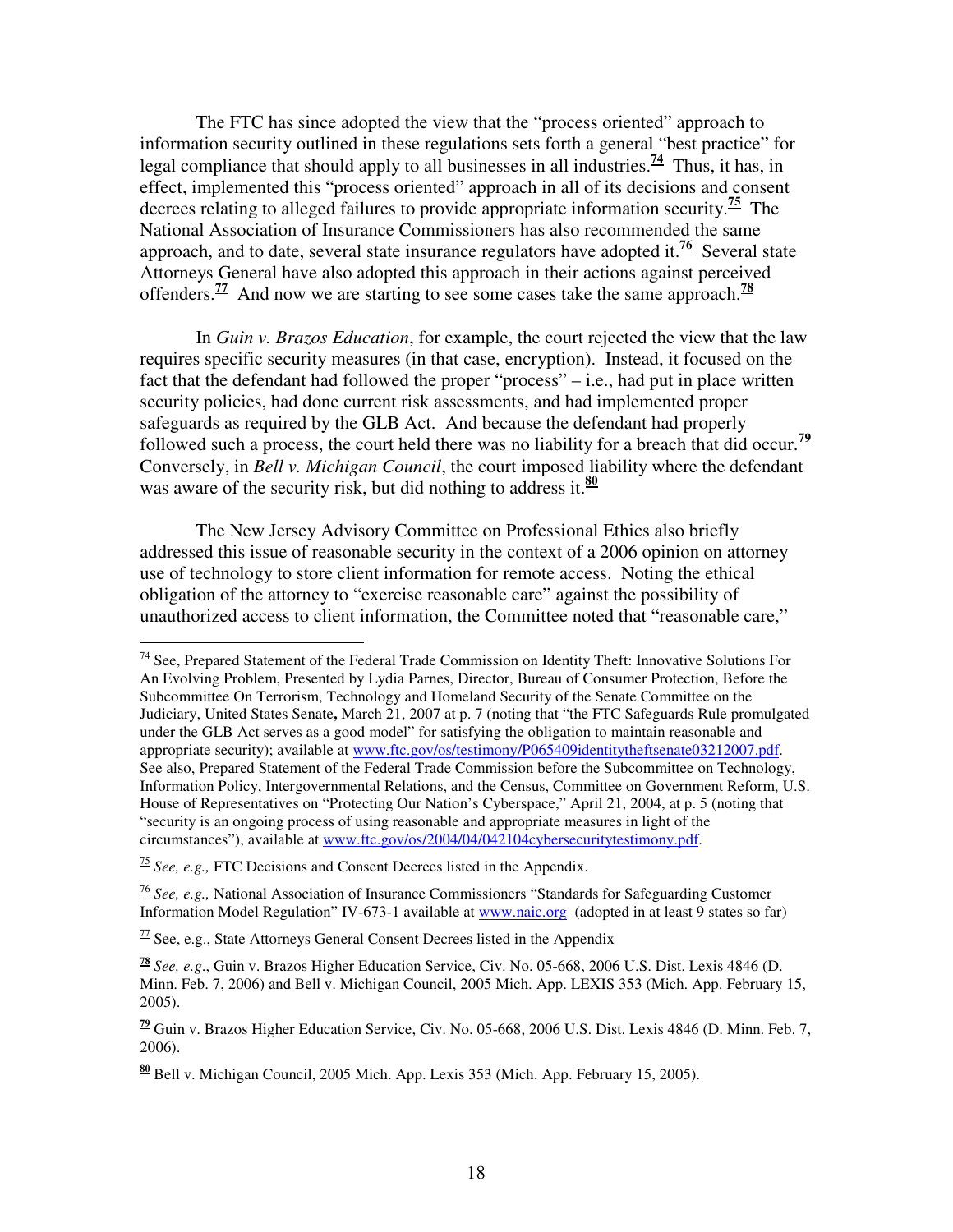"does not mean that the lawyer absolutely and strictly guarantees that the information will be utterly invulnerable against all unauthorized access." Moreover, the Committee rejected requirements for specific technical solutions. Instead, it noted that the touchstone of reasonable care is that "use is made of available technology to guard against reasonably foreseeable attempts to infiltrate the data."**<sup>81</sup>**

 In the EU, the process-oriented approach noted above is also specifically referenced in a few statutes. $\frac{82}{ }$  In addition, several statutes incorporate the various elements of the process, including conducting periodic risk assessments,**<sup>83</sup>** developing and implementing a responsive security program**<sup>84</sup>** including employee training and education,**<sup>85</sup>** monitoring and testing the program,**<sup>86</sup>** continually reviewing and adjusting the program,**<sup>87</sup>** and overseeing third party service provider arrangements.**<sup>88</sup>**

Thus, although this remains an unsettled area, the trend is to recognize what security consultants have been saying for some time: "security is a process, not a product."**<sup>89</sup>** Consequently, legal compliance with security obligations involves a "process" applied to the facts of each case in order to achieve an objective (i.e., to identify and implement the security measures appropriate for that situation), rather than the implementation of standard specific security measures in all cases. Thus, there will likely be no hard and fast rules. Instead, the legal obligation regarding security seems to focus on what is reasonable under the circumstances to achieve the desired security objectives. Consequently, the legal trend focuses on requiring businesses to develop comprehensive information security programs, but leaves the details to the facts and circumstances of each case.

**<sup>84</sup>** From Appendix*,* see Argentina Act, Article 9(1); Estonia Act, Section 19(1); Belgium Act, Art. 16(4); Denmark Act, Section 41(3); Estonia Act, Section 19(1) ("IT"); Finland Act, Section 32(1); German Act, Section 9; Greece Act, Article 10(3); Hungary Act, Article 10(1); Lithuania Act, Article 24(1); Netherlands Act, Article 13; Portugal Act, Article 14(1); Slovak Republic Act, Section 15(1); Spain Act, Article 9; Sweden Act, Section 31; UK Act, Schedule 1, Part I, Seventh Principle; Swiss Act, Article 7.

**<sup>85</sup>** From Appendix*,* see Australia Act, Schedule 2, Section 3.1(b); Belgium Act, Art 16(2)(3); Canada Act, Schedule 1, 4.7 Principle 7, Clause 4.7.4; Estonia Act, Section 20(3); Ireland Act, Section 2C(2); Italy Act, Annex B, Sections 4 and 19.6; Slovak Republic Act, Sections 17 and 19(3).

**<sup>86</sup>** From Appendix*,* see German Act, Section 9a (audit); Poland Ordinance, Attachment A (Basic Security Measures) § VII (monitor); Slovak Republic Act, Section 16(6)(d); Spain Royal Decree 994/1999 – Medium (audit).

**<sup>87</sup>** From Appendix*,* see Spain Royal Decree 994/1999 – Basic.

**<sup>81</sup>** New Jersey Advisory Committee on Professional Ethics, Opinion 701 (2006) available at http://www.judiciary.state.nj.us/notices/ethics/ACPE\_Opinion701\_ElectronicStorage\_12022005.pdf.

**<sup>82</sup>** *See, e.g*., Italy – Personal Data Protection Code, Legislative Decree No. 196 of 30 June 2003, Annex B, § 19.3; Slovakia Act No 428 of 3 July 2002 on personal data protection, § 16(5).

**<sup>83</sup>** From Appendix*,* see Italy Act, Annex B, Section 19.3; Slovak Republic Act, Section 16(5)

**<sup>88</sup>** From Appendix*,* see Australia Act, Section 14, Principle 4; Austria Act, Article 15(2); Belgium Act, Article 16; Denmark Act, Sections 41 and 42; Estonia Act, Section 20; Finland Act, Section 32(2); Ireland Act, Section 2C-(3); Italy Act, Annex B, Sections 4 and 19.6; Slovak Republic Act, Sections 17 and 19(3).

**<sup>89</sup>** Bruce Schneier, *Secrets & Lies: Digital Security in a Networked World* (John Wiley & Sons, 2000) at page XII.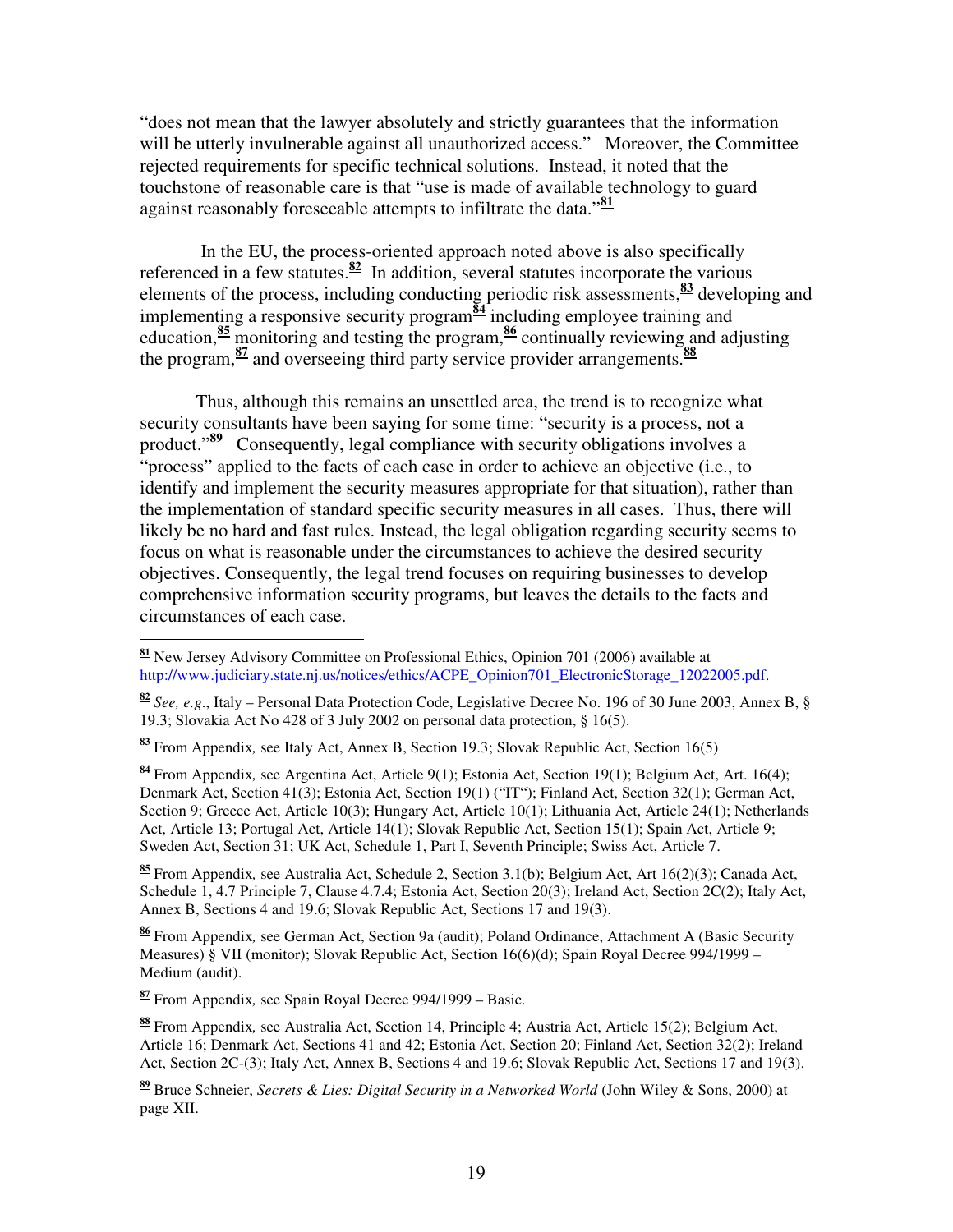The legally-mandated process for reasonable security may be summarized as follows:

#### **(a) Asset Assessment**

 When addressing information security, the first step is to define the scope of the effort. What information, communications, and processes are to be protected? What information systems are involved? Where are they located. What laws potentially apply to them? As is often the case, little known but sensitive data files are found in a variety of places within the company.

#### **(b) Periodic Risk Assessment**

 Implementing a comprehensive security program to protect these assets requires a thorough assessment of the potential risks to the organization's information systems and data.**<sup>90</sup>** This involves identifying all reasonably foreseeable internal and external threats to the information assets to be protected.**<sup>91</sup>** Threats should be considered in each area of relevant operation, including information systems, network and software design, information processing, storage and disposal, prevention, detection, and response to attacks, intrusions, and other system failures, as well as employee training and management.**<sup>92</sup>**

 For each identified threat, the organization should then evaluate the risk posed by the threat by:

- Assessing the likelihood that the threat will materialize;
- Evaluating the potential damage that will result if it materializes; and
- Assessing the sufficiency of the policies, procedures, and safeguards in place to guard against the threat.**<sup>93</sup>**

Such risk should be evaluated in light of the nature of the organization, its transactional capabilities, the sensitivity and value of the stored information to the organization and its trading partners, and the size and volume of its transactions.**<sup>94</sup>**

 $\overline{a}$  $\frac{90}{90}$  *See, e.g.*, HIPAA Security Regulations, 45 C.F.R. Section 164.308(a)(1)(ii)(A).

<sup>91</sup> *See, e.g*., Microsoft Consent Decree at II, p. 4; Ziff Davis Assurance of Discontinuance, Para. 25(b), p. 5; Eli Lilly Decision at II.B; GLB Security Regulations, 12 C.F.R. Part 30, Appendix B, Part III.B(1)

<sup>92</sup> *See, e.g*., Microsoft Consent Decree at II, p. 4; Eli Lilly Decision at II.B.

 $\frac{93}{2}$  *See, e.g.*, FISMA, 44 U.S.C. Sections 3544(a)(2)(A) and 3544(b)(1); GLB Security Regulations, 12 C.F.R. Part 30, Appendix B, Part III.B(2)

<sup>94</sup> *See, e.g*., Authentication In An Electronic Banking Environment, July 30, 2001, Federal Financial Institutions Examination Council, page 2; available at www.occ.treas.gov/ftp/advisory/2001-8a.pdf.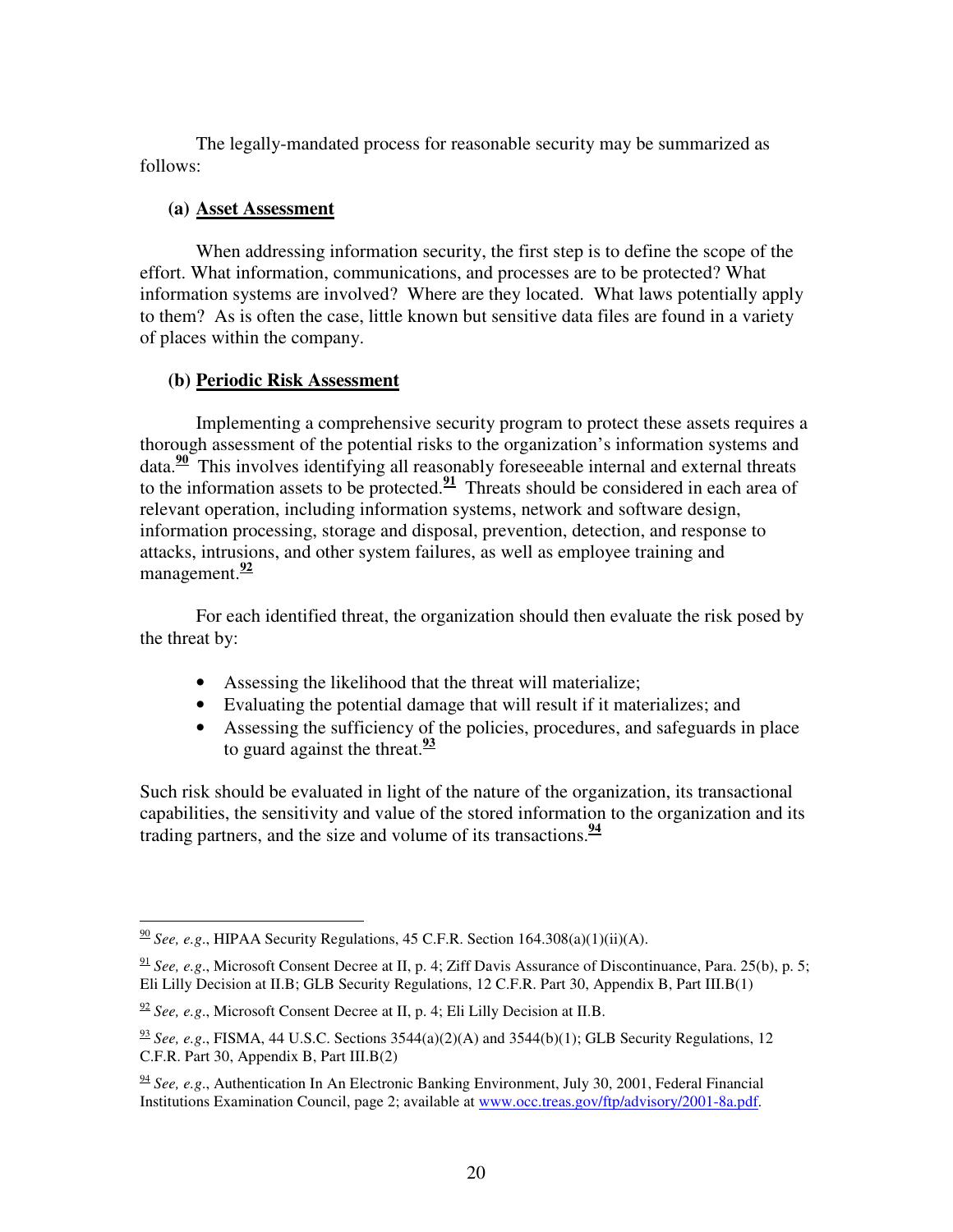This process will be the baseline against which security measures can be selected, implemented, measured, and validated. The goal is to understand the risks the business faces, and determine what level of risk is acceptable, in order to identify appropriate and cost-effective safeguards to combat that risk.

#### **(c) Develop Security Program to Manage and Control Risk**

 Based on the results of the risk assessment, a business should design and implement a security program consisting of reasonable physical, technical, and administrative security measures to manage and control the risks identified during the risk assessment.**<sup>95</sup>** The security program should be in writing,**<sup>96</sup>** and should be coordinated among all parts of the organization.<sup>97</sup> It should be designed to provide reasonable safeguards to control the identified risks**<sup>98</sup>** (i.e., to protect against any anticipated threats or hazards to the security or integrity of the information and systems to be protected**<sup>99</sup>**). The goal is to reduce the risks and vulnerabilities to a reasonable and appropriate level.**<sup>100</sup>**

 In other words, it is not enough merely to implement impressive-sounding security measures. They must be responsive to the particular threats a business faces, and must address its specific vulnerabilities. Posting armed guards around a building, for example, sounds impressive as a security measure, but if the primary threat the company faces is unauthorized remote access to its data via the Internet, that particular security measure is of little value. Likewise, firewalls and intrusion detection software are often effective ways to stop hackers and protect sensitive databases, but if a company's major vulnerability is careless (or malicious) employees who inadvertently (or intentionally) disclose passwords or protected information, then even those sophisticated technical security measures, while important, will not adequately address the problem.

<sup>95</sup> *See, e.g*., Microsoft Consent Decree at II, p. 4; GLB Security Regulations (OCC), 12 C.F.R. Part 30 Appendix B, Part II.A; Eli Lilly Decision at II.B; HIPAA Security Regulations, 45 C.F.R. Section 164.308(a)(1)(i); Federal Information Security Management Act of 2002 (FISMA), 44 U.S.C. Section 3544(b).

<sup>96</sup> *See, e.g*., Microsoft Consent Decree at II, p. 4; GLB Security Regulations, 12 C.F.R. Part 30 Appendix B, Part II.A; HIPAA Security Regulations, 45 C.F.R. Section 164.316(b)(1); Federal Information Security Management Act of 2002 (FISMA), 44 U.S.C. Section 3544(b).

<sup>97</sup> *See, e.g*., GLB Security Regulations, 12 C.F.R. Part 30 Appendix B, Part II.A; Federal Information Security Management Act of 2002 (FISMA), 44 U.S.C. Section 3544(b).

<sup>98</sup> *See, e.g*., Microsoft Consent Decree at II, p. 4; GLB Security Regulations, 12 C.F.R. Part 30 Appendix B, Part II.B

<sup>99</sup> *See, e.g*., GLB Security Regulations, 12 C.F.R. Part 30 Appendix B, Part II.B(2); HIPAA Security Regulations,  $45$  C.F.R. Section  $164.306(a)(2)$ .

**<sup>100</sup>** *See, e.g*., HIPAA Security Regulations, 45 C.F.R. Section 164.308(a)(1)(ii)(B)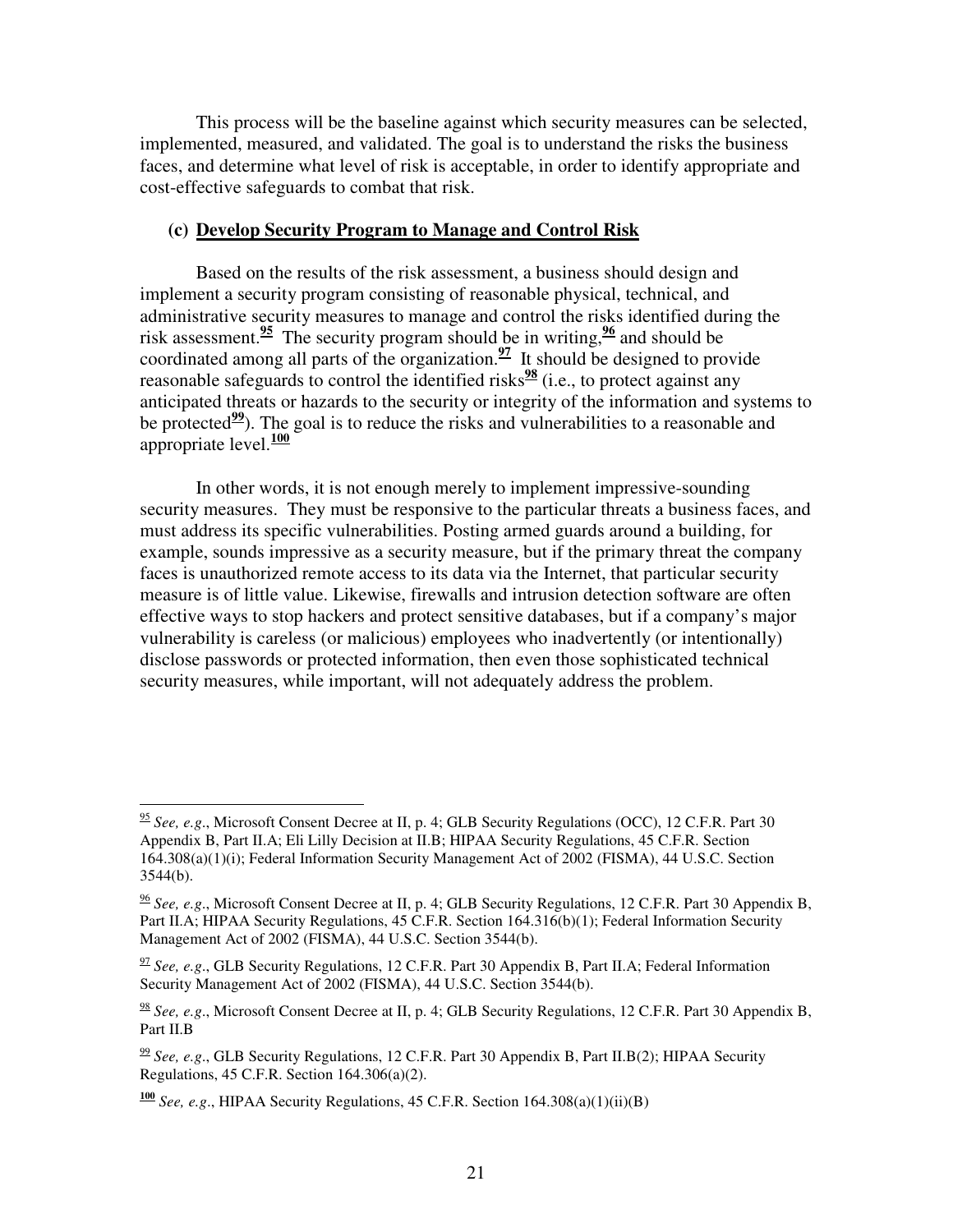### **(1) Relevant Factors to Consider**

In determining what security measures should be implemented within a particular organization, virtually all of the existing precedent recognizes that there is no "one size fits all" approach. Which security measures are appropriate for a particular organization will vary, depending upon a variety of factors.

 Traditional negligence law suggests that the relevant factors are (1) the probability of the identified harm occurring (i.e., the likelihood that a foreseeable threat will materialize), (2) the gravity of the resulting injury if the threat does materialize, and  $(3)$  the burden of implementing adequate precautions.<sup>101</sup> In other words, the standard of care to be exercised in any particular case depends upon the circumstances of that case and on the extent of foreseeable danger.**<sup>102</sup>**

 Security regulations take a similar approach, and indicate that the following factors are relevant in determining what security measures should be implemented in a given case:

- The probability and criticality of potential risks
- The company's size, complexity, and capabilities
- The nature and scope of the business activities
- The nature and sensitivity of the information to be protected
- The company's technical infrastructure, hardware, and software security capabilities
- The state of the art re technology and security
- The costs of the security measures<sup>103</sup>

Interestingly, cost was the one factor mentioned most often, and certainly implies recognition that companies are not required to do everything theoretically possible.

## **(2) Categories of Security Measures that Must Be Addressed**

 Specifying a process still leaves many businesses wondering, "What specific security measures should I implement?" In other words, in developing a security plan, what security measures or safeguards should be included?

 Generally, developing law in the U.S. does not require companies to implement specific security measures or use a particular technology. As expressly stated in the

**<sup>101</sup>** *See, e.g., United States v. Carroll Towing,* 159 F.2d 169, 173 (2d Cir. 1947).

**<sup>102</sup>** *See, e.g*., *DCR Inc. v. Peak Alarm Co.,* 663 P.2d 433, 435 (Utah 1983); *see also Glatt v. Feist,* 156 N.W.2d 819, 829 (N.D. 1968) (the amount or degree of diligence necessary to constitute ordinary care varies with facts and circumstances of each case).

**<sup>103</sup>** *See, e.g.,* HIPAA Security Regulations, 45 C.F.R. Section 164.306(b)(2); GLB Security Regulations, 12 C.F.R. Part 30 Appendix B, Part II.A and Part II.C; FISMA, 44 U.S.C. Sections 3544(a)(2) and 3544(b)(2)(B); Microsoft Consent Decree at II, p. 4; Ziff Davis Assurance of Discontinuance.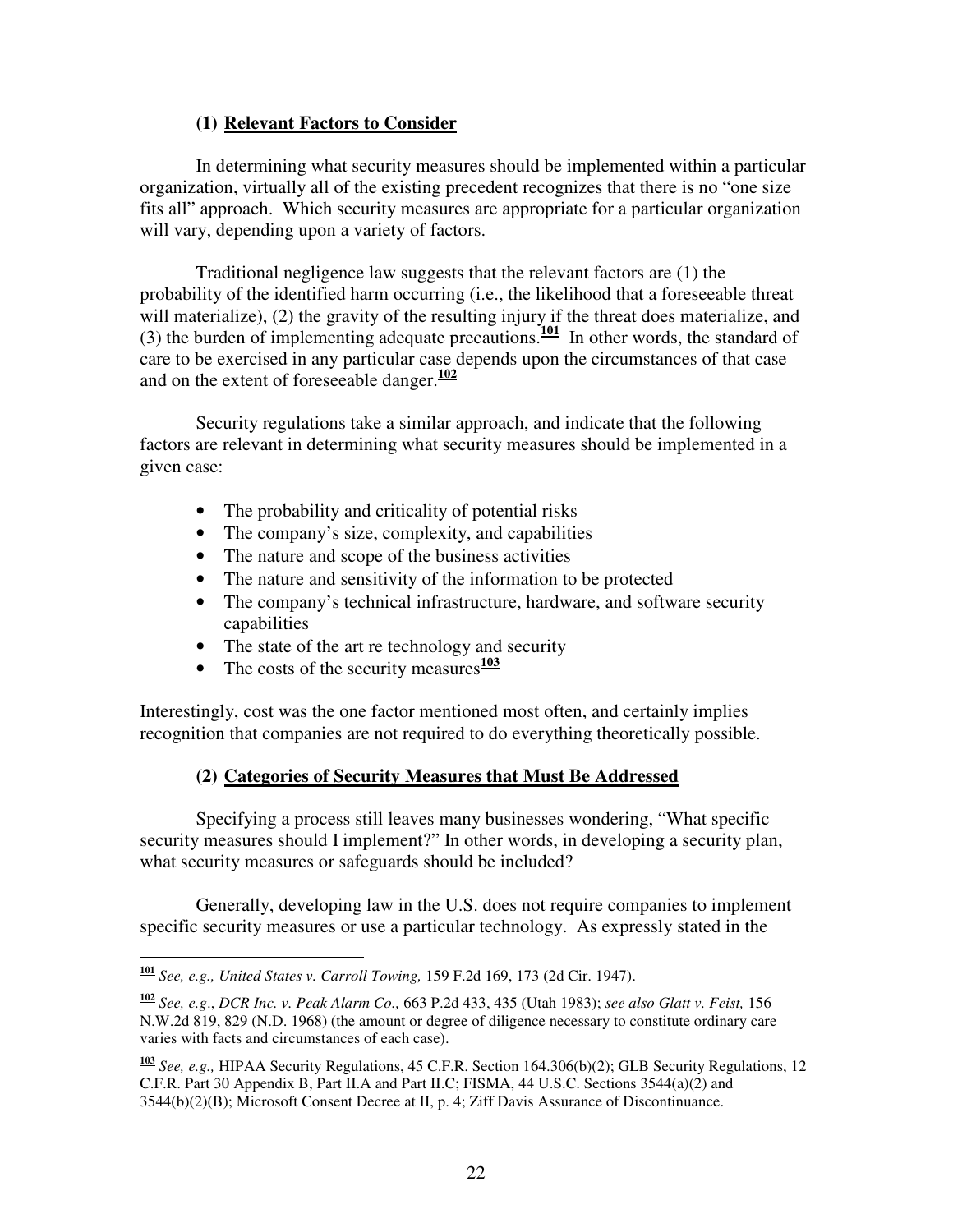HIPAA security regulations, for example, companies "may use any security measures" reasonably designed to achieve the objectives specified in the regulations.**<sup>104</sup>**

 This focus on flexibility means that, like the obligation to use "reasonable care" under tort law, determining compliance may ultimately become more difficult, as there are unlikely to be any safe-harbors for security. As one commentator has pointed out with respect to the HIPAA security regulations: "The new security rules offer no safe harbor to covered entities, business associates, or the people who make security decisions for them. Rather, whether security countermeasures are good enough to 'ensure' the confidentiality, integrity, and availability of [protected health information], and protect it from 'any' hazard one could reasonably anticipate, is likely to be judged retroactively."**<sup>105</sup>**

 Nonetheless, developing law seems to consistently require that companies consider certain *categories* of security measures, even if the way in which each category is addressed is not specified. At a high level, for example, most recent security rules require covered organizations to implement physical, technical, and administrative security measures.<sup>106</sup>

 In addition, there are several more specific categories of security measures that regulations often require companies to consider. They include the following:

- **Physical Facility and Device Security Controls** procedures to safeguard the facility,**<sup>107</sup>** measures to protect against destruction, loss, or damage of information due to potential environmental hazards, such as fire and water damage or technological failures,**<sup>108</sup>** procedures that govern the receipt and removal of hardware and electronic media into and out of a facility,**<sup>109</sup>** and procedures that govern the use and security of physical workstations.**<sup>110</sup>**
- **Physical Access Controls** access restrictions at buildings, computer facilities, and records storage facilities to permit access only to authorized individuals.**<sup>111</sup>**

**<sup>104</sup>** HIPAA Security Regulations, 45 CFR Section 164.306(b)(1).

**<sup>105</sup>** Richard D. Marks and Paul T. Smith, *Analysis and Comments on HHS's Just-released HIPAA Security Rules,* Bulletin of Law / Science & Technology, ABA Section of Science & Technology Law, No. 124 April 2003, at p. 2, available at http://www.abanet.org/scitech/DWTSecurityRules021703.pdf.

**<sup>106</sup>** *See, e.g*., HIPAA regulations 45 C.F.R. Sections 164.308, 164.310, and 164.312; GLB Regulations, 12 C.F.R. 208, Appendix D-2.II(A) and 12 C.F.R. Part 30, Appendix B, Part II; Microsoft Consent Decree, at p. 4.

**<sup>107</sup>** HIPAA Security Regulations, 45 C.F.R. Section 164.310(a)(2)(ii)

 $\frac{108}{108}$  GLB Security Regulations, 12 C.F.R. Part 30 Appendix B, Part III.C.

**<sup>109</sup>** HIPAA Security Regulations, 45 C.F.R. Section 164.310(d)

**<sup>110</sup>** HIPAA Security Regulations, 45 C.F.R. Sections 164.310(b) and (c)

 $\frac{111}{111}$  GLB Security Regulations, 12 C.F.R. Part 30 Appendix B, Part III.C; HIPAA Security Regulations, 45 C.F.R. Section 164.310(a)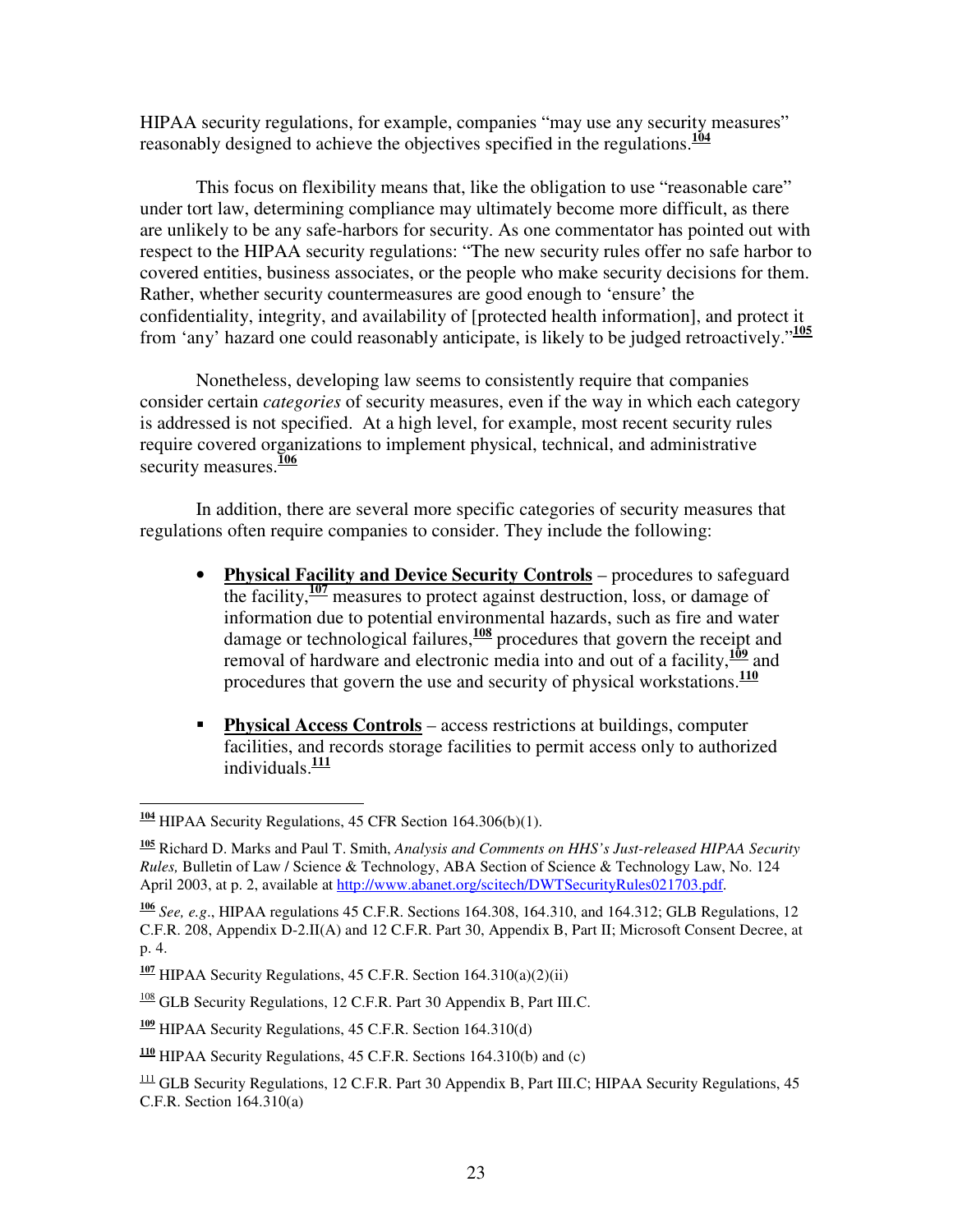- **Technical Access Controls** policies and procedures to ensure that authorized persons who need access to the system have appropriate access, and that those who should not have access are prevented from obtaining access,**<sup>112</sup>** including procedures to determine access authorization,**<sup>113</sup>** procedures for granting and controlling access,**<sup>114</sup>** authentication procedures to verify that a person or entity seeking access is the one claimed,**<sup>115</sup>** and procedures for terminating access.**<sup>116</sup>**
- **Intrusion Detection Procedures** procedures to monitor log-in attempts and report discrepancies;<sup>117</sup> system monitoring and intrusion detection systems and procedures to detect actual and attempted attacks on or intrusions into company information systems;**<sup>118</sup>** and procedures for preventing, detecting, and reporting malicious software (e.g., virus software, Trojan horses, etc.);**<sup>119</sup>**
- **Employee Procedures** job control procedures, segregation of duties, and background checks for employees with responsibility for or access to information to be protected,**<sup>120</sup>** and controls to prevent employees from providing information to unauthorized individuals who may seek to obtain this information through fraudulent means;**<sup>121</sup>**
- **System Modification Procedures** procedures designed to ensure that system modifications are consistent with the company's security program<sup>122</sup>
- **Data Integrity, Confidentiality, and Storage** procedures to protect information from unauthorized access, alteration, disclosure, or destruction

 $\overline{a}$ **<sup>112</sup>** HIPAA Security Regulations, 45 C.F.R. Section 164.308(a)(3)

**<sup>113</sup>** HIPAA Security Regulations, 45 C.F.R. Section 164.308(a)(3)(ii); GLB Security Regulations, 12 C.F.R. Part 30 Appendix B, Part III.C

**<sup>114</sup>** HIPAA Security Regulations, 45 C.F.R. Section 164.308(a)(4) and 164.312(a); Ziff Davis Assurance of Discontinuance, Para. 25, p. 6

**<sup>115</sup>** HIPAA Security Regulations, 45 C.F.R. Section 164.312(d)

**<sup>116</sup>** HIPAA Security Regulations, 45 C.F.R. Section 164.308(a)(3)(ii)(C)

 $\frac{117}{2}$  HIPAA Security Regulations, 45 C.F.R. Section 164.308(a)(5)(ii)(C)

<sup>&</sup>lt;sup>118</sup> GLB Security Regulations, 12 C.F.R. Part 30 Appendix B, Part III.C; Ziff Davis Assurance of Discontinuance, Para. 24(d), p. 5 and Para. 25, p. 6

 $\frac{119}{119}$  HIPAA Security Regulations, 45 C.F.R. Section 164.308(a)(5)(ii)(B)

 $\frac{120}{2}$  GLB Security Regulations, 12 C.F.R. Part 30 Appendix B, Part III.C.

 $121$  GLB Security Regulations, 12 C.F.R. Part 30 Appendix B, Part III.C.

 $122$  GLB Security Regulations, 12 C.F.R. Part 30 Appendix B, Part III.C; Ziff Davis Assurance of Discontinuance, Para. 25, p. 6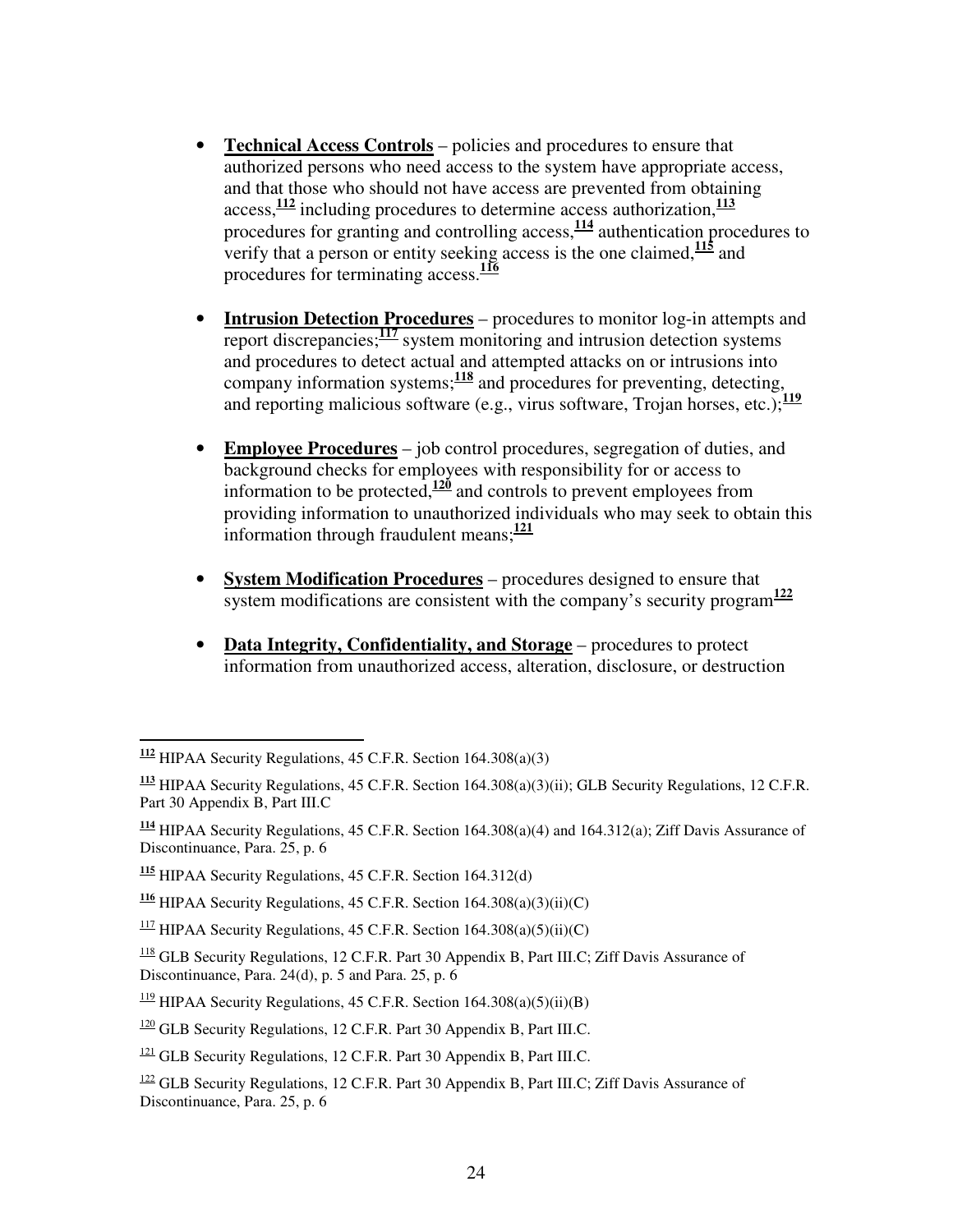during storage or transmission,**<sup>123</sup>** including storage of data in a format that cannot be meaningfully interpreted if opened as a flat, plain-text file,  $\frac{124}{124}$  or in a location that is inaccessible to unauthorized persons and/or protected by a firewall; $\frac{125}{2}$ 

- **Data Destruction and Hardware and Media Disposal** procedures regarding final disposition of information and/or hardware on which it resides,**<sup>126</sup>** and procedures for removal from media before re-use of the media; $\frac{127}{2}$
- **Audit Controls** -- maintenance of records to document repairs and modifications to the physical components to the facility related to security (e.g., walls, doors, locks, etc);**<sup>128</sup>** and hardware, software, and/or procedural audit control mechanisms that record and examine activity in the systems<sup>129</sup>
- **Contingency Plan** procedures designed to ensure the ability to continue operations in the event of an emergency, such as a data backup plan, disaster recovery plan, and emergency mode operation plan**<sup>130</sup>**
- **Incident Response Plan** -- a plan for taking responsive actions in the event the company suspects or detects that a security breach has occurred,**<sup>131</sup>**  including ensuring that appropriate persons within the organization are promptly notified of security breaches, and that prompt action is taken both in terms of responding to the breach (e.g., to stop further information compromised and to work with law enforcement), and in terms of notifying appropriate persons who may be potentially injured by the breach.

## **(d) Awareness, Training and Education**

 Training and education for employees is a critical component of any security program. Newer statutes, regulations, and consent decrees in the U.S. clearly recognize that even the very best physical, technical, and administrative security measures are of

 $\overline{a}$ **<sup>123</sup>** GLB Security Regulations, 12 C.F.R. Part 30 Appendix B, Part III.C; Ziff Davis Assurance of Discontinuance, Para. 25, p. 6; HIPAA Security Regulations, 45 C.F.R. Sections 164.312(c) and (e)

 $\frac{124}{2}$  Ziff Davis Assurance of Discontinuance, Para. 25, p. 6

 $\frac{125}{2}$  Ziff Davis Assurance of Discontinuance, Para. 25, p. 6

**<sup>126</sup>** HIPAA Security Regulations, 45 C.F.R. Section 164.310(d)(2)(i)

**<sup>127</sup>** HIPAA Security Regulations, 45 C.F.R. Section 164.310(d)(2)(ii)

**<sup>128</sup>** HIPAA Security Regulations, 45 C.F.R. Section 164.310(a)(2)(iv)

**<sup>129</sup>** HIPAA Security Regulations, 45 C.F.R. Section 164.312(b)

**<sup>130</sup>** HIPAA Security Regulations, 45 C.F.R. Section 164.308(a)(7)

 $\frac{131}{212}$  Ziff Davis Assurance of Discontinuance, Paras. 24(d) and 26, pp. 5,6; HIPAA Security Regulations, 45 C.F.R. Section 164.308(a)(6)(i); GLB Security Regulations, 12 C.F.R. Part 30 Appendix B, Part III.C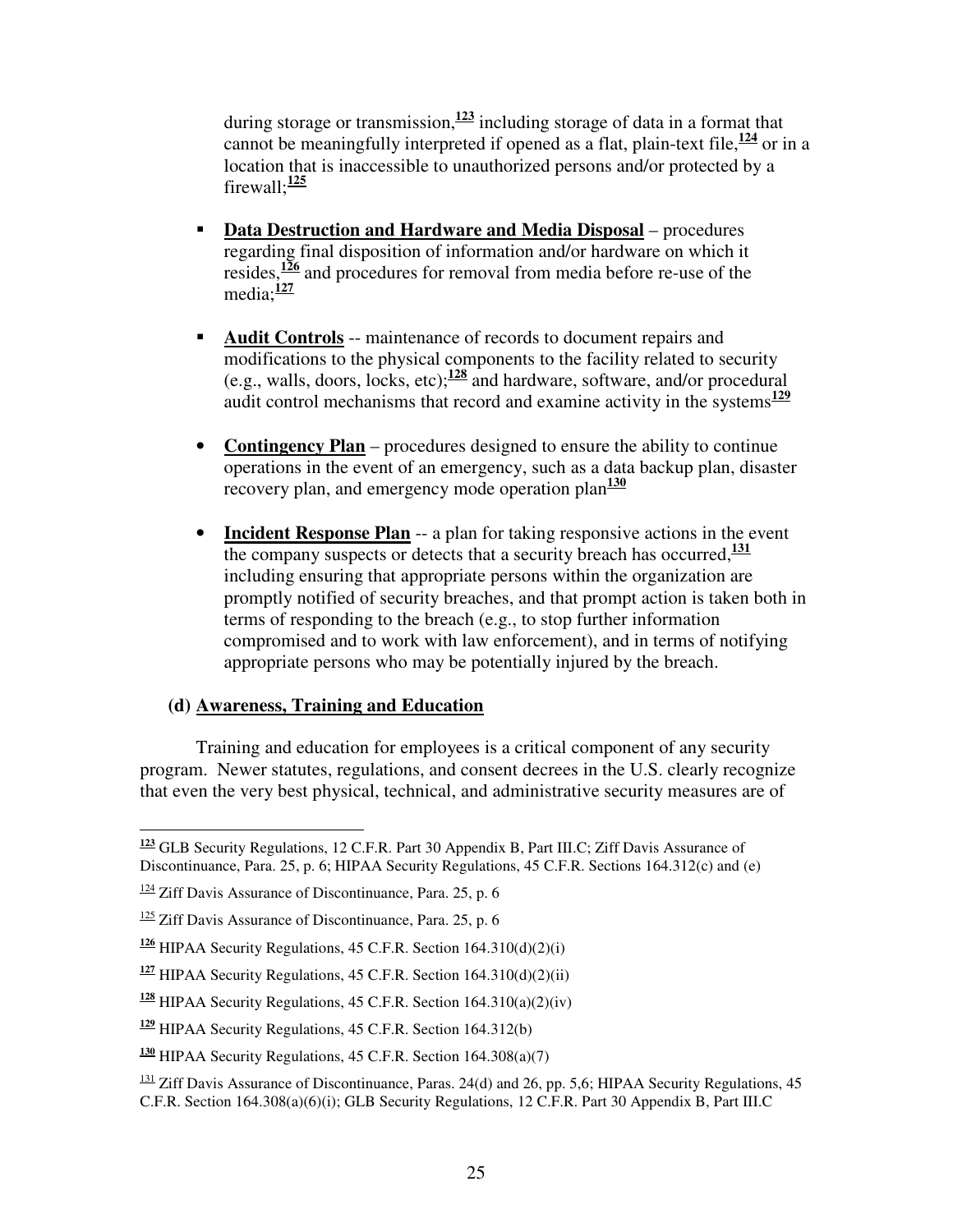little value if employees do not understand their roles and responsibilities with respect to security. For example, installing heavy duty doors with state of the art locks (whether of the physical or virtual variety), will not provide the intended protection if the employees authorized to have access leave the doors open and unlocked for unauthorized persons to pass through.

 Security education begins with communication to employees of applicable security policies, procedures, standards, and guidelines. It also includes implementing a security awareness program, <sup>132</sup> periodic security reminders, and developing and maintaining relevant employee training materials,**<sup>133</sup>** such as user education concerning virus protection, password management, and how to report discrepancies. Applying appropriate sanctions against employees who fail to comply with security policies and procedures is also important.**<sup>134</sup>**

#### **(e) Monitoring and Testing**

 Merely implementing security measures is not sufficient. Companies must also ensure that the security measures have been properly put in place and are effective. This includes conducting an assessment of the sufficiency of the security measures in place to control the identified risks,**<sup>135</sup>** and conducting regular testing or monitoring of the effectiveness of those measures.<sup>136</sup> Existing precedent also suggests that companies must monitor compliance with its security program.<sup>137</sup> To that end, a regular review of records of system activity, such as audit logs, access reports, and security incident tracking reports**<sup>138</sup>** is also important.

#### **(f) Review and Adjustment**

 Perhaps most significantly, the legal standard for information security recognizes that security is a moving target. Businesses must constantly keep up with every changing threats, risks, vulnerabilities, and security measures available to respond to them. It is a never-ending process. As a consequence, businesses must conduct periodic internal reviews to evaluate and adjust the information security program**<sup>139</sup>** in light of:

 $\overline{a}$ 

 $137$  Ziff Davis Assurance of Discontinuance, Para. 27(e) and (f), p. 7; Eli Lilly Decision at II.C.

**<sup>138</sup>** HIPAA Security Regulations, 45 C.F.R. Section 164.308(a)(1)(ii)(D)

<sup>132</sup> *See, e.g*., FISMA, 44 U.S.C. Section 3544(b)(4); HIPAA Security Regulations, 45 C.F.R. Section  $164.308(a)(5)(i)$ ; Ziff Davis Assurance of Discontinuance, Para. 24(d), p. 5

 $\frac{133}{2}$  Ziff Davis Assurance of Discontinuance, Para. 27(c), p. 7.

 $\frac{134}{134}$  HIPAA Security Regulations, 45 C.F.R. Section 164.308(a)(1)(ii)(C)

 $\frac{135}{2}$  Microsoft Consent Decree at II, p. 4

 $\frac{136}{136}$  FISMA, 44 U.S.C. Section 3544(b)(5); Eli Lilly Decision at II.C; GLB Security Regulations, 12 C.F.R. Part 30, Appendix B, Part III(c)(3).

 $\frac{139}{139}$  Microsoft Consent Decree at II, p. 4; Ziff Davis Assurance of Discontinuance, Para. 27(e) and (f), p. 7; Eli Lilly Decision at II.D, GLB Security Regulations, 12 C.F.R. Part 30, Appendix B, Part III.E; HIPAA Security Regulations, 45 C.F.R. Section 164.306(e) and 164.308(a)(8)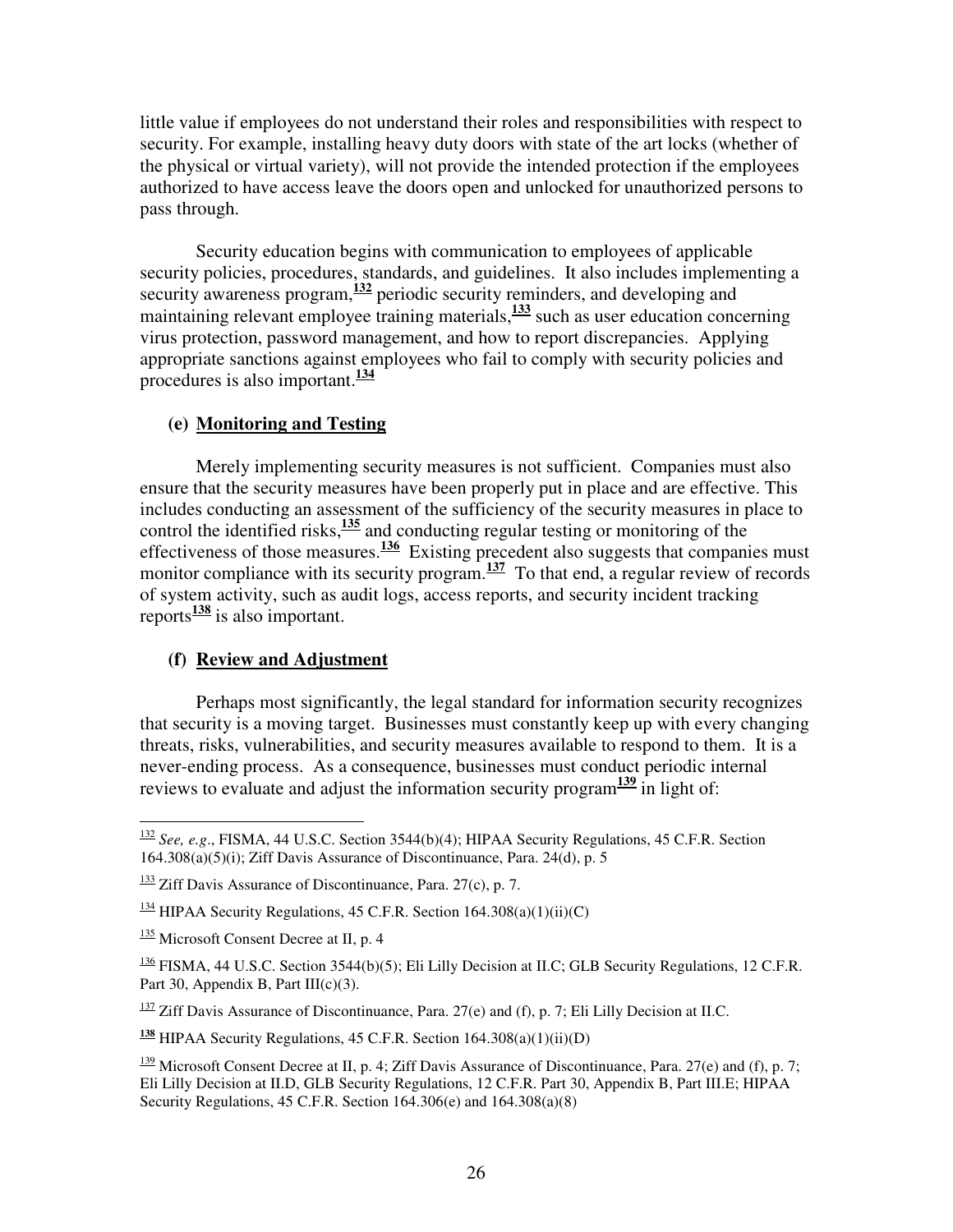- The results of the testing and monitoring
- Any material changes to the business or arrangements
- Any changes in technology
- Any changes in internal or external threats
- Any environmental or operational changes
- Any other circumstances that may have a material impact.<sup>140</sup>

In addition to periodic internal reviews, best practices and the developing legal standard may require that businesses obtain a periodic review and assessment (audit) by qualified independent third-party professionals using procedures and standards generally accepted in the profession to certify that the security program meets or exceeds applicable requirements, and is operating with sufficient effectiveness to provide reasonable assurances that the security, confidentiality, and integrity of information is protected.**<sup>141</sup>** It should then adjust the security program in light of the findings or recommendations that come from such reviews.**<sup>142</sup>**

#### **(g) Oversee Third Party Service Provider Arrangements**

 In today's business environment, companies often rely on third parties, such as outsource providers, to handle much of their data. When corporate data is in the possession and under the control of a third party, this presents special challenges for ensuring security.

 Laws and regulations imposing information security obligations on businesses often expressly address requirements with respect to the use of third party outsource providers. And first and foremost, they make clear that regardless of who performs the work, the legal obligation to provide the security itself remains with the company. As it is often said, "you can outsource the work, but not the responsibility." Thus, third party relationships should be subject to the same risk management, security, privacy, and other protection policies that would be expected if a business were conducting the activities directly.**<sup>143</sup>**

Accordingly, the developing legal standard for security imposes three basic requirements on businesses that outsource: (1) they must exercise due diligence in selecting service providers,**<sup>144</sup>** (2) they must contractually require outsource providers to

 $\frac{140}{140}$  GLB Security Regulations, 12 C.F.R. Part 30 Appendix B, Part II.E; HIPAA Security Regulations, 45 C.F.R. Section 164.308(a)(8); Microsoft Consent Decree at II, p. 4; Eli Lilly Decision at II.D

 $\frac{141}{141}$  Microsoft Consent Decree at III, p. 5

 $\frac{142}{2}$  Ziff Davis Assurance of Discontinuance, Para. 27(h), p. 7

<sup>143</sup> *See, e.g.,* Office of the Comptroller of the Currency, Administrator of National Banks, OCC Bulletin 2001-47 on Third Party Relationships, November 21, 2001 (available at www.OCC.treas.gov/ftp/bulletin/2001-47.doc).

 $\frac{144}{12}$  *See, e.g.,* GLB Security Regulations, 12 C.F.R. Part 30 Appendix B, Part II.D(1)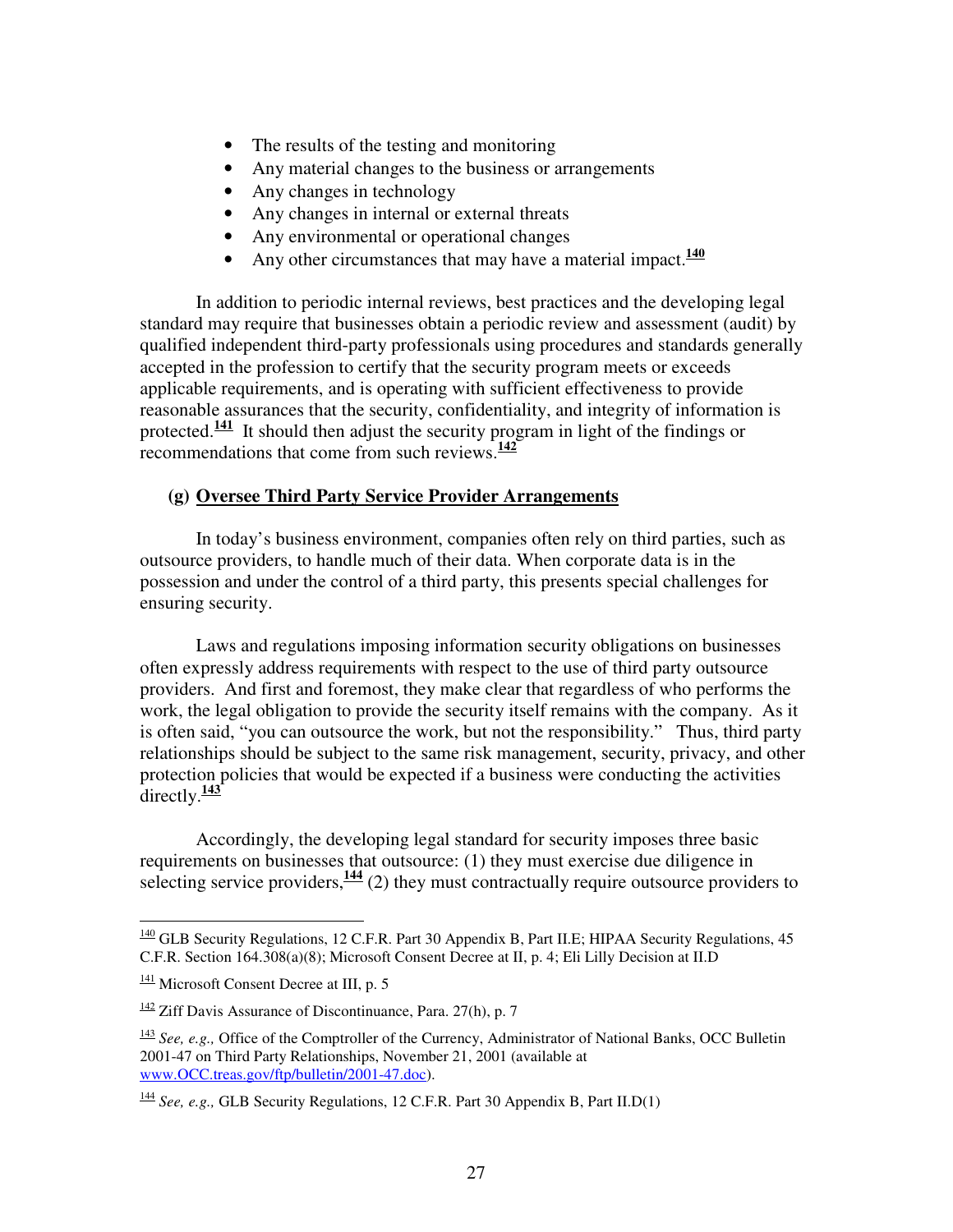implement appropriate security measures,  $\frac{145}{10}$  and (3) they must monitor the performance of the outsource providers.**<sup>146</sup>**

## **3. Importance of a Risk Assessment**

 Key to the legal standard for reasonable security is a requirement that the security measures implemented be responsive to a company's fact-specific risk assessment. In other words, merely implementing seemingly strong security measures is not, by itself, sufficient for legal compliance. Those security measures must be responsive to the particular threats a business faces, and must address its vulnerabilities. Posting armed guards around a building, for example, sounds impressive as a security measure, but if the primary threat the company faces is unauthorized remote access to its data via the Internet, that particular security measure is of little value. Likewise, firewalls and intrusion detection software are often effective ways to stop hackers, but if a company's major vulnerability is careless (or malicious) employees who inadvertently (or intentionally) disclose passwords, then even those sophisticated security measures, while important, will not adequately address the latter problem.

A risk assessment focuses on identifying foreseeable threats to corporate information and information systems. And it clearly plays a key role in determining whether a duty will be imposed and liability found. In *Wolfe v. MBNA America Bank*, for example, a federal court held that where injury resulting from negligent issuance of a credit card (to someone who applied using the plaintiff's identity) is foreseeable and preventable, "the defendant has a duty to verify the authenticity and accuracy of a credit account application."**<sup>147</sup>** In *Bell v. Michigan Council*, the court held that where a harm was foreseeable, and the potential severity of the risk was high, the defendant was liable for failure to provide appropriate security to address the potential harm.**<sup>148</sup>** On the other hand, in *Guin v. Brazos Education*, the court held that where a proper risk assessment was done, but a particular harm was not reasonably foreseeable, the defendant would not be liable for failure to defend against it.**<sup>149</sup>**

 The importance of a risk assessment, and its role in determining what security controls are required, was also stressed by the Federal Financial Institutions Examinations Counsel (FFIEC)<sup>150</sup> in its FAO relating to its authentication requirements

<sup>145</sup> *See, e.g.,* GLB Security Regulations, 12 C.F.R. Part 30 Appendix B, Part II.D(2); HIPAA Security Regulations, 45 C.F.R. Section 164.308(b)(1) and 164.314(a)(2)

 $\frac{146}{146}$  GLB Security Regulations, 12 C.F.R. Part 30 Appendix B, Part II.D(3).

**<sup>147</sup>** Wolfe v. MBNA America Bank, 485 F.Supp.2d 874, 882 (W.D. Tenn. 2007).

**<sup>148</sup>** *See* Bell v. Michigan Council, 2005 Mich. App. Lexis 353 (Mich. App. February 15, 2005).

**<sup>149</sup>** *See* Guin v. Brazos Higher Education Service, Civ. No. 05-668, 2006 U.S. Dist. Lexis 4846 at \*13 (D. Minn. Feb. 7, 2006) (finding that where a proper risk assessment was done, the inability to foresee and deter a specific burglary of a laptop was not a breach of a duty of reasonable care).

**<sup>150</sup>** The Federal Financial Institutions Examinations Counsel (FFIEC) is a group of U.S. federal regulatory agencies, that include the Board of Governor's of the Federal Reserve System, Federal Deposit Insurance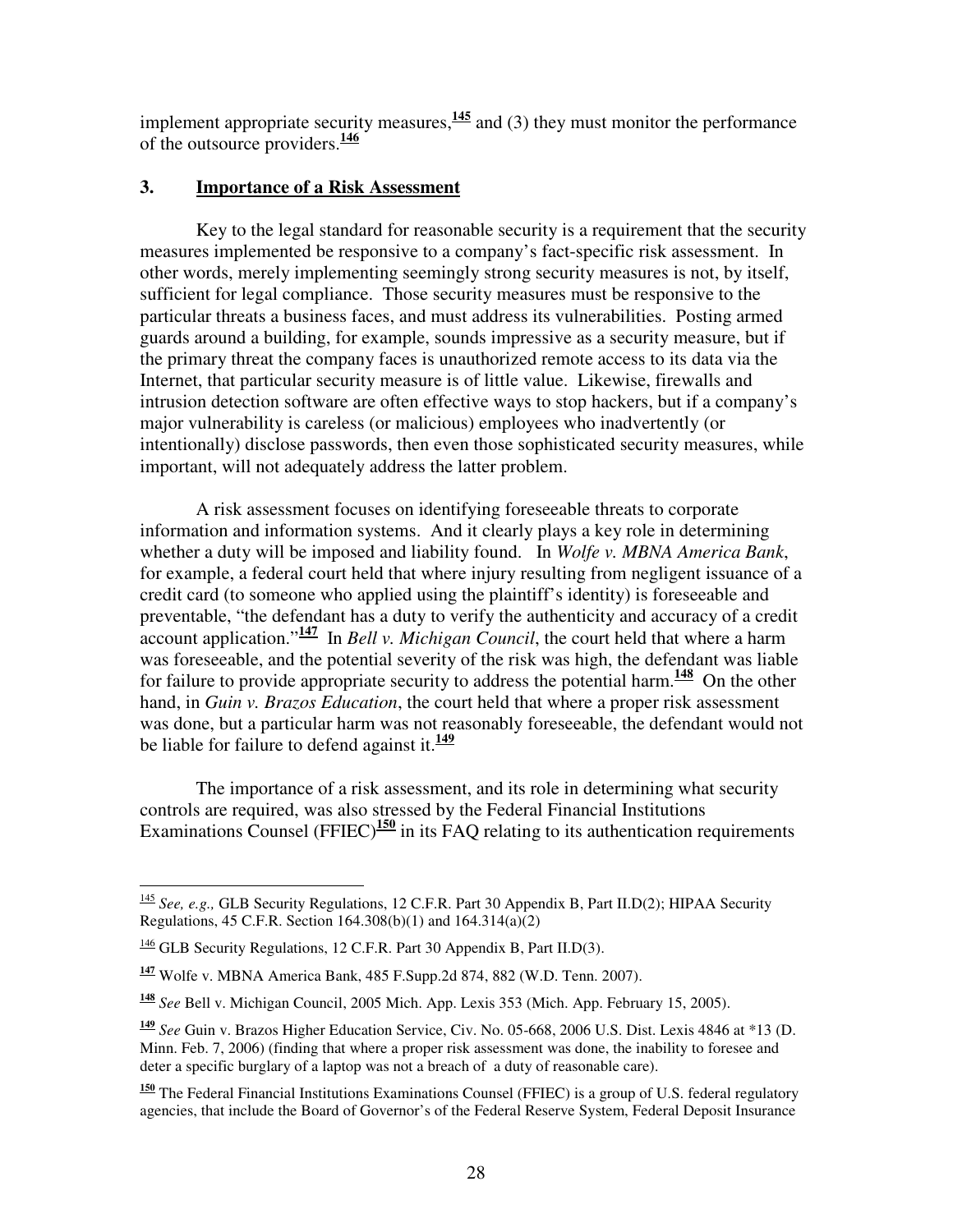(discussed below). In response to a question regarding whether a financial institution could forgo a risk assessment and move immediately to implement additional strong authentication controls the FFIEC responded with an emphatic "no." As it pointed out, the security requirements that it imposed for authentication are risk-based, and thus, a risk assessment that sufficiently evaluates the risks and identifies the reasons for choosing a particular control should be completed before implementing any particular controls.**<sup>151</sup>**

 The law does not generally specify what is required for a risk assessment. But the FFIEC has referred financial institutions seeking general information on risk assessments to:**<sup>152</sup>** (1) the "Small Entity Compliance Guide for the Interagency Guidelines Establishing Information Security Standards,"**<sup>153</sup>** and (2) the "FFIEC IT Examination Handbook, Information Security Booklet."**<sup>154</sup>** The National Institute of Standards and Technology (NIST) also offers guidance on conducting risk assessments.**<sup>155</sup>**

## **4. ISO/IEC 27001 – A Formal Global Standard?**

Finally, it is worth making note of the new international information security standard known as ISO/IEC 27001.**<sup>156</sup>** This standard is an auditable international standard that defines the requirements for an Information Security Management System (ISMS) and provides a model for establishing, implementing, operating, monitoring, reviewing, maintaining, and improving an IMIS.**<sup>157</sup>** It was developed jointly by the International Organization for Standardization (ISO) **<sup>158</sup>** and the International

**<sup>152</sup>** "Frequently Asked Questions on FFIEC Guidance on Authentication in an Internet Banking Environment," August 8, 2006 at p. 5, available at www.ffiec.gov/pdf/authentication faq.pdf.

**<sup>153</sup>** Small Entity Compliance Guide for the Interagency Guidelines Establishing Information Security Standards, December 14, 2005, available at

www.federalreserve.gov/boarddocs/press/bcreg/2005/20051214/default.htm.

**<sup>156</sup>** ISO/IEC 27001, Information Technology – Security Techniques – Information Security Management Systems – Requirements (Oct. 2005) (hereinafter "ISO/IEC 27001").

**<sup>157</sup>** ISO/IEC 27001 § 0.1.

Corporation, the National Credit Union Administration, the Office of the Comptroller of the Currency, and the Office of Thrift Supervision.

**<sup>151</sup>** "Frequently Asked Questions on FFIEC Guidance on Authentication in an Internet Banking Environment*,*" August 8, 2006 at p. 5, available at http://www.ncua.gov/letters/2006/CU/06-CU-13\_encl.pdf

**<sup>154</sup>** FFIEC IT Examination Handbook, Information Security Booklet, July 2006, available at www.ffiec.gov/ffiecinfobase/booklets/information\_security/information\_security.pdf.

**<sup>155</sup>** *See* National Institute of Standards and Technology, "Risk Management Guide for Information Technology Systems," NIST Special Publication No. 800-30; available at

**<sup>158</sup>** ISO (International Organization for Standardization) is the world's largest developer and publisher of International Standards, and is comprised of a network of the national standards institutes of 155 countries, with one member per country, and a Central Secretariat in Geneva, Switzerland, that coordinates the system. The American National Standards Institute (ANSI), represents the United States. See, www.iso.org/iso/home.htm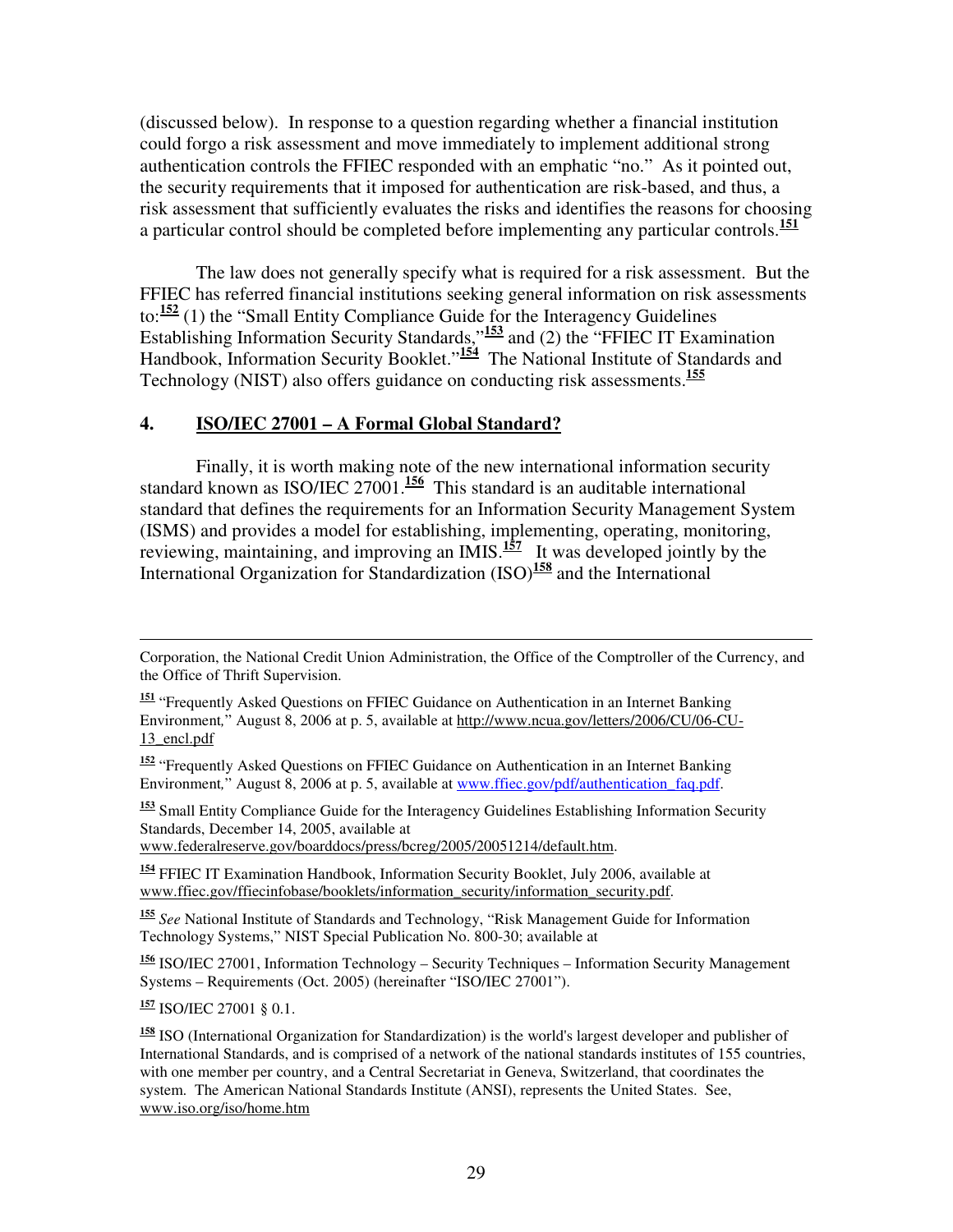Electrotechnical Commission (IEC).**<sup>159</sup>** Since its formal release in October 2005, ISO/IEC 27001 has been positioned as an international best practice.

While ISO/IEC 27001 is a technical standard, it appears to be based on essentially the same premise as the legal standard outlined above. That is, it "adopts a *process approach* to establishing, implementing, operating, monitoring, reviewing, maintaining, and improving an organization's IMIS."**<sup>160</sup>** And it includes all of the requirements of the legal standard – i.e., compliance with the ISO/IEC 27001 standard requires companies to identify their information assets,<sup>161</sup> conduct risk assessments,<sup>162</sup> select responsive security controls,**<sup>163</sup>** implement and operate their ISMS,**<sup>164</sup>** monitor and review their ISMS,**<sup>165</sup>** maintain and improve their ISMS, <sup>166</sup> and manage security of third parties.<sup>167</sup>

Thus, it can be argued that the adoption of ISO/IEC 27001 by two international standards groups comprised of representatives from most countries, represents at least a tacit endorsement of the legal standard for security at an international level. Moreover, although compliance with the ISO/IEC 27001 standard does not guarantee legal compliance (e.g., it is not a safe harbor),  $\frac{168}{1}$  it may offer companies a good starting point on the road to addressing international legal requirements for security.

## **C. An Increasing Number of Specific Legal Obligations**

## **1. Special Rules for Specific Data Elements**

In addition to laws imposing general security obligations with respect to personal information, developing law is also imposing new obligations to protect specific data elements or sub-categories of personal data. That is, laws, regulations, and standards are beginning to focus on specific data elements, and imposing specific obligations with

**<sup>159</sup>** The IEC (International Electrotechnical Commission), also based in Geneva, Switzerland coordinates, designs, and publishes international standards in fields related to electronics, including telecommunications. The electrotechnical standards organizations of each participating country make up its membership, with ANSI representing the United States. See www.iec.ch.

**<sup>160</sup>** ISO/IEC 27001, § 0.2 (emphasis added).

**<sup>161</sup>** ISO/IEC 27001, § 4.2.1.

**<sup>162</sup>** ISO/IEC 27001, § 4.2.1.

**<sup>163</sup>** ISO/IEC 27001, § 4.2.1.

**<sup>164</sup>** ISO/IEC 27001, § 4.2.2.

**<sup>165</sup>** ISO/IEC 27001, §§ 4.2.3 and 6.

**<sup>166</sup>** ISO/IEC 27001, §§ 4.2.4 and 8.

**<sup>167</sup>** ISO/IEC 27001, §§ A.10.2.

**<sup>168</sup>** ISO/IEC 27001 itself specifically states that "Compliance with an International Standard does not in itself confer immunity from legal obligations." p. 1.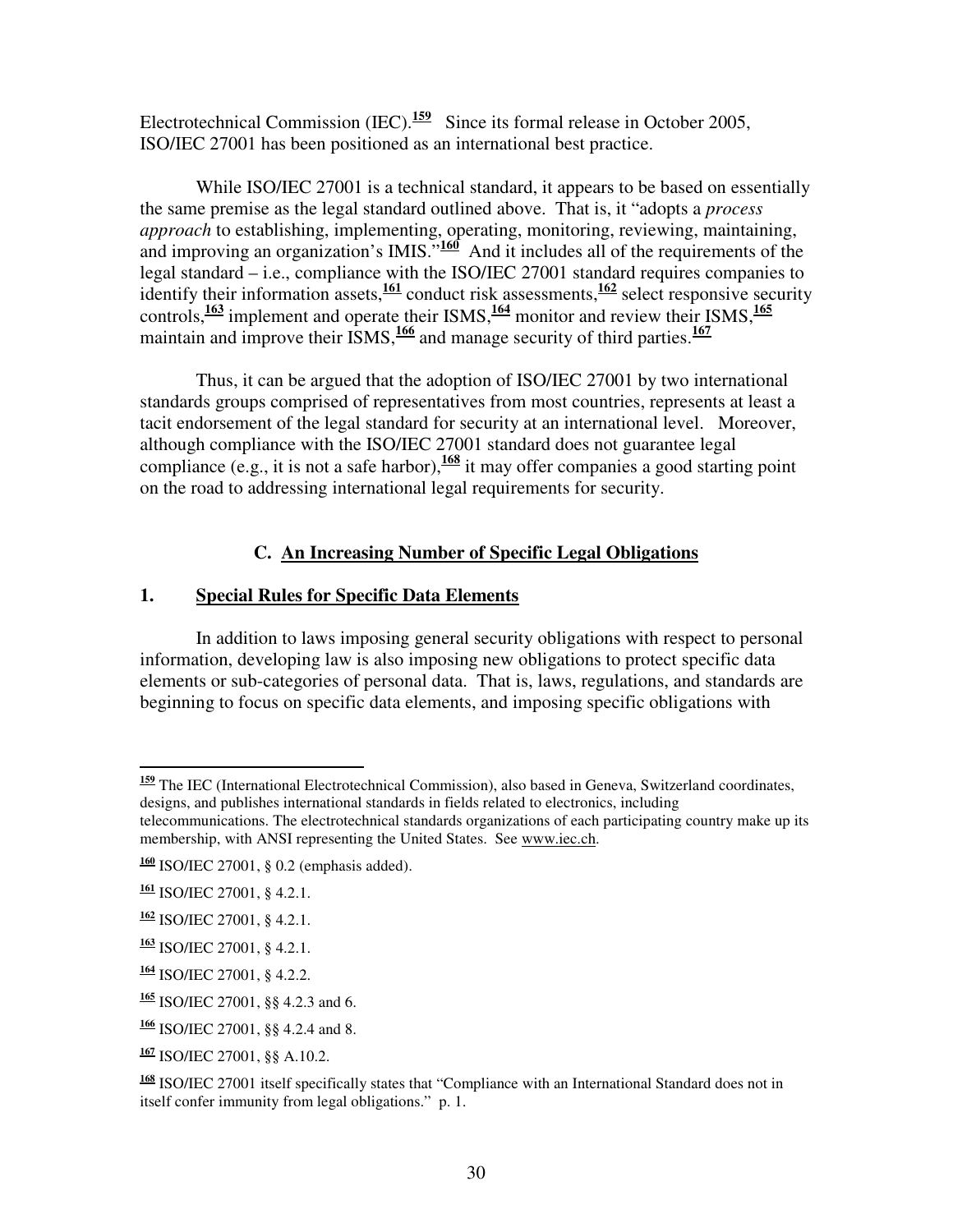respect to such data elements. Prime examples include Social Security numbers, credit card transaction data, and other sensitive data.

## **(a) Sensitive Data**

From its inception, the EU Data Protection Directive has required special treatment for particularly sensitive personal information. Specifically, the Directive prohibits "the processing of personal data revealing racial or ethnic origin, political opinions, religious or philosophical beliefs, trade-union membership, and the processing of data concerning health or sex life," unless certain exceptions apply.**<sup>169</sup>** Those exceptions include "explicit consent" by the data subject, and carrying out obligations under applicable employment laws.

 But even with consent, processing such sensitive data, according to EU interpretation, requires that "special attention" be given to data security aspects to avoid risks of unauthorized disclosure. In particular, "*[a]ccess by unauthorized persons must be virtually impossible and prevented*." **<sup>170</sup>**

In the U.S. a de facto category of sensitive information has been defined by the various state security breach notification laws (discussed in part D below). These laws require special action (i.e., disclosure) in the event of a breach of security with respect to a subcategory of personal data generally considered to be sensitive because of its potential role in facilitating identity theft.

# **(b) Social Security Numbers**

Separately, the security of Social Security numbers has also been the focus of numerous state laws enacted during the past few years (see list in Appendix). The scope of these laws range from restrictions on the manner in which social security numbers can be used, to express requirements for security with respect to the communication and/or storage of social security numbers. For example, several states have enacted laws that prohibit requiring an individual to transmit his or her Social Security number over the Internet unless the connection is secure or the individual's Social Security number is encrypted.<sup>171</sup> The law in Maryland and Nevada goes further, and prohibits initiating any transmission of an individual's Social Security number over the Internet unless the connection is secure or the Social Security number is encrypted.**<sup>172</sup>**

 $\overline{a}$ **<sup>169</sup>** EU Data Protection Directive, Article 8.

**<sup>170</sup>** Article 29 Data Protection Working Party, Working Document on the processing of personal data relating to health in electronic health records (EHR), 00323/07/EN, WP 131, February 15, 2007, at pp. 19- 20; available at http://ec.europa.eu/justice\_home/fsj/privacy/docs/wpdocs/2007/wp131\_en.pdf (emphasis in original).

**<sup>171</sup>** *See* list of state laws in GAO Report, Social Security Numbers: Federal and State Laws Restrict Use of SSN's, Yet Gaps Remain, September 15, 2005 at Appendix III; available at www.gao.gov/new.items/d051016t.pdf.

**<sup>172</sup>** Maryland Commercial Code, § 14-3402(a)(4); Nevada Rev. Stat. 597.970.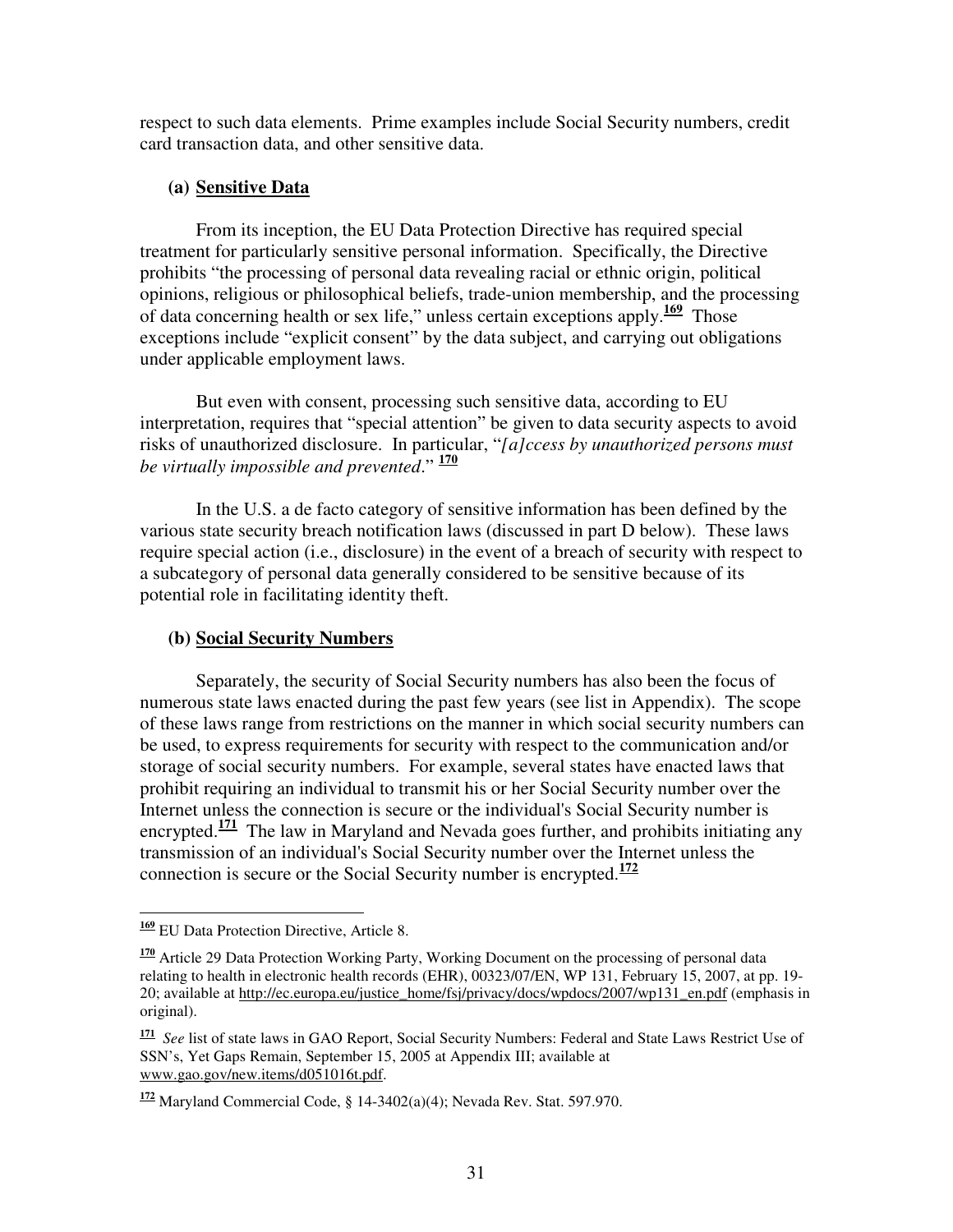The bottom line is that if a company wants to continue collecting, maintaining, and transferring data with SSNs, it will have provide special treatment for the protection of that data (at least for the SSN number portion), such as encryption, using secure communications media, controlling access, and adopting special security policies.

#### **(c) Credit Card Data**

For businesses that accept credit card transactions, the Payment Card Industry Data Security Standards ("PCI Standards")<sup>173</sup> impose significant security obligations with respect to credit card data captured as part of any credit card transaction. The PCI Standards, jointly created by the major credit card associations, require businesses that accept MasterCard, Visa, American Express, Discover, and Diner's Club cards to comply.

## **2. Special Rules for Specific Security Controls**

#### **(a) Data Destruction**

A new trend during the past few years has been for laws and regulations to impose security requirements with respect to the manner in which data is destroyed. These regulations typically do not require the destruction of data, but seek to regulate the manner of destruction when companies decide to do so. These laws also typically apply to the destruction of personal data.

At the Federal level, both the banking regulators and the SEC have adopted regulations regarding security requirements for the destruction of personal data. Similarly, at the State level, at least 19 states have now adopted similar requirements.**<sup>174</sup>**

Such statutes and regulations generally require companies to property dispose of personal information by taking reasonable measures to protect against unauthorized access to or use of the information in connection with its disposal. With respect to information in paper form, this typically requires implementing and monitoring compliance with policies and procedures that require the burning, pulverizing, or shredding of papers containing personal information so that the information cannot be read or reconstructed. With respect to electronic information, such regulations typically require implementing and monitoring compliance with policies and procedures that require the destruction or erasure of electronic media containing consumer personal information so that the information cannot practicably be read or reconstructed.**<sup>175</sup>**

**<sup>173</sup>** Available at www.pcisecuritystandards.org.

**<sup>174</sup>** See list in Appendix.

**<sup>175</sup>** See, e.g., 16 CFR Section 682.3.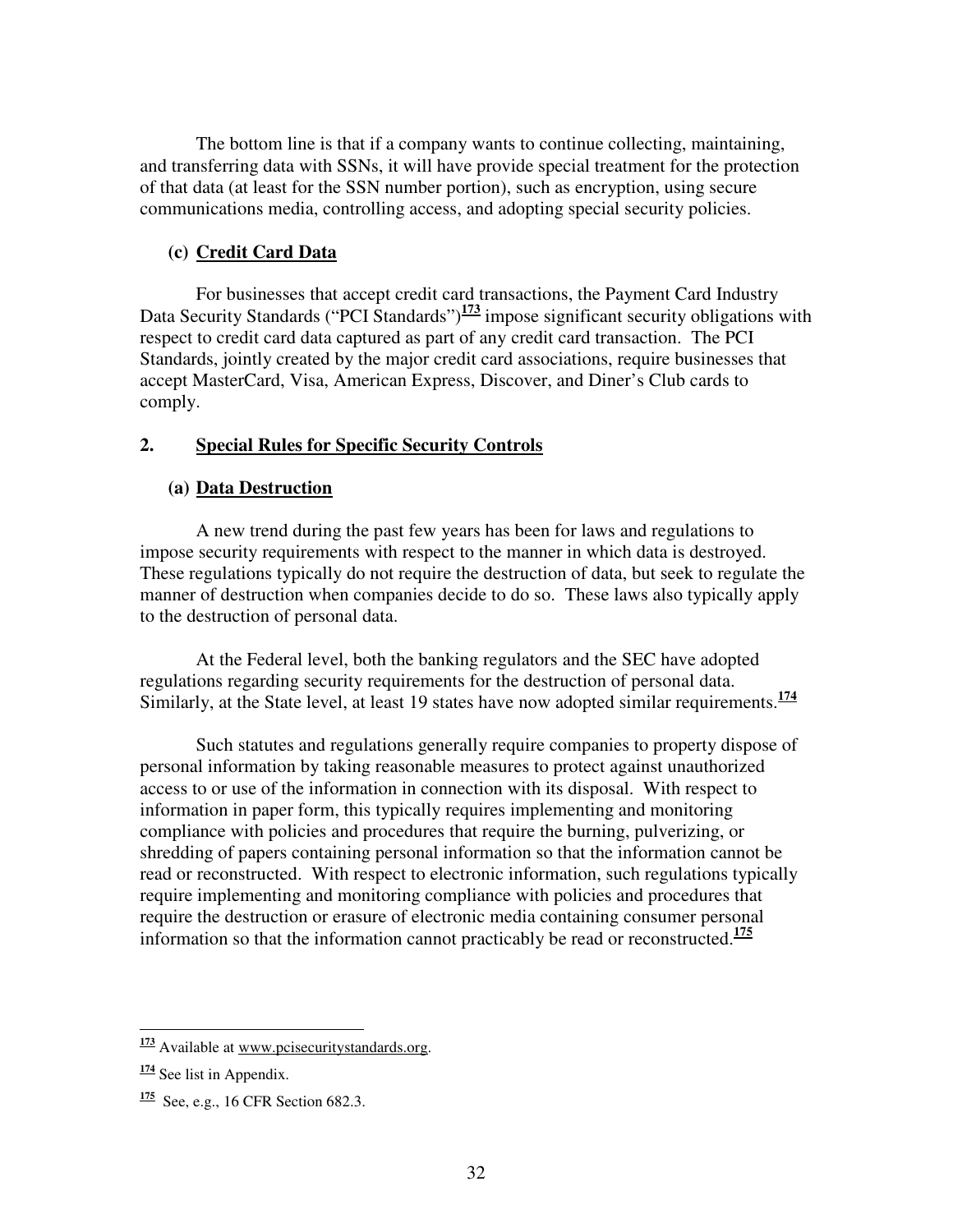#### **(b) Online Authentication**

Satisfying a company's legal obligations to provide information security will always include an obligation to properly authenticate the identity of persons seeking access to the company's computer systems or data. Such a requirement is expressly addressed, for example, in most U.S. information security laws and regulations, including HIPAA,**<sup>176</sup>** GLBA,**<sup>177</sup>** the Homeland Security Act,**<sup>178</sup>** FDA regulations,**<sup>179</sup>** and state information security laws.**<sup>180</sup>** Likewise, in April 2007 the Federal Communications Commission (FCC) issued an Order directed to telephone and wireless carriers to protect personal telephone records from unauthorized disclosure that imposes specific authentication requirements.**<sup>181</sup>** And in a case involving identity theft, a court found that there was a common law duty to verify the authenticity of a credit card application*.* **<sup>182</sup>** In all cases, the key issue is not whether authentication is required, but rather, what form of authentication is legally appropriate.

Historically, the standard approach to authentication of identity has been to use a user ID and password. But based on recent developments, that approach may no longer be *legally* adequate in all cases. In the U.S., regulators in the financial sector were the first to formally state that reliance solely on a user ID and password – so-called singlefactor authentication – is considered "to be *inadequate***"** at least in the case of high-risk transactions.

This new view of online authentication came in a guidance document issued by the FFIEC in late 2005 titled "Authentication in an Internet Banking Environment" ("FFIEC Guidance").**<sup>183</sup>** While the FFIEC Guidance applies to the financial sector, it is clearly in line with the developing law of security, and thus may well become legal best

**<sup>179</sup>** Food and Drug Administration regulations, 21 C.F.R. Part 11.

**<sup>180</sup>** *See, e.g*., Cal. Civil Code § 1798.81.5(b).

 $\overline{a}$ 

http://hraunfoss.fcc.gov/edocs\_public/attachmatch/FCC-07-22A1.pdf (hereinafter "FCC Pretexting Order")

**<sup>182</sup>** Wolfe v. MBNA America Bank, 485 F.Supp.2d 874, 882 (W.D. Tenn. 2007).

**<sup>176</sup>** Health Insurance Portability and Accountability Act (HIPAA) Security Regulations, 45 C.F.R. § 164.312(d). HIPAA security regulations apply to medical records in the healthcare sector.

**<sup>177</sup>** Gramm Leach Bliley Act (GLBA) Security Regulations, 12 C.F.R. Part 30 Appendix B, Part III.C(1)(a). GLBA security regulations apply to customer information in the financial sector.

**<sup>178</sup>** Homeland Security Act of 2002 § 1001(b), amending 44 U.S.C. § 3532(b)(1)(D), and § 301(b)(1) amending 44 U.S.C. § 3542(b((1) ("'information security' means protecting information and information systems from unauthorized access, . . . .")

**<sup>181</sup>** *See* FCC Order re Pretexting, April 2, 2007 – In the Matter of Implementation of the Telecommunications Act of 1996: Telecommunications Carriers' Use of Customer Proprietary Network Information and Other Customer Information IP-Enabled Services, CC Docket No. 96-115, WC Docket No. 04-36, April 2, 2007, at Paragraphs 13-25; available at

**<sup>183</sup>** Authentication in an Internet Banking Environment , October 12, 2005 ("FFIEC Guidance"), available at http://www.ffiec.gov/pdf/authentication\_guidance.pdf. This was later supplemented by an FAQ titled "Frequently Asked Questions on FFIEC Guidance on Authentication in an Internet Banking Environment*,*" August 8, 2006, available at http://www.ncua.gov/letters/2006/CU/06-CU-13\_encl.pdf.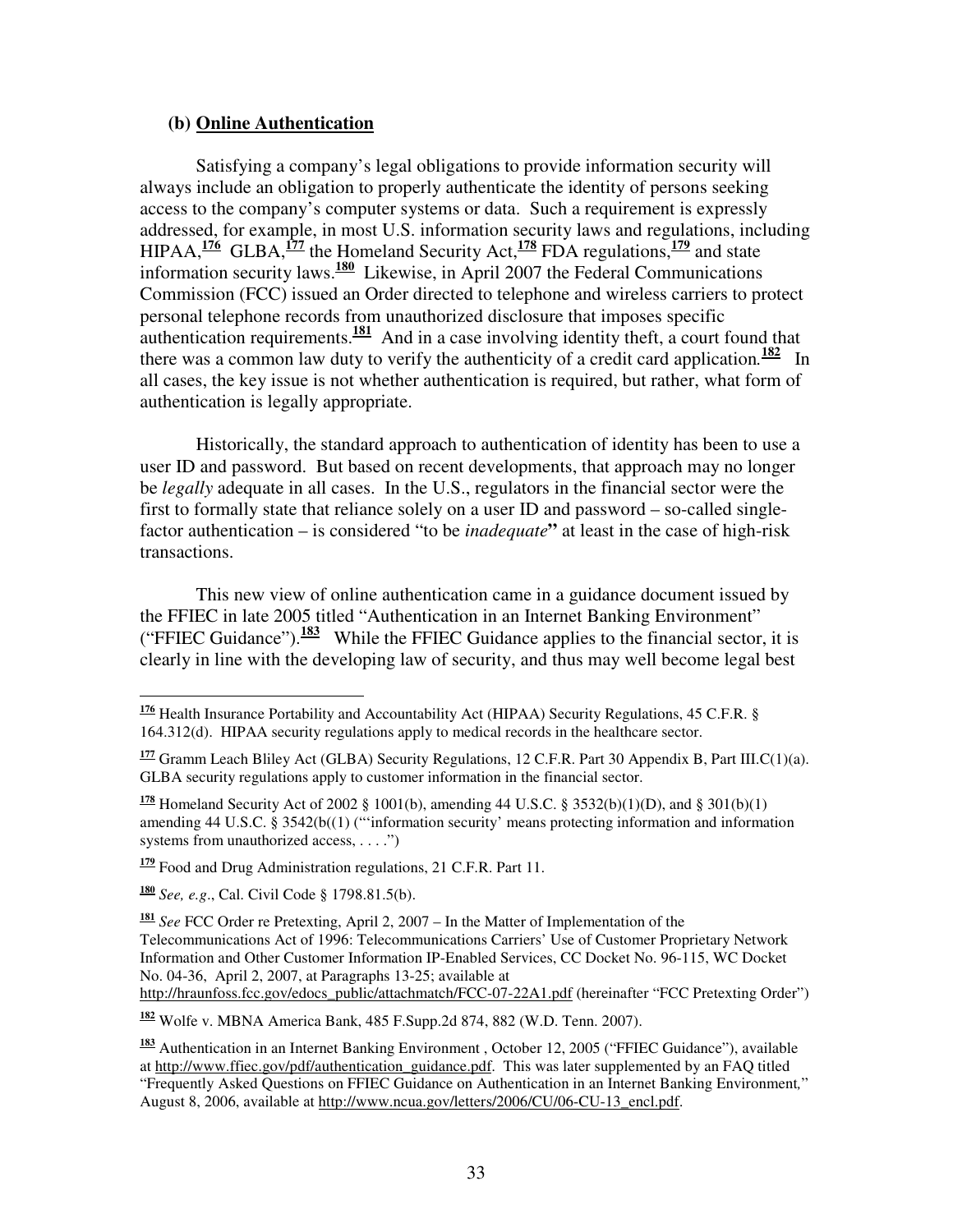practice for all companies, especially where access to sensitive personal information is involved. Other countries, such as Singapore, have also adopted similar requirements.**<sup>184</sup>**

As with other aspects of security, existing U.S. law does *not* usually specify what type or kind of authentication method or technology must be used.**<sup>185</sup>** Instead, the law requires companies to conduct a risk assessment, and to use the results of that process to identify an appropriate authentication strategy.**<sup>186</sup>** The FFIEC Guidance document summarizes this requirement (as it relates to authentication obligations), by noting the following four key points:**<sup>187</sup>**

- When offering Internet-based products and services to customers, companies should use effective methods to authenticate the identity of customers using those products and services.
- The authentication techniques employed should be appropriate to the risks associated with those products and services.
- Companies should conduct a risk assessment to identify the types and levels of risk associated with their Internet applications.
- Where risk assessments indicate that the use of single-factor authentication is inadequate, companies should implement multifactor authentication, layered security, or other controls reasonably calculated to mitigate those risks.

Stressing the importance of the risk assessment, the FFIEC Guidance specifically states that:

The implementation of appropriate authentication methodologies should start with an assessment of the risk posed by the institution's Internet banking systems. The risk should be evaluated in light of the type of customer (e.g., retail or commercial); the customer transactional capabilities (e.g., bill payment, wire transfer, loan origination); the sensitivity of customer information being communicated to both the institution and the customer; the ease of using the communication method; and the volume of transactions.**<sup>188</sup>**

Then, building on the results of the risk assessment, the FFIEC Guidance states that an effective authentication program should be implemented to ensure that controls and authentication tools are appropriate for all of the company's Internet-based products and services. The level of authentication used in a particular application should be appropriate to the level of risk in that application.**<sup>189</sup>**

**<sup>184</sup>** Monetary Authority of Singapore, Circular No. SRD TR 02/2005, November 25, 2005.

**<sup>185</sup>** The FCC Pretexting Order, however, is an exception.

**<sup>186</sup>** *See, e.g*., HIPAA Security Regulations, 45 C.F.R. § 164.308(a)(1)(ii)(A).

**<sup>187</sup>** FFIEC Guidance, at p. 6.

**<sup>188</sup>** *Id*. at p. 3.

**<sup>189</sup>** *Id* at p. 3.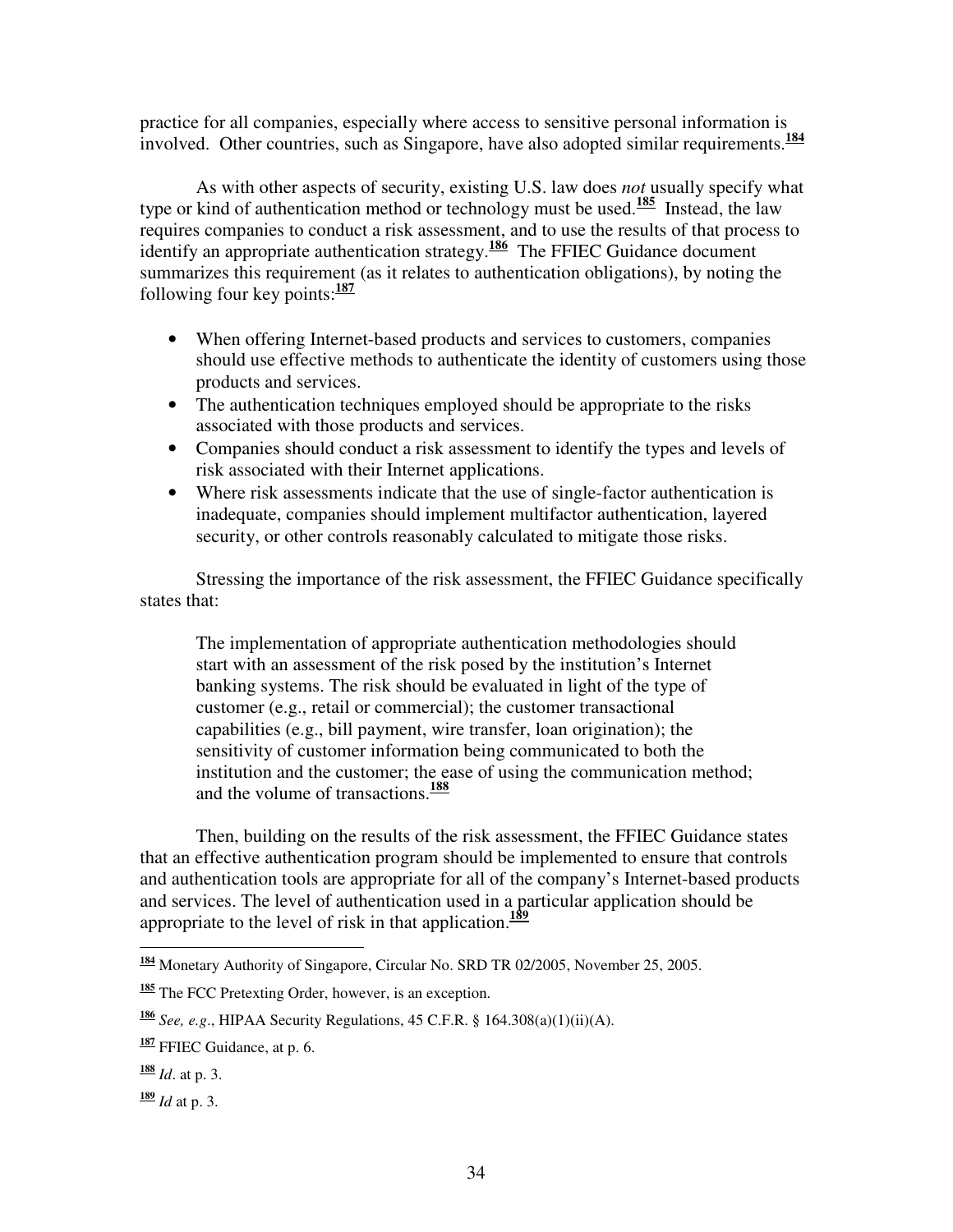The bottom line is that the legal appropriateness of any particular authentication method (or any other security measure) is not determined in the abstract. Instead, it must be determined on the basis of a risk assessment specific to the company and its business – i.e., the method of authentication used in a specific Internet application should be appropriate and reasonable, from a business perspective, in light of the reasonably foreseeable risks in that application. This means, of course, that the standards for legally appropriate authentication will vary across businesses and applications. It also means that what constitutes legally appropriate authentication may also change over time as new threats arise and better technology is developed to address them. Thus, a single risk assessment in never sufficient. Companies must implement an ongoing process to regularly review threats and authentication technology in order to ensure that appropriate changes are implemented as needed

### **D. The Legal Obligations to Warn of Security Breaches**

In addition to the foregoing legal trend imposing an obligation to *implement* security measures to protect data, we are also witnessing a global trend to enact laws and regulations that impose an obligation to *disclose* security breaches to the persons affected. But unlike laws that impose a duty to provide security, these laws typically require only that companies disclose security breaches to affected persons.**<sup>190</sup>**

 Designed as a way to help protect persons who might be adversely affected by a security breach of their personal information, these laws impose on companies an obligation similar to the common law "duty to warn" of dangers. Such a duty is often based on the view that a party who has a superior knowledge of a danger of injury or damage to another that is posed by a specific hazard must warn those who lack such knowledge. By requiring notice to persons who may be adversely affected by a security breach (e.g., persons whose compromised personal information may be used to facilitate identity theft), these laws seek to provide such persons with a warning that their personal information has been compromised, and an opportunity to take steps to protect themselves against the consequences of identity theft.**<sup>191</sup>**

 For the most part, laws imposing an obligation to disclose security breaches are a direct reaction to a series of well-publicized security breaches involving sensitive personal information over the past few years,**<sup>192</sup>** and an effort to address the problem of identity theft. Yet the concept of such laws is not new, nor is it limited to personal

<sup>&</sup>lt;sup>190</sup> Pisciotta v. Old National Bancorp., 2007 U.S. App. Lexis 20068 (7<sup>th</sup> Cir. August 23, 2007), at p. 13.

**<sup>191</sup>** *See, e.g*., Recommended Practices on Notice of Security Breach Involving Personal Information, Office of Privacy Protection, California Department of Consumer Affairs, April, 2006 (hereinafter "California Recommended Practices"), at pp. 5-6 (available at www.privacy.ca.gov/recommendations/secbreach.pdf); Interagency Guidance *supra* note 4 , at p. 15752.

 $\frac{192}{2}$  For a chronology of such breaches in the U.S., and a running total of the number of individuals affected, see Privacy Rights Clearinghouse at www.privacyrights.org/ar/ChronDataBreaches.htm.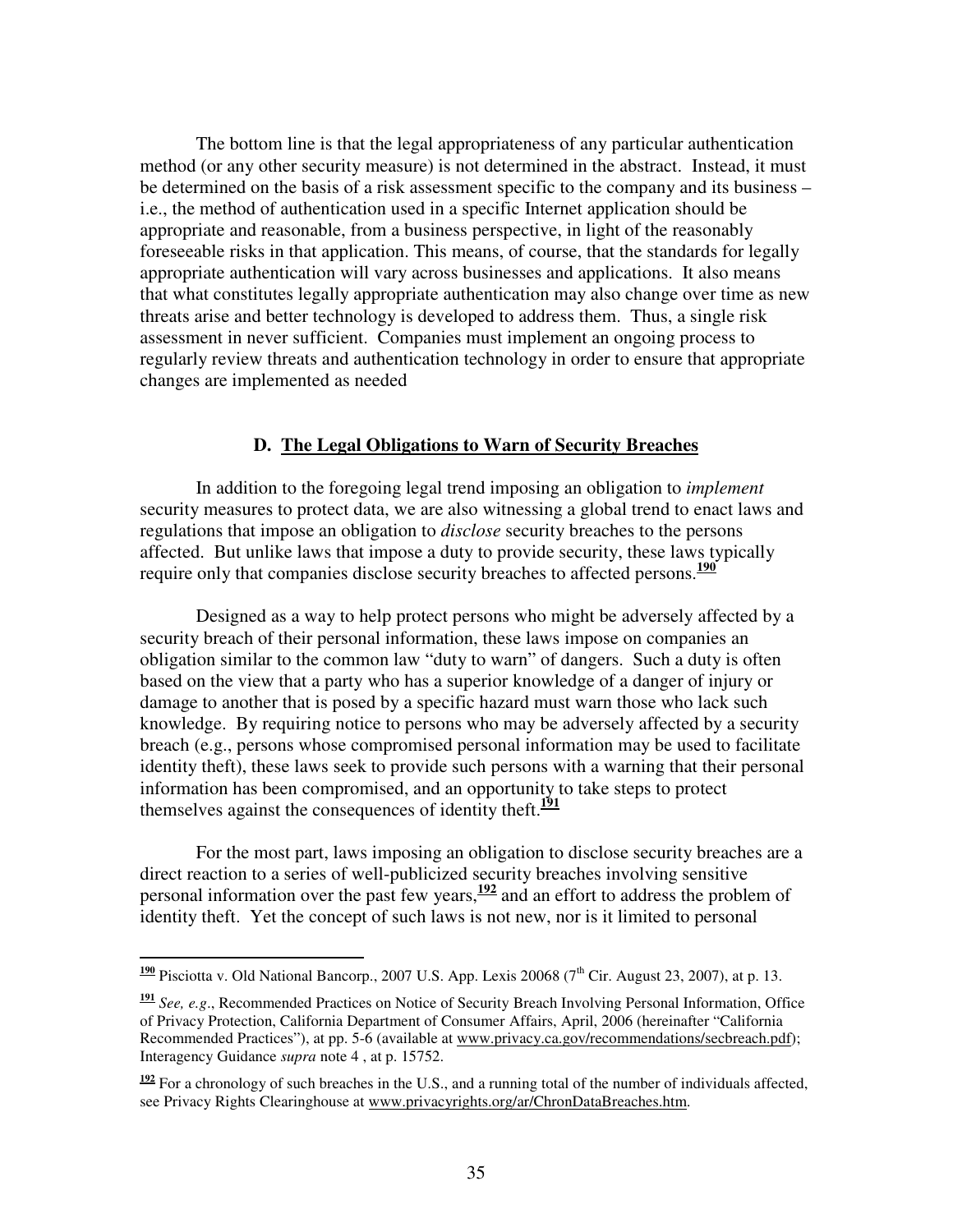information. In 1998, for example, the Internal Revenue Service imposed a disclosure requirement on all taxpayers whose electronic tax records were the subject of a security breach. In a Revenue Procedure that sets forth its basic rules for maintaining tax-related records in electronic form, the IRS requires taxpayers to "promptly notify" the IRS District Director if any electronic tax records "are lost, stolen, destroyed, damaged, or otherwise no longer capable of being processed …, or are found to be incomplete or materially inaccurate."**<sup>193</sup>**

 With respect to personal information, a total of 39 states in the U.S. have enacted security breach notification laws as of September 2007, all generally based on a 2003 California law.**<sup>194</sup>** In addition, the federal banking regulatory agencies issued final interagency guidance for financial institutions regarding this duty to disclose breaches (hereinafter "Interagency Guidance").**<sup>195</sup>**

These laws generally require that any business in possession of computerized sensitive personal information about an individual must disclose a breach of the security of such information to the person affected.**<sup>196</sup>** Sensitive personal information is typically defined as information consisting of: (1) a person's first name or initial and last name, plus (2) any one of the following: social security number, drivers license or state ID number, or financial account number or credit or debit card number (along with any PIN or other access code where required for access to the account). In some states this list is longer, and may also include medical information, insurance policy numbers, passwords by themselves, biometric information, professional license or permit numbers, telecommunication access codes, mother's maiden name, employer id number, electronic signatures, and descriptions of an individual's personal characteristics.**<sup>197</sup>** When a triggering event occurs, and the notice requirements themselves, also vary from state-tostate.**<sup>198</sup>**

 $\overline{a}$ 

**<sup>196</sup>** Except where the business maintains computerized personal information that the business does not own, in which case the laws require the business to notify the owner or licensee of the information, rather than the individuals themselves, of any breach of the security of the system**.**

**<sup>197</sup>** *See, e.g*., Ark. Code § 4-110-101 et seq.; La. Rev. Stat. § 51:3071 et seq.; Md. Code, § 14-3501 et. seq.; Neb. Rev Stat 87-801 et. seq.; N.J. Stat. 56:8-163; N.C. Gen. Stat § 75-65; N.D. Cent. Code § 51-30-01 et seq.; Oregon, 2007 S.B. 583. The Federal banking Interagency Guidance also includes any combination of components of customer information that would allow someone to log onto or access the customer's account, such as user name and password or password and account number.

**<sup>198</sup>** *See, e.g*., Thomas J. Smedinghoff, "Security Breach Notification: Adapting to the Regulatory Framework" Review of Banking & Financial Services, December 2005.

**<sup>193</sup>** IRS Rev. Proc. 98-25, § 8.01.

**<sup>194</sup>** See list of statutes in Appendix.

**<sup>195</sup>** Interagency Guidance on Response Programs for Unauthorized Access to Customer Information and Customer Notice, Part III of Supplement A to Appendix, at 12 C.F.R. Part 30 (OCC), 12 C.F.R. Part 208 (Federal Reserve System), 12 C.F.R. Part 364 (FDIC), and 12 C.F.R. Part 568 (Office of Thrift Supervision), March 29, 2005, Federal Register, Vol. 70, No. 59, March 29, 2005, at p. 15736 (hereinafter "Interagency Guidance").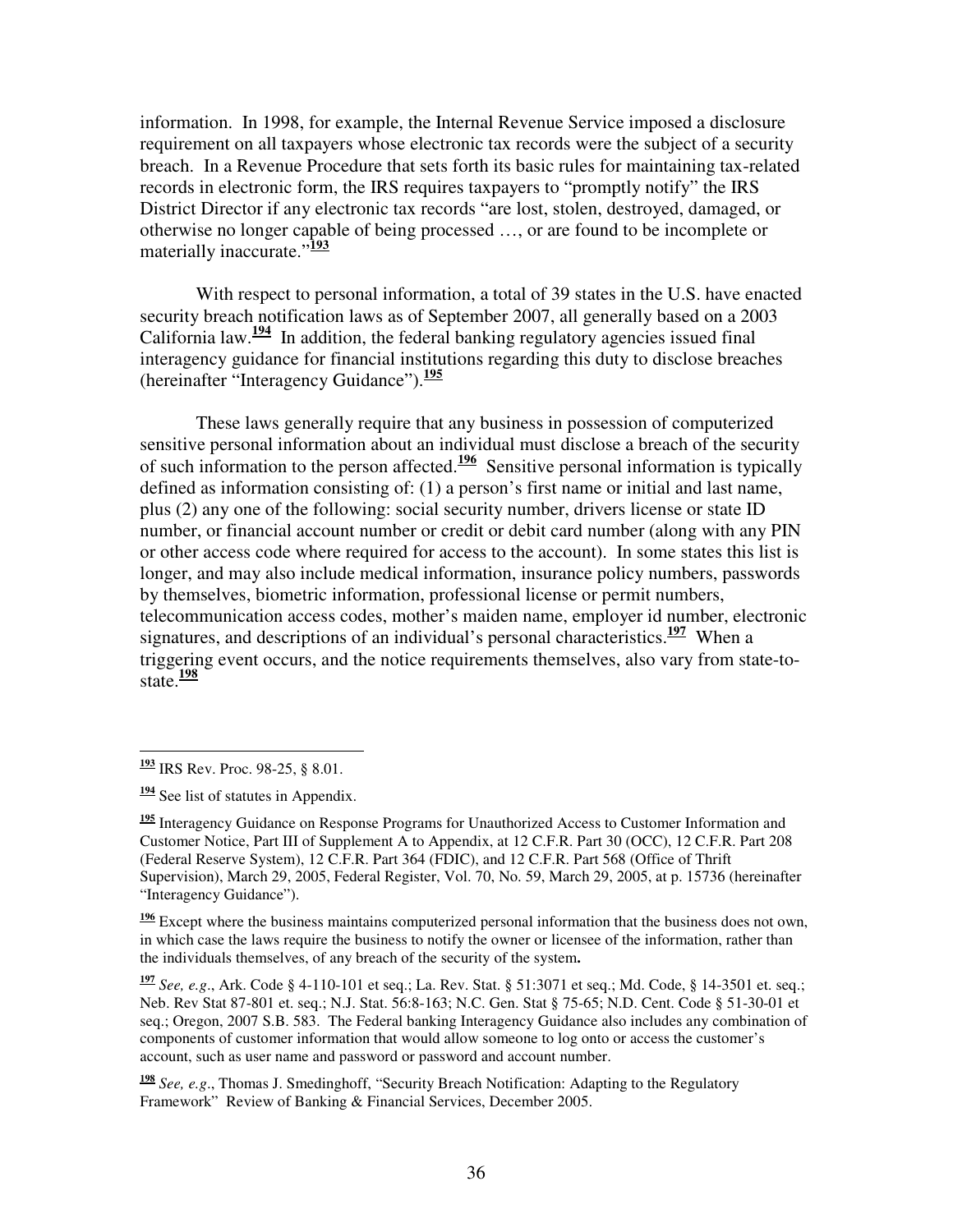## 1. **The Basic Obligation**

 Taken as a group, the state and federal security breach notification laws generally require that any business in possession of sensitive personal information about a covered individual must disclose any breach of such information to the person affected. The key requirements, which vary from state-to-state, include the following:

- **Type of information** the statutes generally apply to unencrypted sensitive personally identified information – e.g., information consisting of first name or initial and last name, plus one of the following: social security number, drivers license or other state ID number, or financial account number or credit or debit card number (along with any PIN or other access code where required for access to the account).
- **Definition of breach** generally the statutes require notice following the unauthorized acquisition of computerized data that compromises the security, confidentiality or integrity of such personal information. In some states, however, notice is not required unless there is a reasonable basis to believe that the breach will result in substantial harm or inconvenience to the customer.
- **Who must be notified** notice must be given to any residents of the state whose unencrypted personal information was the subject of the breach.
- **When notice must be provided** generally, persons must be notified in the most expedient time possible and without unreasonable delay; however, in most states the time for notice may be extended for the following:
	- $\checkmark$  Legitimate needs of law enforcement, if notification would impede a criminal investigation
	- $\checkmark$  Taking necessary measures to determine the scope of the breach and restore reasonable integrity to the system
- **Form of notice** Notice may be provided in writing (e.g., on paper and sent by mail), in electronic form (e.g., by e-mail, but only provided the provisions of E-SIGN $\frac{199}{2}$  are complied with), or by substitute notice.
- **Substitute notice options** if the cost of providing individual notice is greater than a certain amount (e.g., \$250,000) or if more than a certain number of people would have to be notified (e.g., 500,000), substitute notice may be used, consisting of:
	- $\checkmark$  E-mail when the e-mail address is available, and
	- Conspicuous posting on the company's web site, and
	- $\checkmark$  Publishing notice in all major statewide media.

 Several of these issues vary from state to state, however, and some have become controversial. The biggest issue revolves around the nature of the triggering event. In

 $\overline{a}$ **<sup>199</sup>** 15 USC Section 7001 *et. seq*. This generally requires that companies comply with the requisite consumer consent provisions of E-SIGN at 15 USC Section 7001(c).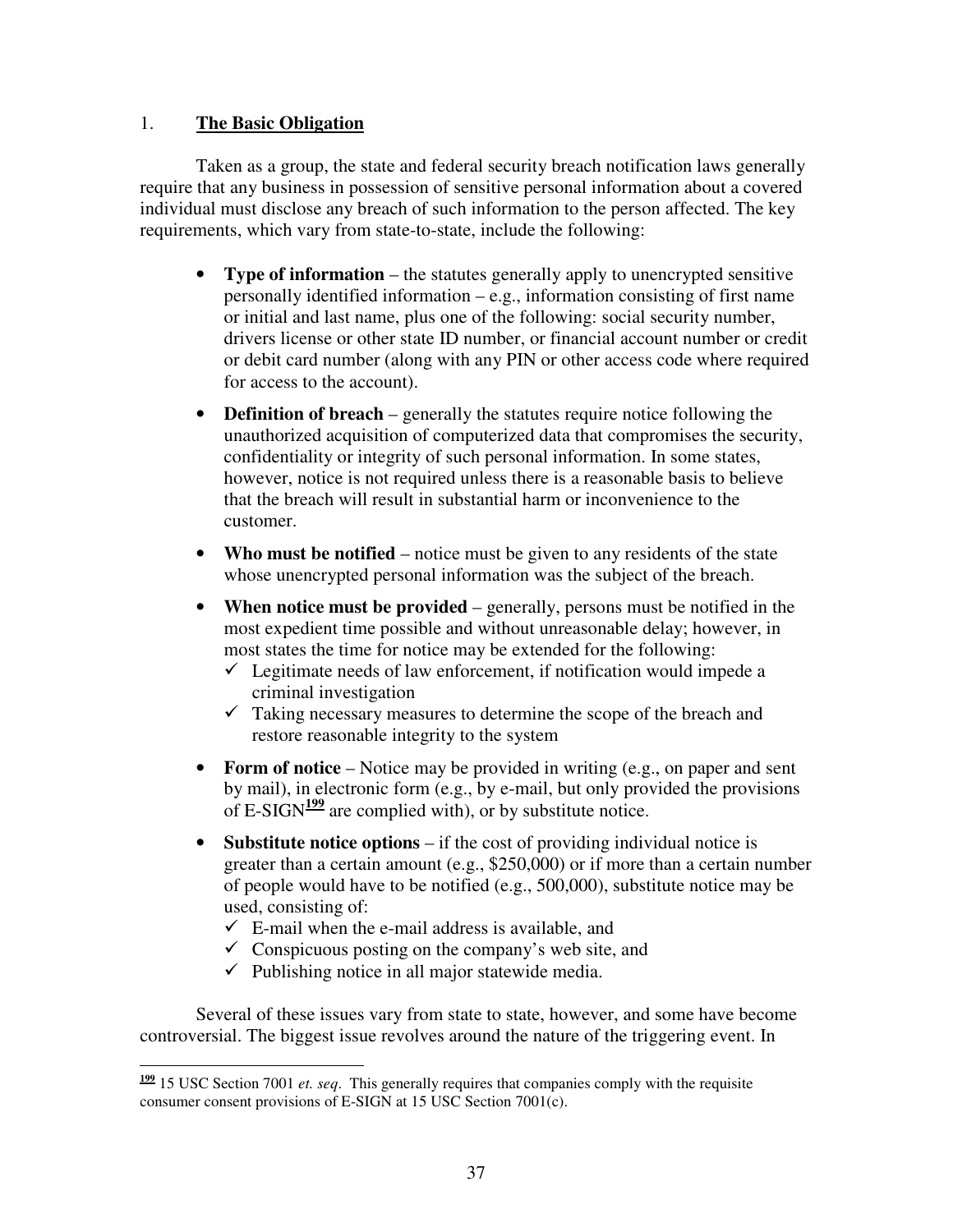California, for example, notification is required whenever there has been an unauthorized access that compromises the security, confidentiality, or integrity of electronic personal data. In other states, however, unauthorized access does not trigger the notification requirement unless there is a reasonable likelihood of harm to the individuals whose personal information is involved**<sup>200</sup>** or unless the breach is material.**<sup>201</sup>**

## 2. **International Adoption**

 Although the breach notification concept began in the U.S., it is rapidly spreading to the international sector.**<sup>202</sup>** Japan became the first country outside the U.S. to impose a security breach notification obligation. The obligation is set forth in ministry guidelines to the Act on the Protection of Personal Information, which took effect for the private sector on April 1, 2005.**<sup>203</sup>**

In September, 2006, the European Commission (EC) released a Communication proposing changes to EU law that would require "electronic communications networks or services" to "notify their customers of any breach of security leading to the loss, modification or destruction of, or unauthorized access to, personal customer data." As the Commission pointed out, "A requirement to notify security breaches would create an incentive for providers to invest in security but without micro-managing their security policies."**<sup>204</sup>**

Later in the same month, the data protection authorities responsible for steering the implementation of the EU Data Protection Directive (known as the Article 29 Working Party) released an opinion in which it sought to expand the scope of data breach notification. Specifically, the document expressed concerns about the lack of sanctions for telecommunication operators and ISPs if they do not inform customers about data breaches, and included a recommendation that the breach notification obligation should also cover data brokers, banks and other online service providers.**<sup>205</sup>**

 $\overline{a}$ 

**<sup>204</sup>** *See* Communication at http://europa.eu.int/information\_society/policy/ecomm/doc/info\_centre/public\_consult/review/staffworking document\_final.pdf.

**<sup>200</sup>** Arkansas, Connecticut, Delaware, and Louisiana are examples of states in this category.

**<sup>201</sup>** Montana and Nevada are examples of states in this category.

**<sup>202</sup>** *See*, Ethan Preston and Paul Turner, "The Global Rise of a Duty to Disclose Information Security Breaches," 22 J. Marshall Computer & Info. L. 457 (Winter 2004).

**<sup>203</sup>** *See* Miriam Wugmeister, Saori Horikawa, and Daniel Levison, "What You Need to Know About Japan's New Law Concerning the Protection of Personal Information," BNA Privacy & Security Law Report, Volume 4 Number 19, p. 614, May 9, 2005.

**<sup>205</sup>** "Opinion 8/2006 on the review of the regulatory Framework for Electronic Communications and Services, with focus on the ePrivacy Directive," September 26, 2006, available at http://ec.europa.eu/justice\_home/fsj/privacy/docs/wpdocs/2006/wp126\_en.pdf.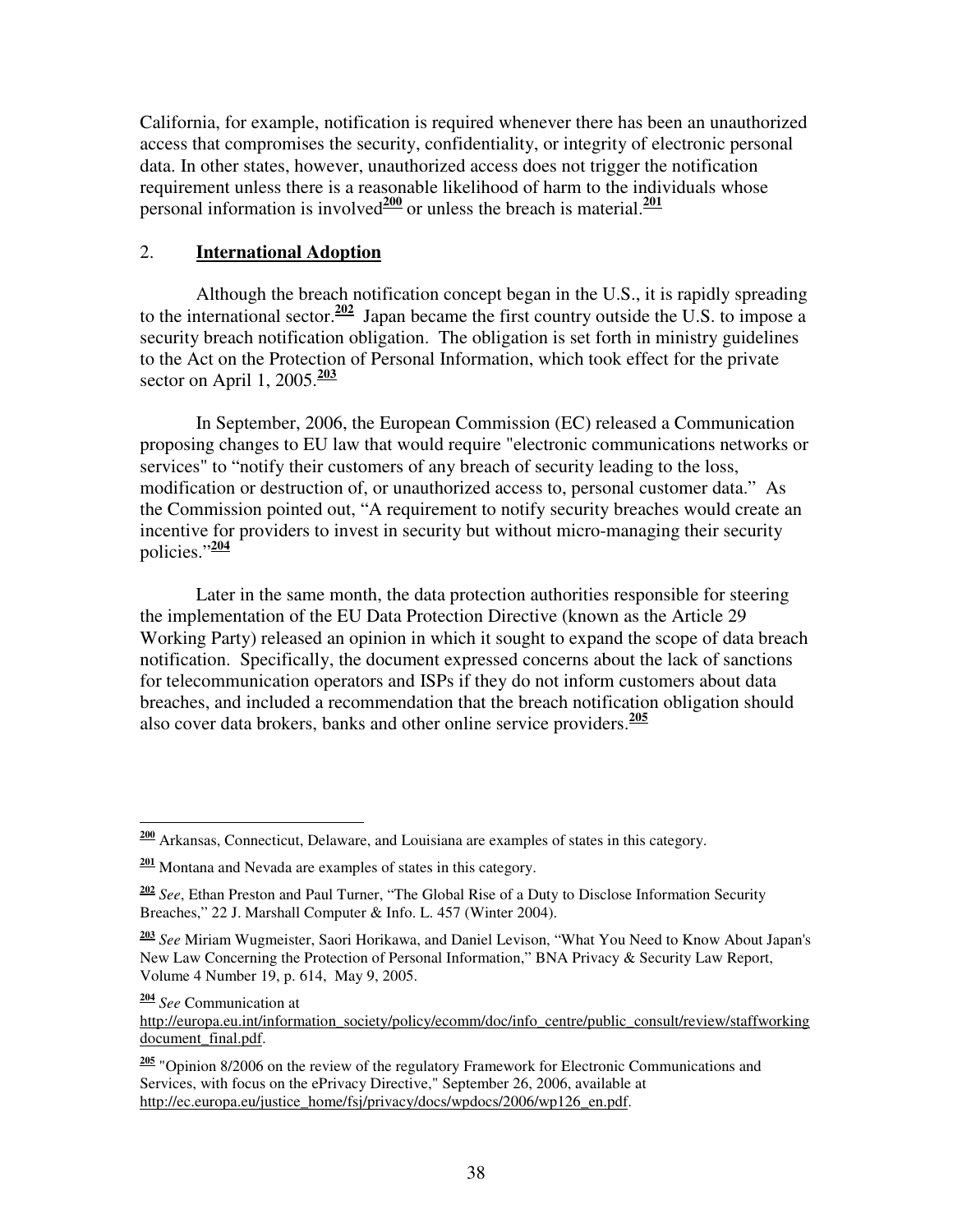In the UK, a July 2007 report by the Select Committee on Science and Technology on the Internet and Personal Safety of the House of Lords also recommended adoption of security breach notification legislation. Specifically, it stated that:

We further believe that a data security breach notification law would be among the most important advances that the United Kingdom could make in promoting personal Internet security. We recommend that the Government, without waiting for action at European Commission level, accept the principle of such a law, and begin consultation on its scope as a matter of urgency.**<sup>206</sup>**

In Canada, the Office of the Privacy Commissioner issued voluntary guidelines for responding to data breaches in August 2007. Pointing out that "notification can be an important mitigation strategy" that benefits both the organization and the individuals affected by a breach, the guidelines indicated that "if a privacy breach creates a risk of harm to the individual, those affected should be notified" in order to help them mitigate the damage by taking steps to protect themselves.**<sup>207</sup>** Shortly thereafter, the Privacy Commissioner in New Zealand released similar guidelines.**<sup>208</sup>** Although the New Zealand guidelines are voluntary, the Privacy Commissioner noted that "principle 5 of the Privacy Act (governing the way personal information is stored) does require all organizations and individuals that hold personal information to take reasonable steps to protect it. This can include notifying people of significant breaches, where necessary."**<sup>209</sup>**

The Australian Privacy Commissioner has also recommended that Australia consider amending its privacy legislation to include a mandatory requirement to report security breaches involving personal information. Her February 28, 2007 submission to the Australian Law Reform Commission supported "consideration of the addition of provisions to the Privacy Act to require agencies and organizations to advise affected individuals of a breach to their personal information in certain circumstances."**<sup>210</sup>** On September 12, 2007, the Australian Law Reform Commission released its *Review of Australian Privacy Law***<sup>211</sup>** which proposed numerous changes to Australia's privacy law. Included among the proposals was a new system of data breach notification.**<sup>212</sup>**

 $\overline{a}$ 

**<sup>211</sup>** Available at www.austlii.edu.au/au/other/alrc/publications/dp/72/.

**<sup>206</sup>** Science and Technology Committee, House of Lords, "Personal Internet Security" 5th Report of Session 2006–07, July 24, 2007, at Para. 5.55

**<sup>207</sup>** Office of the Privacy Commissioner of Canada, Key Steps for Organizations in Responding to Privacy Breaches, August 28, 2007; available at www.privcom.gc.ca/information/guide/2007/gl\_070801\_02\_e.asp.

**<sup>208</sup>** See Privacy Breach Guidance Material, Office of the Privacy Commissioner, August 2007, available at www.privacy.org.nz/library/privacy-breach-guidelines.

**<sup>209</sup>** Privacy Commissioner, Media Release, August 27, 2007, available at www.privacy.org.nz/filestore/docfiles/5001509.doc.

**<sup>210</sup>** See, Australian Government, Office of the Privacy Commissioner, Submission to the Australian Law Reform Commission's Review of Privacy - Issues Paper 31, February 28, 2007, at paragraphs 127-129; available at www.privacy.gov.au/publications/submissions/alrc/all.pdf.

**<sup>212</sup>** Available at www.austlii.edu.au/au/other/alrc/publications/dp/72/60.pdf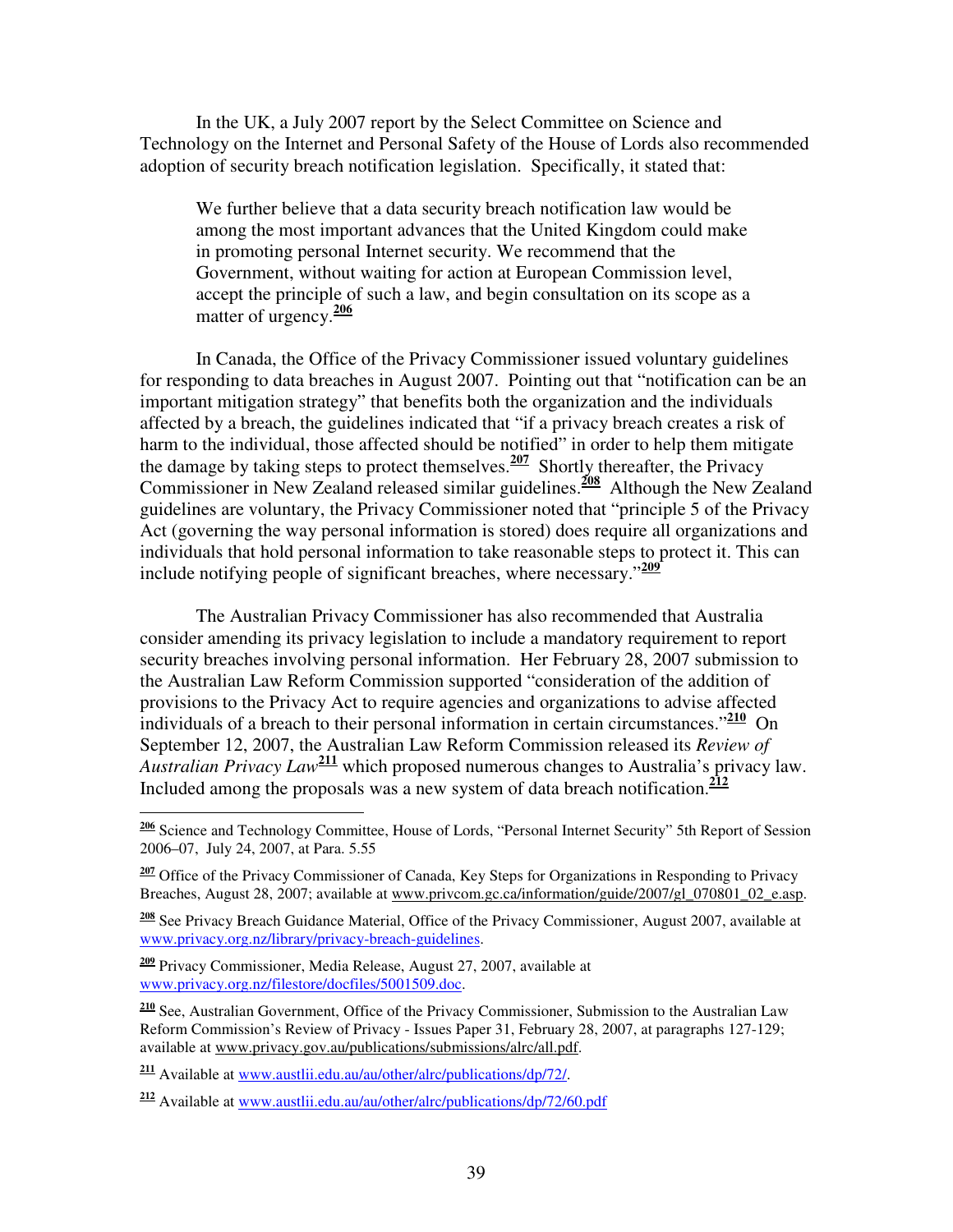# **APPENDIX**

# **Key Information Security Law References**

## **A. Federal Statutes**

- 1. **COPPA**: Children's Online Privacy Protection Act of 1998, 15 U.S.C. 6501 *et seq*.
- 2. **E-SIGN**: Electronic Signatures in Global and National Commerce Act, 15 U.S.C. § 7001(d).
- 3. **FISMA**: Federal Information Security Management Act of 2002, 44 U.S.C. Sections 3541-3549.
- 4. **GLB Act**: Gramm-Leach-Bliley Act, Public L. 106-102, Sections 501 and 505(b), 15 U.S.C. Sections 6801, 6805.
- 5. **HIPAA**: Health Insurance Portability and Accountability Act, 42 U.S.C. 1320d-2 and 1320d-4.
- 6. **Homeland Security Act of 2002**: 44 U.S.C. Section 3532(b)(1).
- 7. **Privacy Act of 1974:** 5 U.S.C. Section 552a
- 8. **Sarbanes-Oxley Act**: Pub. L. 107-204, Sections 302 and 404, 15 U.S.C. Sections 7241 and 7262.
- 9. **Federal Rules of Evidence 901(a):** *see* American Express v. Vinhnee, 2005 Bankr. LEXIS 2602 (9th Cir. Bk. App. Panel, 2005), and *Lorraine v. Markel*, 2007 U.S. Dist. LEXIS 33020 (D. Md. May 4, 2007).

# **B. State Statutes**

1. **UETA**: Uniform Electronic Transaction Act, Section 12 (now enacted in 46 states).

## 2. **Law Imposing Obligations to Provide Security for Personal Information**:

| Ark. Code Ann. § 4-110-104(b)                    |
|--------------------------------------------------|
| Cal. Civ. Code § 1798.81.5(b)                    |
| Md. Code, § 14-3503; Md. HB 208 & SB 194         |
| Mass. Gen. Laws. Ch. 93H, § 2(a); 2007 H.B. 4144 |
| Nev. Rev. Stat. 603A, 210                        |
| R.I. Stat. 11-49.2-2(2) and (3)                  |
| 2007 S.B. 583, Section 12                        |
| Tex. Bus. & Com. Code Ann. $\S$ 48.102(a)        |
| Utah Code Ann. § 13-42-201                       |
|                                                  |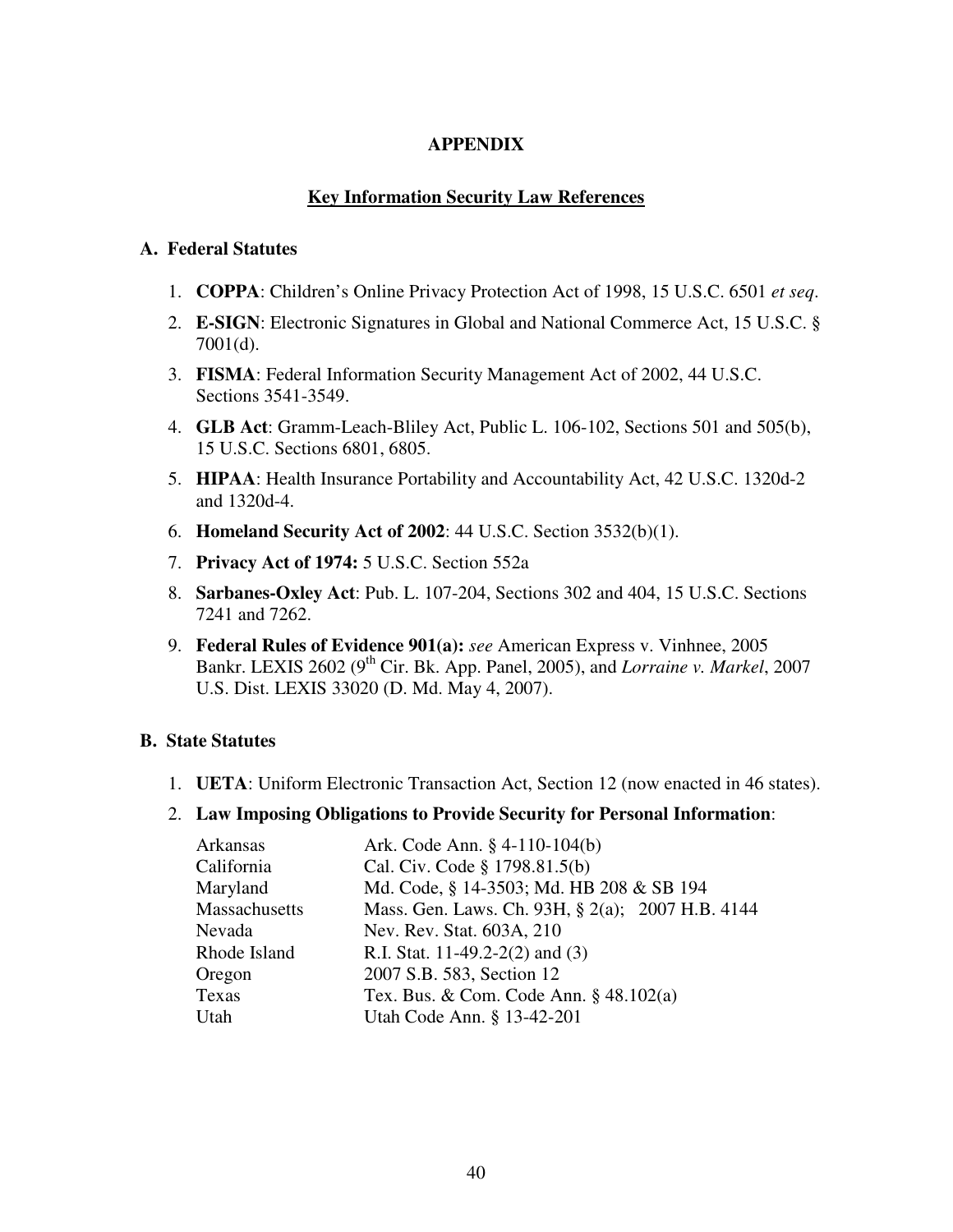# 3. **Data Disposal / Destruction Laws**:

| Arkansas             | Ark. Code Ann. § 4-110-104(a)            |
|----------------------|------------------------------------------|
| California           | Cal. Civil Code § 1798.81.               |
| Georgia              | Ga. Stat § 10-15-2                       |
| Hawaii               | Haw. Stat Section § 487R-2               |
| Illinois             | 815 ILCS 530/30 (state agencies only)    |
| Indiana              | Ind. Code § 24-4-14                      |
| Kentucky             | Ken. Rev. Stat. § 365.720                |
| Maryland             | Md. Code, § 14-3502; Md. HB 208 & SB 194 |
| <b>Massachusetts</b> | Mass. Gen. laws. Ch. 93I                 |
| Michigan             | MCL § 445.72a                            |
| Montana              | Mont. Stat. § 30-14-1703                 |
| Nevada               | Nev. Rev. Stat. 603A, 200                |
| New Jersey           | N.J. Stat. 56:8-162                      |
| North Carolina       | N.C. Gen. Stat § 75-64                   |
| Oregon               | 2007 S.B. 583, Section 12                |
| Texas                | Tex. Bus. & Com. Code Ann. § 48.102(b)   |
| Utah                 | Utah Code Ann. § 13-42-201               |
| Vermont              | Vt. Stat. Tit. 9 § 2445 et seq.          |
| Washington           | RCWA 19.215.020                          |
|                      |                                          |

# 4. **Security Breach Notification Laws**

| Arizona              | Ariz. Rev. Stat. § 44-7501                                 |
|----------------------|------------------------------------------------------------|
| Arkansas             | Ark. Code $\S$ 4-110-101 et seq.                           |
| California           | Cal. Civ. Code § 1798.82                                   |
| Colorado             | Col. Rev. Stat. $§ 6-1-716$                                |
| Connecticut          | Conn. Gen Stat. $36A-701(b)$                               |
| Delaware             | De. Code tit. 6, § 12B-101 et seq.                         |
|                      | District of Columbia DC Official Code § 28-3851 et seq.    |
| Florida              | Fla. Stat. § 817.5681                                      |
| Georgia              | Ga. Code § 10-1-910 et seq. 213                            |
| Hawaii               | Hawaii Rev. Stat. § 487N-2                                 |
| Idaho                | Id. Code §§ 28-51-104 to 28-51-107                         |
| <b>Illinois</b>      | 815 Ill. Comp. Stat. 530/1 et seq.                         |
| Indiana              | Ind. Code § 24-4.9                                         |
| Kansas               | Kansas Stat. 50-7a01, 50-7a02 (2006 S.B. 196, Chapter 149) |
| Louisiana            | La. Rev. Stat. § 51:3071 et seq.                           |
| Maine                | Me. Rev. Stat. tit. 10 §§ 1347 et seq.                     |
| Maryland             | Md. Code, §§ 14-3501 thru 14-3508; Md. HB 208 & SB 194     |
| <b>Massachusetts</b> | Mass. Gen. Laws. Ch. 93H; 2007 H.B. 4144                   |
| Michigan             | MCL 445.63, Sections 12, 12a, & 12b; 2006 S.B. 309         |
| Minnesota            | Minn. Stat. § 325E.61, § 609.891                           |
|                      |                                                            |

<sup>&</sup>lt;sup>213</sup> Applies to information brokers only.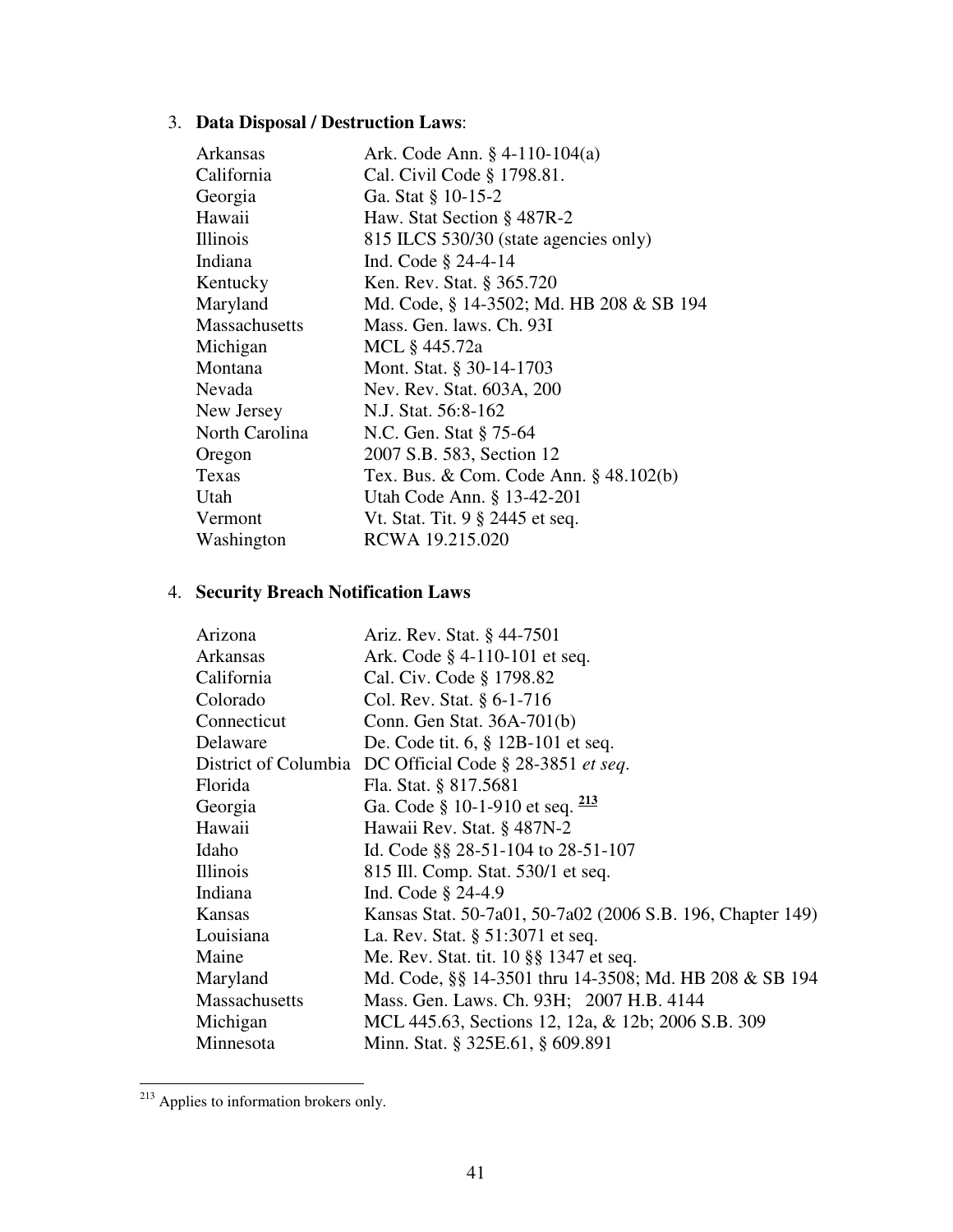| Montana        | Mont. Code § 30-14-1701 et seq.                |
|----------------|------------------------------------------------|
| Nebraska       | Neb. Rev Stat 87-801 et. seq.                  |
| Nevada         | Nev. Rev. Stat. 603A.010 et seq.               |
| New Hampshire  | N.H. RS 359-C:19 et seq.                       |
| New Jersey     | N.J. Stat. 56:8-163                            |
| New York       | N.Y. Bus. Law § 899-aa                         |
| North Carolina | N.C. Gen. Stat § 75-65                         |
| North Dakota   | N.D. Cent. Code § 51-30-01 et seq.             |
| Ohio           | Ohio Rev. Code § 1349.19, §1347 et seq.        |
| Oklahoma       | Okla. Stat. § 74-3113.1 214                    |
| Oregon         | 2007 S.B. 583                                  |
| Pennsylvania   | 73 Pa. Cons. Stat. § 2303 (link not available) |
| Rhode Island   | R.I. Gen. Laws § 11-49.2-1 et seq.             |
| Tennessee      | Tenn. Code § 47-18-2107                        |
| Texas          | Tex. Bus. & Com. Code $\S$ 48.001 et seq.      |
| Texas (2003)   | Tex. Bus. & Com. Code Ann. 35.58               |
| Utah           | Utah Code § 13-44-101 et seq.                  |
| Vermont        | Vt. Stat. Tit. 9 § 2430 et seq.                |
| Washington     | Wash. Rev. Code § 19.255.010                   |
| Wisconsin      | Wis. Stat. § 895.507                           |
| Wyoming        | Wyo. Stat. $\S$ 40-12-501 - 40-12-502          |

# 5. **State SSN Laws (as of August 2005)**

| Arizona (2004)     | Ariz. Rev. Stat. § 44-1373                                 |
|--------------------|------------------------------------------------------------|
| Arkansas (2005)    | Ark. Code Ann. § 4-86-107                                  |
| Arkansas (2005)    | Ark. Code Ann. § 6-18-208                                  |
| California (2001)  | Cal. Civ. Code § 1798.85                                   |
| California (2004)  | Cal. Fam. Code § 2024.5                                    |
| Colorado (2003)    | Colo. Rev. Stat. § 23-5-127                                |
| Connecticut (2003) | Conn. Gen. Stat. § 42-470                                  |
| Connecticut (2004) | Conn. Gen. Stat. $\S$ 8-64b                                |
| Delaware (2004)    | Del. Code Ann., tit. 7 § 503                               |
| Florida $(2005)$   | Fla. Stat. ch. 97.05851                                    |
| Georgia (2004)     | Ga. Code Ann. § 50-18-72                                   |
| Hawaii (2005)      | Haw. Rev. Stat. § 12-32                                    |
| Illinois $(2004)$  | 815 Ill. Comp. Stat. 505/2QQ3                              |
| Indiana $(2005)$   | Ind. Code $\S$ 4-1-10-1 et seq.                            |
| Indiana $(2005)$   | Ind. Code § 9-24-6-2; § 9-24-9-2; § 9-24-11-5; § 9-24-16-3 |
| Louisiana (2004)   | La. Rev. Stat. Ann. 9:5141; 35:17                          |
| Maryland $(2005)$  | Md. Code Ann., Com. Law § 14-3401 et seq.                  |
| Michigan (2004)    | Mich. Comp. Laws $\S$ 445.81 et seq.                       |
| Minnesota (2005)   | Minn. Stat. § 325E.59                                      |
| Missouri (2003)    | Mo. Rev. Stat. § 407.1355                                  |
|                    |                                                            |

**<sup>214</sup>** Applies to state agencies only

 $\mathcal{L}$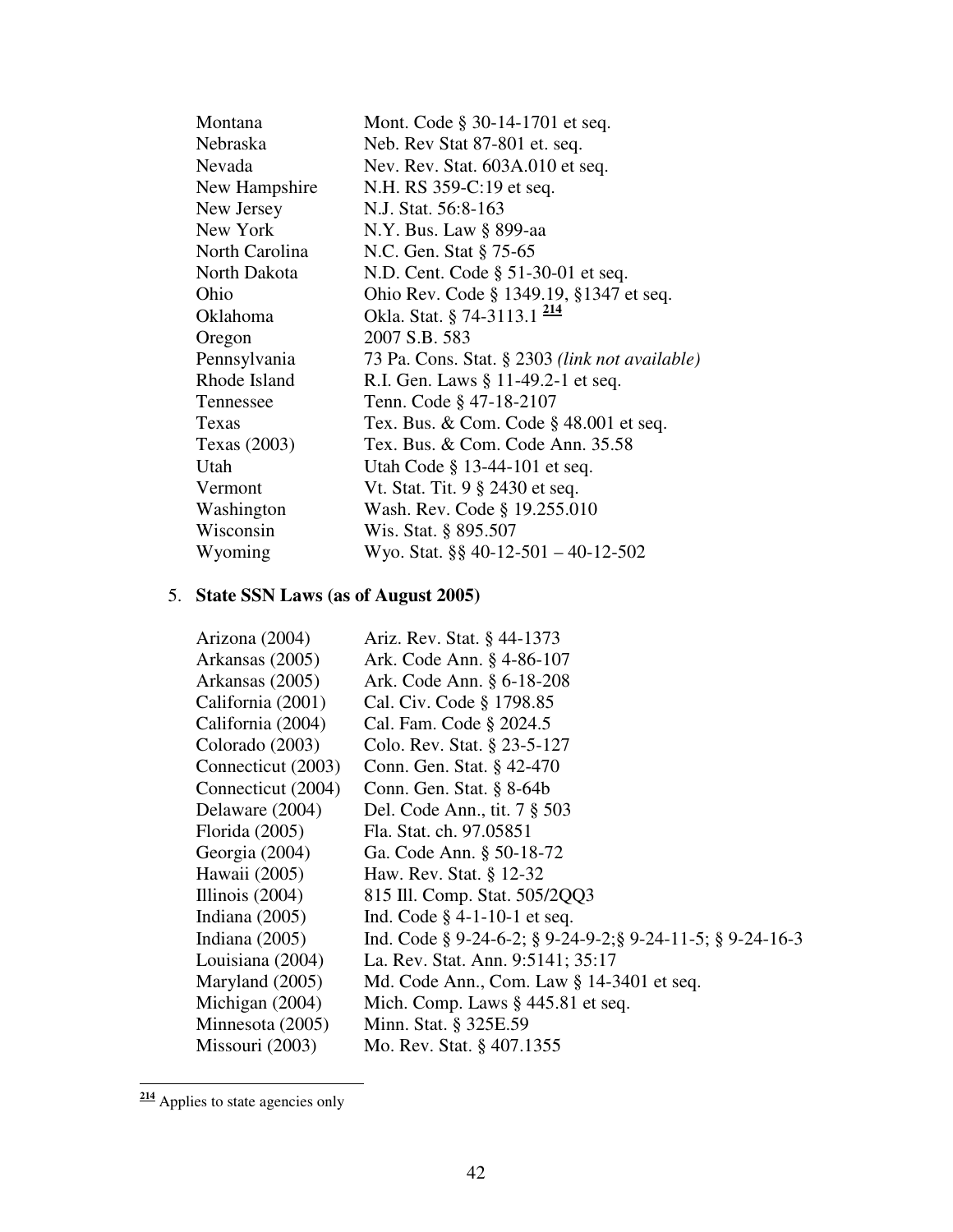Nevada (2005) Nev. Rev. Stat. Chapter 239; Chapter 239B; Chapter 603 New Jersey (2005) N.J. Stat. Ann. § 47:1-16 New Mexico (2003) N.M. Stat. Ann. § 57-12B-1 et seq. North Dakota (2003) N.D. Cent. Code § 39-06-14 Oklahoma (2004) Okla. Stat. tit. 40, § 173.1 Oregon (2007) 2007 S.B. 583, Section 11 Rhode Island (2004) R.I. Gen. Laws § 6-13-19 South Carolina (2004) S.C. Code Ann. § 7-5-170 South Dakota (2005) S.D. Codified Laws § 32-12-17.10; § 32-12-17.13 Texas (2005) Tex. Bus. & Com. Code Ann. 35.48 Texas (2003) Tex. Bus. & Com. Code Ann. 35.58 Texas (2003) Tex. Elec. Code Ann. § 13.004 Utah (2004) Utah Code Ann. § 31A-21-110 Virginia (2005) Va. Code Ann. § 59.1-443.2 Wisconsin (2003) Wis. Stat. § 36.32 West Virginia (2003) W. Va. Code § 17E-1-11

## **C. Federal Regulations**

- 1. **Regulations Imposing Obligation to Provide Security**
	- (a) **COPPA Regulations**: 16 C.F.R. 312.8.
	- (b) **FCC Order re Pretexting**, April 2, 2007 In the Matter of Implementation of the Telecommunications Act of 1996: Telecommunications Carriers' Use of Customer Proprietary Network Information and Other Customer Information IP-Enabled Services, CC Docket No. 96-115, WC Docket No. 04-36, April 2, 2007, at Paragraphs 33-36; available at http://hraunfoss.fcc.gov/edocs\_public/attachmatch/FCC-07-22A1.pdf
	- (c) **FDA Regulations:** 21 C.F.R. Part 11.
	- (d) **FFIEC Guidance:** Authentication in an Internet Banking Environment , October 12, 2005, available at http://www.ffiec.gov/pdf/authentication\_guidance.pdf. See also "Frequently Asked Questions on FFIEC Guidance on Authentication in an Internet Banking Environment*,*" August 8, 2006 at p. 5, available at http://www.ncua.gov/letters/2006/CU/06-CU-13\_encl.pdf.
	- (e) **GLB Security Regulations**: Interagency Guidelines Establishing Standards for Safeguarding Consumer Information (to implement §§ 501 and 505(b) of the Gramm-Leach-Bliley Act), 12 C.F.R. Part 30, Appendix B (OCC), 12 C.F.R. Part 208, Appendix D (Federal Reserve System), 12 C.F.R. Part 364, Appendix B (FDIC), 12 C.F.R. Part 568 (Office of Thrift Supervision), and 16 C.F.R. Part 314 (FTC).
	- (f) **GLB Security Regulations (FTC)**: FTC Safeguards Rule (to implement §§ 501 and 505(b) of the Gramm-Leach-Bliley Act), 16 C.F.R. Part 314 (FTC).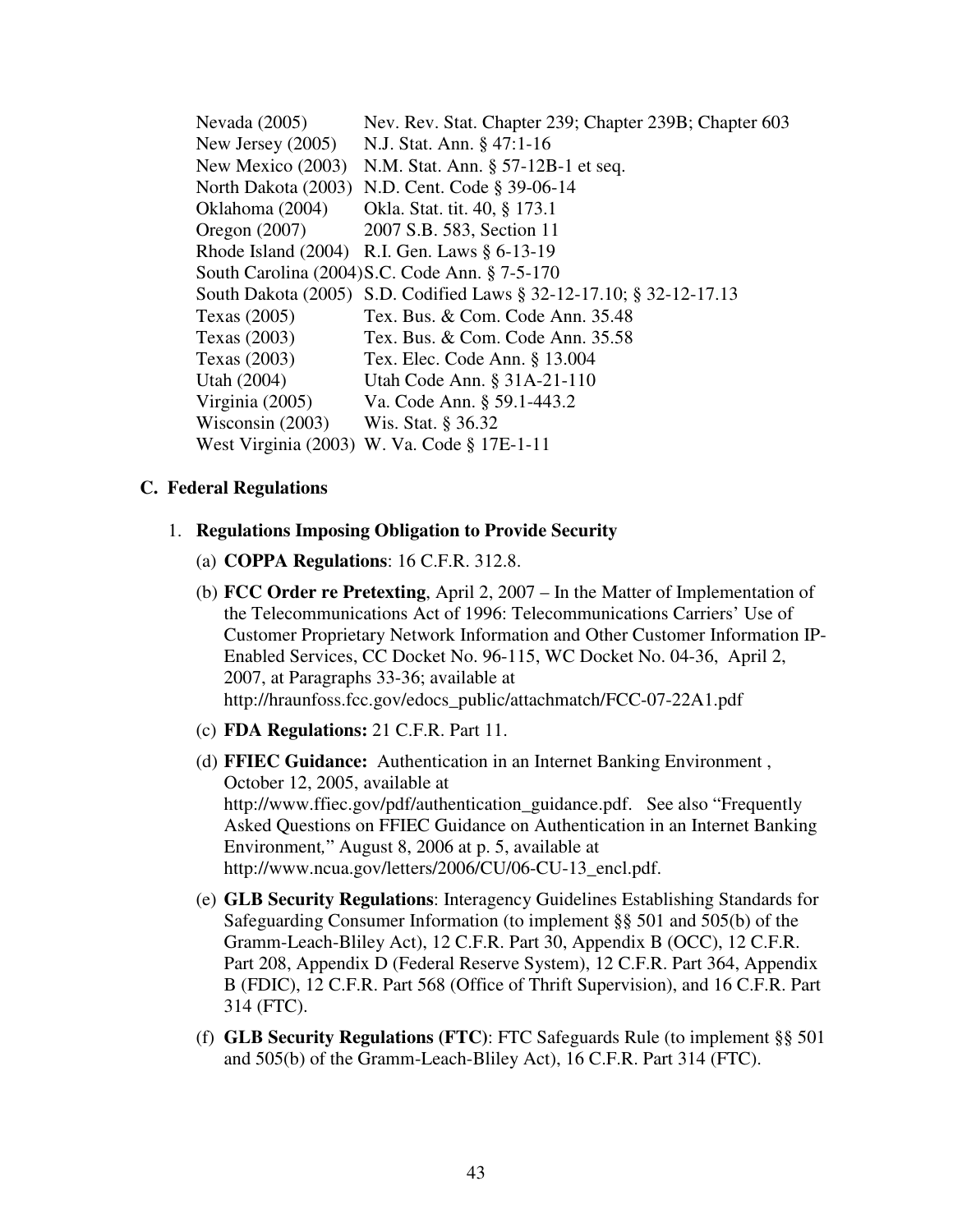- (g) **HIPAA Security Regulations**: Final HIPAA Security Regulations, 45 C.F.R. Part 164.
- (h) **IRS Regulations**: Rev. Proc. 97-22, 1997-1 C.B. 652, 1997-13 I.R.B. 9, and Rev. Proc. 98-25.
- (i) **IRS Regulations**: IRS Announcement 98-27, 1998-15 I.R.B. 30, and Tax Regs. 26 C.F.R. § 1.1441-1(e)(4)(iv).
- (j) **OFHEO Safety and Soundness Regulation**, 12 C.F.R. Part 1720, Appendix C – Policy Guidance; Safety and Soundness Standards for Information, available at www.ofheo.gov/Media/Archive/docs/regs/finalssr.pdf.
- (k) **OFHEO Record Retention Regulation**, 12 C.F.R. Part 1732 (at Section 1732.6), available at www.ofheo.gov/media/pdf/RecordRetentionfinalreg102706.pdf.
- (l) **SEC Regulations**: 17 C.F.R. 240.17a-4, and 17 C.F.R. 257.1(e)(3).
- (m)**SEC Regulations**: 17 C.F.R. § 248.30 Procedures to safeguard customer records and information; disposal of consumer report information (applies to any broker, dealer, and investment company, and every investment adviser registered with the SEC).

#### **2. Regulations Imposing Authentication Requirements**

- (a) **ACH Operating Rules** (2005) Section 2.10.2.2 ("Verification of Receiver's Identity")
- **(b) Banking Know Your Customer Rules**
- (c) **FCC Order re Pretexting**, April 2, 2007 In the Matter of Implementation of the Telecommunications Act of 1996: Telecommunications Carriers' Use of Customer Proprietary Network Information and Other Customer Information IP-Enabled Services, CC Docket No. 96-115, WC Docket No. 04- 36, April 2, 2007, at Paragraphs 13-25; available at http://hraunfoss.fcc.gov/edocs\_public/attachmatch/FCC-07-22A1.pdf
- (d) **FFIEC Guidance**: Authentication in an Internet Banking Environment , October 12, 2005, available at http://www.ffiec.gov/pdf/authentication\_guidance.pdf.

#### **(e) USA PATRIOT Act**

- i. 31 U.S.C. 5318 Section 326 "Verification of Identification"
- ii. Know your customer rules

#### **(f) State Credit Freeze laws**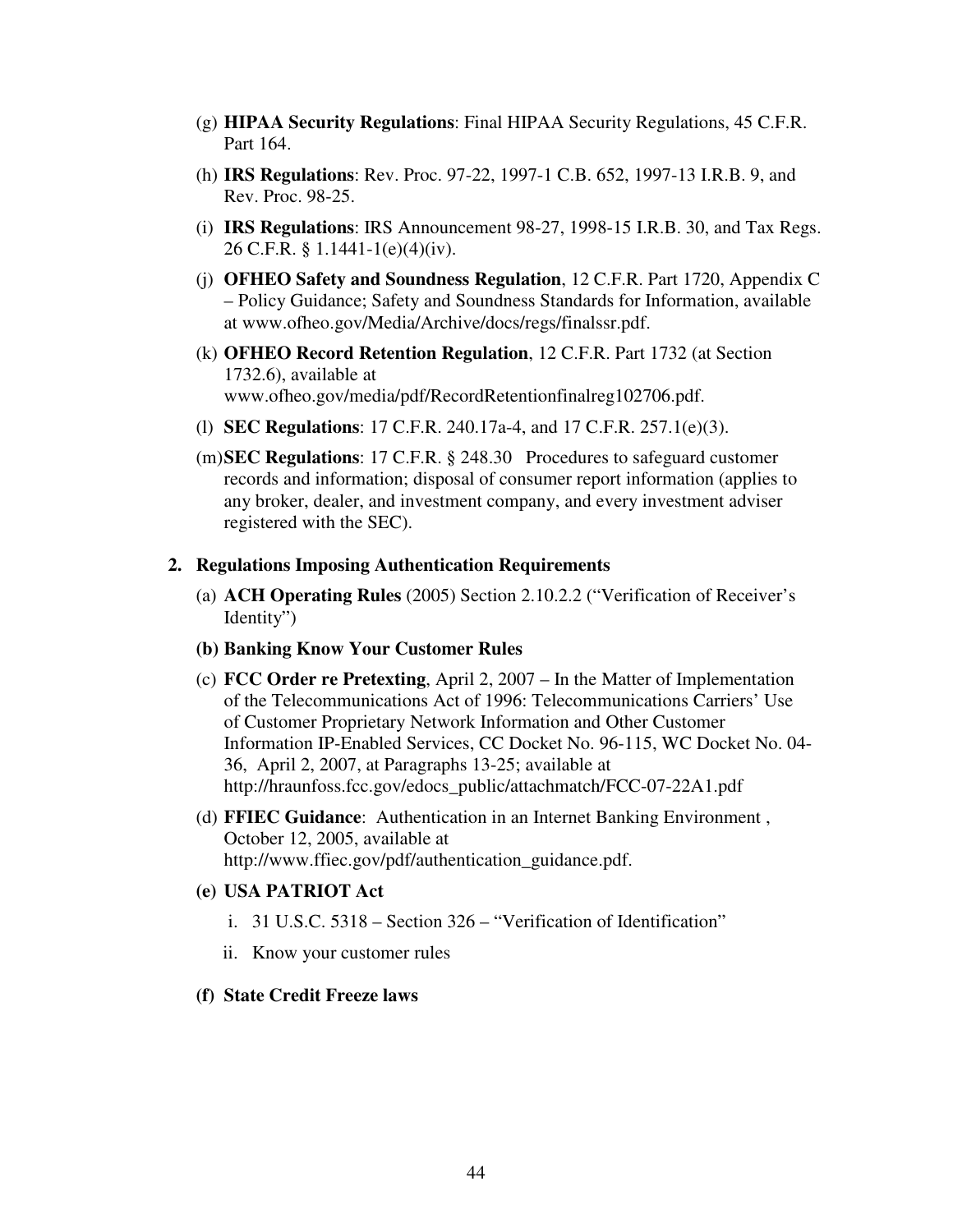## **3. Data Disposal / Destruction Regulations**

- (a) **FCRA Data Disposal Rules**: 12 C.F.R. Parts 334, 364
- (b) **SEC Regulations**: 17 C.F.R. § 248.30 Procedures to safeguard customer records and information; disposal of consumer report information (applies to any broker, dealer, and investment company, and every investment adviser registered with the SEC).

## **4. Security Breach Notification Regulations**

- (a) **FCC Order re Pretexting**, April 2, 2007 In the Matter of Implementation of the Telecommunications Act of 1996: Telecommunications Carriers' Use of Customer Proprietary Network Information and Other Customer Information IP-Enabled Services, CC Docket No. 96-115, WC Docket No. 04-36, April 2, 2007, at paragraphs 26-32; available at http://hraunfoss.fcc.gov/edocs\_public/attachmatch/FCC-07-22A1.pdf
- (b) **GLB Security Breach Notification Rule**: Interagency Guidance on Response Programs for Unauthorized Access to Customer Information and Customer Notice*,* 12 C.F.R. Part 30 (OCC), 12 C.F.R. Part 208 (Federal Reserve System), 12 C.F.R. Part 364 (FDIC), and 12 C.F.R. Part 568 (Office of Thrift Supervision), available at www.occ.treas.gov/consumer/Customernoticeguidance.pdf.
- (c) **IRS Regulations**: Rev. Proc. 97-22, 1997-1 C.B. 652, 1997-13 I.R.B. 9, and Rev. Proc. 98-25.

# **D. State Regulations**

- 1. **Insurance NAIC Model Regulations**: National Association of Insurance Commissioners, Standards for Safeguarding Consumer Information, Model Regulation.
- 2. **Attorneys**  New Jersey Advisory Committee on Professional Ethics, Opinion 701 (2006) available at http://www.judiciary.state.nj.us/notices/ethics/ACPE\_Opinion701\_ElectronicStorag e\_12022005.pdf

# **E. Court Decisions**

- 1. *In Re TJX Companies Retail Security Breach Litigation*, 2007 U.S. Dist. Lexis 77236 (D. Mass. October 12, 2007) (rejecting a negligence claim due to the economic loss doctrine, but allowing a negligent misrepresentation claim to proceed).
- 2. *Wolfe v. MBNA America Bank*, 485 F.Supp.2d 874, 882 (W.D. Tenn. 2007)
- 3. *Lorraine v. Markel*, 2007 U.S. Dist. LEXIS 33020 (D. Md. May 4, 2007)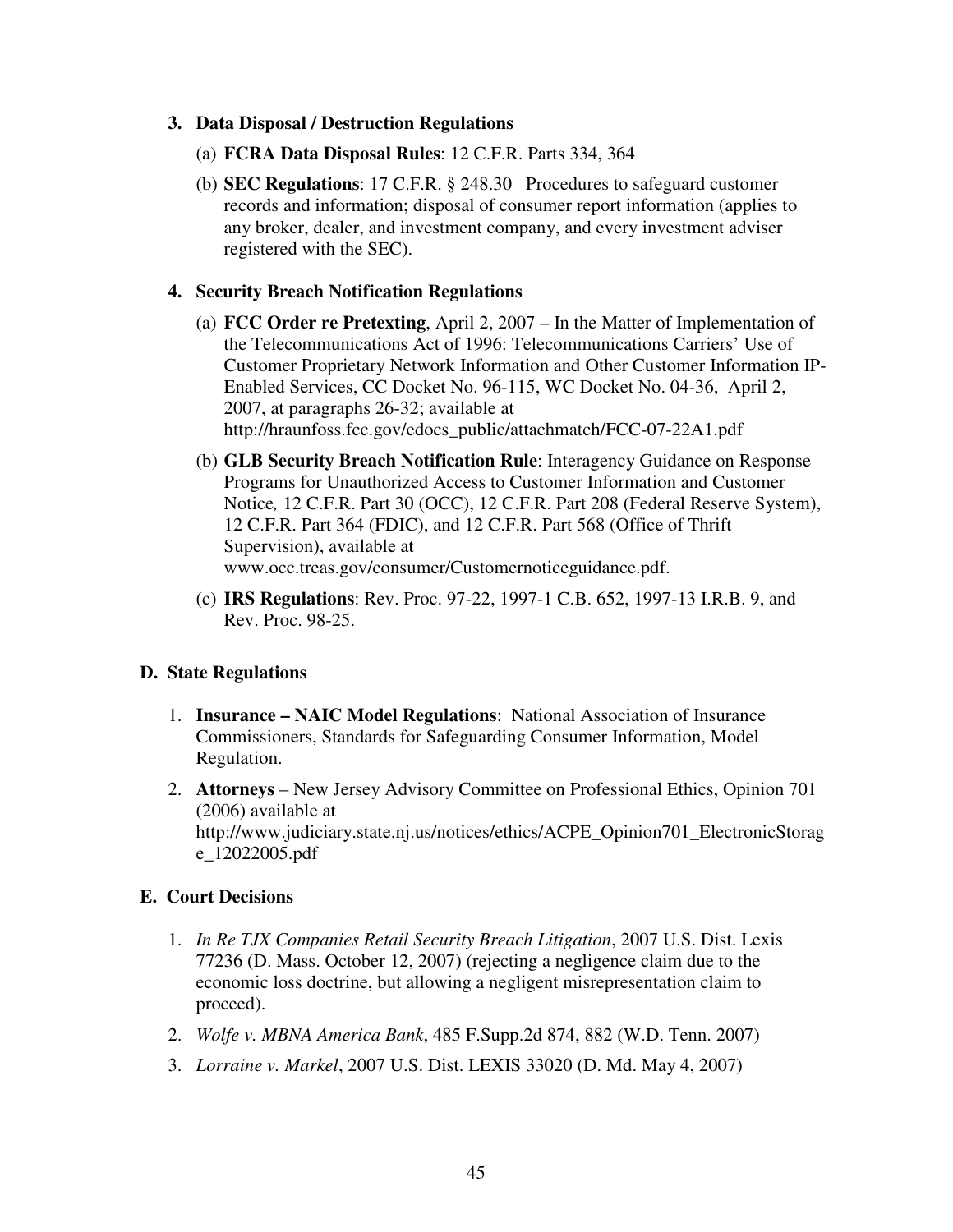- 4. *Guin v. Brazos Higher Education Service*, 2006 U.S. Dist. LEXIS 4846 (D. Minn. Feb. 7, 2006)
- 5. *American Express v. Vinhnee*, 336 B.R. 437; 2005 Bankr. LEXIS 2602 (9<sup>th</sup> Cir. December 16, 2005).
- 6. *Bell v. Michigan Council 25*, No. 246684, 2005 Mich. App. LEXIS 353 (Mich. App. Feb. 15, 2005) (Unpublished opinion)
- 7. *Inquiry Regarding the Entry of Verizon-Maine Into The InterLATA Telephone Market Pursuant To Section 271 of Telecommunication Act of 1996*, Docket No. 2000-849, Maine Public Utilities Commission, 2003 Me. PUC LEXIS 181, April 30, 2003; available at www.maine.gov/mpuc/orders/2000/2000-849o.htm

## **F. FTC Decisions and Consent Decrees**

- 1. In the Matter of Guidance Software (Agreement Containing Consent Order, FTC File No. 062 3057, November 16, 2006), available at www.ftc.gov/opa/2006/11/guidance.htm
- 2. In the Matter of CardSystems Solutions, Inc., (Agreement Containing Consent Order, FTC File No. 052 3148, February 23, 2006), *available at* <www.ftc.gov/opa/2006/02/cardsystems\_r.htm>
- 3. United States v. ChoicePoint, Inc*.* (Stipulated Final Judgment, FTC File No. 052 3069, N.D. Ga. Jan. 26, 2006), *available at* www.ftc.gov/os/caselist/choicepoint/choicepoint.htm
- 4. In the Matter of DSW Inc., (Agreement containing Consent Order, FTC File No. 052 3096, Dec. 1, 2005), *available at* www.ftc.gov/opa/2005/12/dsw.htm
- 5. In the Matter of BJ's Wholesale Club, Inc*.* (Agreement containing Consent Order, FTC File No. 042 3160, June 16, 2005), *available at* www.ftc.gov/opa/2005/06/bjswholesale.htm
- 6. In the Matter of Sunbelt Lending Services, Inc. (Agreement containing Consent Order, FTC File No. 042 3153, Nov. 16, 2004), *available at* www.ftc.gov/os/caselist/0423153/04231513.htm
- 7. In the Matter of Petco Animal Supplies, Inc. (Agreement containing Consent Order, FTC File No. 042 3153, Nov. 7, 2004), *available at* www.ftc.gov/os/caselist/0323221/0323221.htm
- 8. In the Matter of MTS, Inc., d/b/a Tower records/Books/Video (Agreement containing Consent Order, FTC File No. 032-3209, Apr. 21, 2004), *available at* www.ftc.gov/os/caselist/0323209/040421agree0323209.pdf
- 9. In the matter of Guess?, Inc. (Agreement containing Consent Order, FTC File No. 022 3260, June 18, 2003), *available at* www.ftc.gov/os/2003/06/guessagree.htm
- 10. FTC V. Microsoft (Consent Decree, Aug. 7, 2002), *available at* www.ftc.gov/os/2002/08/microsoftagree.pdf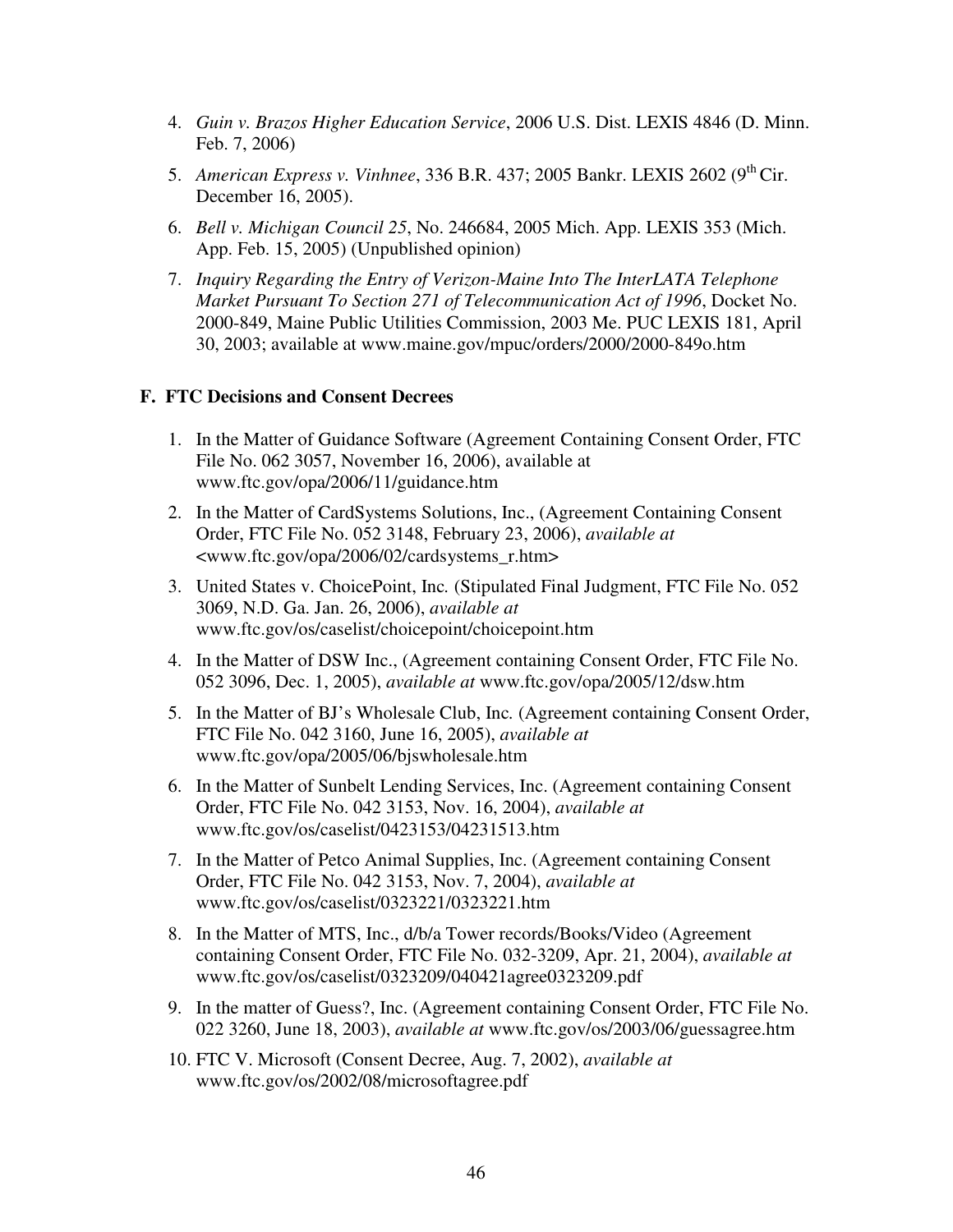11. In the Matter of Eli Lilly and Company (Decision and Order, FTC Docket No. C-4047, May 8, 2002), *available at* www.ftc.gov/os/2002/05/elilillydo.htm

## **G. State Attorneys General Consent Decrees**

- 1. In the Matter of Providence Health System-Oregon (Attorney General of Oregon, Assurance of Discontinuance), September 26, 2006, *available at*  www.doj.state.or.us/media/pdf/finfraud\_providence\_avc.pdf.
- 2. In the Matter of Barnes & Noble.com, LLC (Attorney General of New York, Assurance of Discontinuance, Apr. 20, 2004), *available at* www.bakerinfo.com/ecommerce/barnes-noble.pdf
- 3. In the Matter of Ziff Davis Media Inc. (Attorneys General of California, New York, and Vermont), Assurance of Discontinuance, Aug. 28, 2002), *available at* www.oag.state.ny.us/press/2002/aug/aug28a\_02\_attach.pdf

# **H. International**

1. UN Convention on the Use of Electronic Communications in International Contracts – Article 9, available at http://www.uncitral.org/uncitral/en/uncitral\_texts/electronic\_commerce/2005Con vention.html. See also UN Press release at http://www.un.org/News/Press/docs/2005/ga10424.doc.htm.

# **I. European Union – Directives**

See http://ec.europa.eu/justice\_home/fsj/privacy/law/implementation\_en.htm

- 1. **EU Data Protection Directive**: European Union Directive 95/46/EC of February 20, 1995, on the protection of individuals with regard to the processing of personal data and on the free movement of such data (Data Protection Directive), Article 17, *available at* http://europa.eu.int/comm/internal\_market/privacy/docs/95-46-ce/dir1995- 46 part1 en.pdf
- 2. **EU Data Protection Directive:** European Union Directive 2006/24/EC of March 15, 2006, on the retention of data generated or processed in connection with the provision of publicly available electronic communications services or of public communications networks and amending Directive 2002/58/EC, *available at* http://eurocrim.jura.uni-tuebingen.de/cms/en/doc/745.pdf.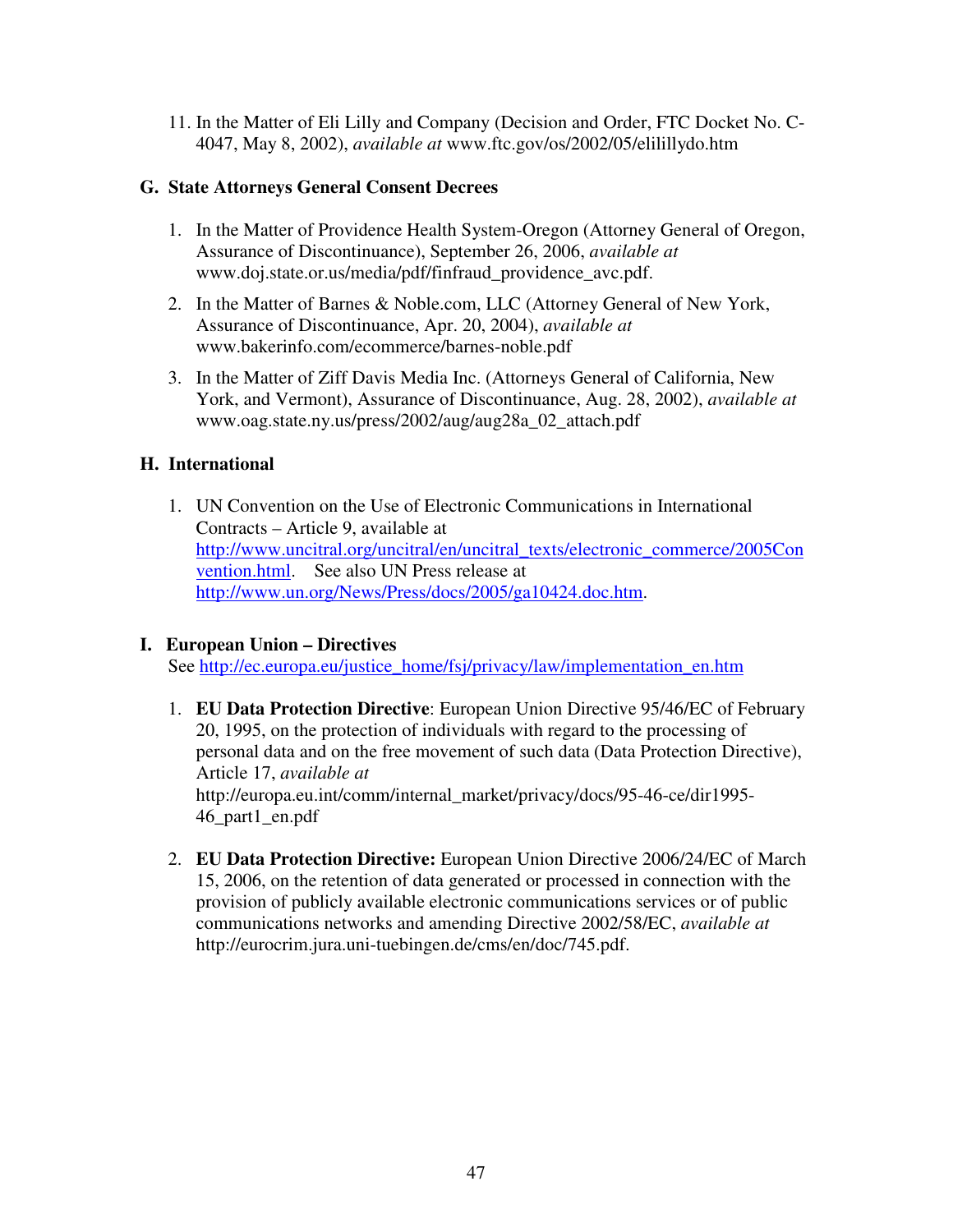# **J. European Union – Security Provisions in Country Implementations of Data Protection Directive**

See http://ec.europa.eu/justice\_home/fsj/privacy/law/implementation\_en.htm

- 1. **Belgium** Belgian Law of 8 December 1992 on Privacy Protection in relation to the Processing of Personal Data, as modified by the law of 11 December 1998 Implementing Directive 95/46/EC, and the law of 26 February 2003; available at www.law.kuleuven.ac.be/icri/publications/499Consolidated\_Belgian\_Privacylaw \_v200310.pdf. See Chapter IV, Article 16 (Confidentiality and security of processing**).** See also, 13 February 2001 – Royal Decree Implementing the Act of December 8, 1992 on Privacy Protection in relation to the Processing of Personal Data; available at \_\_\_\_.
- 2. **Czech Republic** Consolidated version of the Personal Data Protection Act, Act 101 of April 4, 2000 on the Protection of Personal Data and on Amendment to Some Acts; available at http://ec.europa.eu/justice\_home/fsj/privacy/docs/implementation/czech\_republic \_act\_101\_en.pdf See Articles 15, 27, 44, and 45.
- 3. **Cyprus** Law of 2001, amended 2003; Available at www.dataprotection.gov.cy/dataprotection/dataprotection.nsf/697e70c0046f7759c 2256e8c004a0a49/f8e24ef90a27f34fc2256eb4002854e7/\$FILE/138(I)- 2001\_en.pdf. See Article 10(3).
- 4. **Denmark** Act on Processing of Personal Data,; *Act No. 429 of 31 May 2000,*  (unofficial English translation); available at www.datatilsynet.dk/include/show.article.asp?art\_id=443&sub\_url=/lovgivning/i ndhold.asp&nodate=1. See Title IV, Part 11, Sections 41 and 42 (Security of processing).
- 5. **Estonia** Personal Data Protection Act; Passed 12 February 2003 ( $RT^1$  I 2003, 26, 158), entered into force 1 October 2003; available at www.legaltext.ee/text/en/X70030.htm. See Chapter 3, Sections 18-20 (Personal Data Processing Requirements and Security Measures to Protect Personal Data).
- 6. **Finland** The Finnish Personal Data Act (523/1999), given on 22.4.1999; available at www.tietosuoja.fi/uploads/hopxtvf.htm. See Chapter 7, Sections 32- 35 (Data security and storage of personal data**).**
- 7. **France** ACT 78-17 of January 6<sup>th</sup>, 1978 on Data Processing, Data Files and Individual Liberties; Amended by the Act of 6 August 2004 relating to the protection of individuals with regard to the processing of personal data); available at http://www.cnil.fr/fileadmin/documents/uk/78-17VA.pdf. See Articles 34 and 35.
- 8. **Germany** Federal Data Protection Act as of 1 January 2003; available at www.bfd.bund.de/information/bdsg\_eng.pdf. See Section 9 (Technical and rganizational measures), Section 9a (Data protection audit), and Annex (to the first sentence of Section 9 of this Act).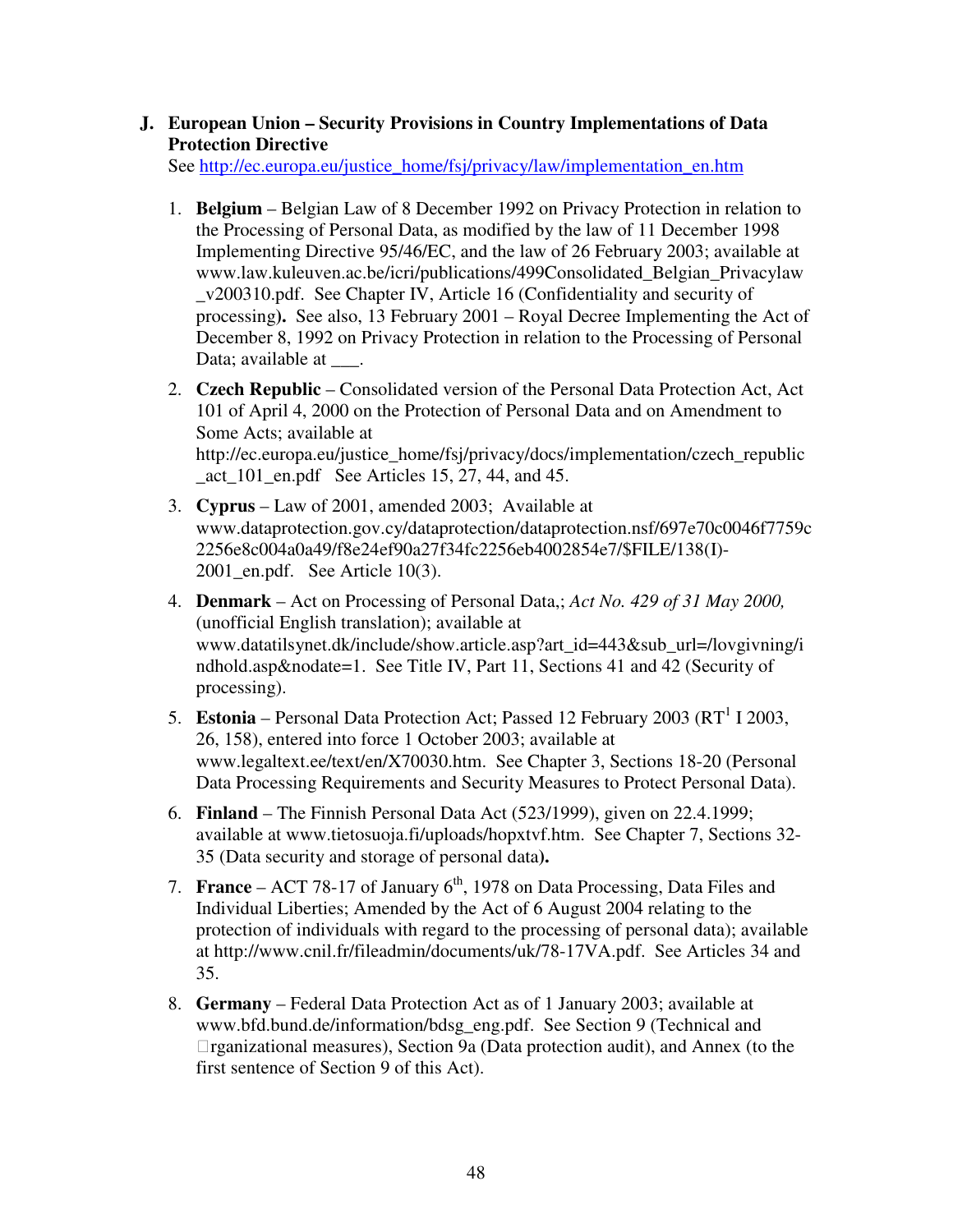- 9. **Greece** Law 2472/1997 on the Protection of Individuals with regard to the Processing of Personal Data (as amended by Laws 2819/2000 and 2915/2001); available at www.dpa.gr/Documents/Eng/2472engl\_all2.doc. See Article 10 (Confidentiality and security of processing).
- 10. **Hungary** Act LXIII of 1992 on the Protection of Personal Data and Public Access to Data of Public Interest; available at http://abiweb.obh.hu/dpc/legislation/1992\_LXIIIa.htm. See Article 10 (Data Security)**.**
- 11. **Ireland** Data Protection Act of 1988; available at www.dataprivacy.ie/6ai.htm; Data Protection (Amendment) Act 2003; available at www.dataprivacy.ie/images/;Act2003.pdf. See Section 2.-(1), Security measures 2C, and First Schedule Article 7 (Data Security).
- 12. **Italy** Personal Data Protection Code, Legislative Decree No. 196 of 30 June 2003; available at www.garanteprivacy.it/garante/document?ID=311066. See Chapter II (Minimum Security Measures) at Sections 33 (Minimum Security Measures), Section 34 (Processing by Electronic Means), Section 35 (Processing without Electronic Means), Section 36 (Upgrading), and Annex B (Technical Specifications Concerning Minimum Security Measures).
- 13. **Latvia** Personal Data Protection Law, amended by Law of 24 October 2002; available at www.dvi.gov.lv/eng/legislation/pdp**.** See Section 26.
- 14. **Lithuania** Law on Legal Protection of Personal Data, 21 January 2003, No. IX-1296, Official translation, with amendments 13 April 2004; available at www.ada.lt/en/docs/Official%20translation.doc. See Chapter 4, Article 24 (Security of Data).
- 15. **Luxembourg** DPL approved on 2 August 2002 and published in Memorial A 91 of 13 August 2002. [*English version not available*].
- 16. **Malta** Data Protection Act of December 14 2001 (Act XXVI of 2001), as amended by Act XXXI of 2002, Full entry into force July 15, 2003, available at http://ec.europa.eu/justice\_home/fsj/privacy/docs/implementation/malta\_en.pdf. See Articles 26 and 27.
- 17. **Netherlands** 25 892 Rules for the protection of personal data (Personal Data Protection Act) (Unofficial translation); available at www.cbpweb.nl/en/structuur/en\_pag\_wetten.htm. See Articles 13-15.
- 18. **Poland** –Act of August 29, 1997 on the Protection of Personal Data, amended January 1, 2004, March 1, 2004, May 1, 2004; available at http://ec.europa.eu/justice\_home/fsj/privacy/docs/implementation/poland\_en.pdf. See Articles 7, 31, 36, and 39a. See also, Ordinance of the Minister for Internal Affairs and Administration of 29 April 2004; documentation of processing of personal data and technical and organizational requirements which should be fulfilled by equipment and computer systems used for processing personal data (Journal of Laws of 1 May 2004).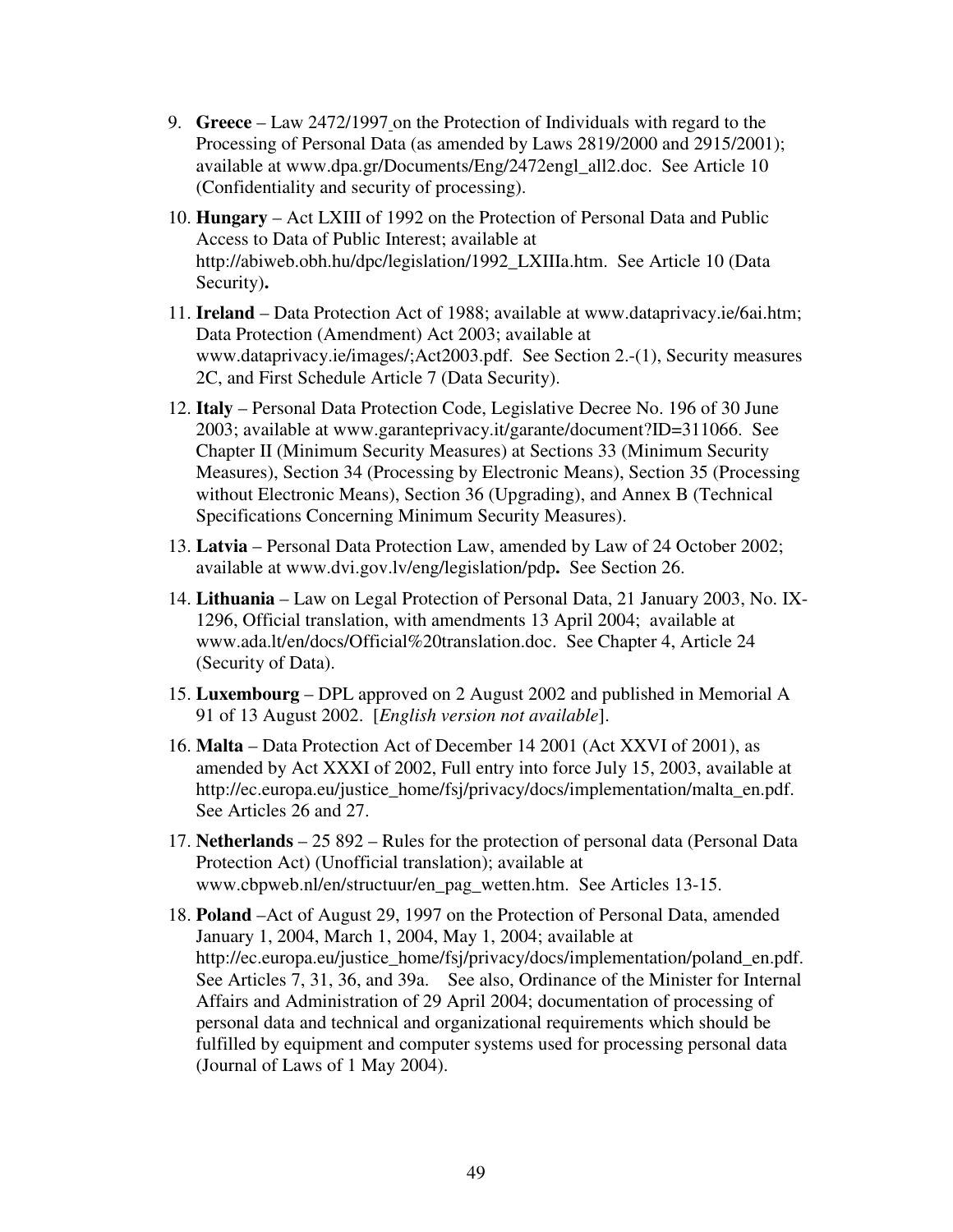- 19. **Portugal** Act on the Protection of Personal Data (transposing into the Portuguese legal system Directive 95/46/EC of the European Parliament and of the Council of 24 October 1995 on the protection of individuals with regard to the processing of personal data and on the free movement of such data); available at www.cnpd.pt/Leis/lei 6798en.htm. See Chapter II, Section III (Security and confidentiality of processing), at Article 14 (Security of processing), Article 15 (Special security measures), Article 16 (Processing by a processor), and Article 17 (Professional secrecy).
- 20. **Slovakia** Act No 428 of 3 July 2002 on personal data protection; available at www.dataprotection.gov.sk/buxus/docs/act\_no\_428.pdf. See Chapter Two (Security of personal data), at Section 15 (Responsibility for personal data security), Section 16 (The security project), Section 17 (Instruction), Section 18 (Confidentiality obligation), and Section 19 (Personal data protection supervision).
- 21. **Slovenia** Personal Data Protection Act, available at http://ec.europa.eu/justice\_home/fsj/privacy/docs/implementation/personal\_data protection act rs 2004.pdf. See Chapter 3, Articles 24 (Security of Personal Data), and Article 25 (Duty to Secure).
- 22. **Spain** Organic Law 15/1999 of 13 December on the Protection of Personal Data; available at http://europa.eu.int/comm/internal\_market/privacy/docs/organic-law-99.pdf. See Article 9 (Data security), Article 10 (Duty of secrecy), and Royal Decree 994/1999, on Security Measures of Automated Databases Containing Personal Data.
- 23. **Sweden**  Personal Data Act (1998:204); issued 29 April 1998; available at www.datainspektionen.se/pdf/ovrigt/pul-eng.pdf. See Security in processing at Section 30 (Persons who process personal data), Section 31 (Security measures), and Section 32 (The supervisory authority may decide on security measures). See also Personal Data Ordinance (1998:1191); issued 3 September 1998, available at www.sweden.gov.se/content/1/c6/02/56/33/ed5aaf53.pdf.
- 24. **UK** Data Protection Act 1998; available at www.hmso.gov.uk/acts/acts1998/19980029.htm. See Article 7 and The seventh principle.

# **K. Other Countries**

- 1. **Argentina**: Act 25,326, Personal Data Protection Act (October 4, 2000), § 9; Security Measures for the Treatment and Maintenance of the Personal Data Contained in Files, Records, Databanks and Databases, either non state Public and Private (November 2006)
- 2. **Australia**: Privacy Act 1988, Act No. 119 of 1988 as amended taking into account amendments up to Act No. 86 of 2006, Schedule 3, Clause 4.